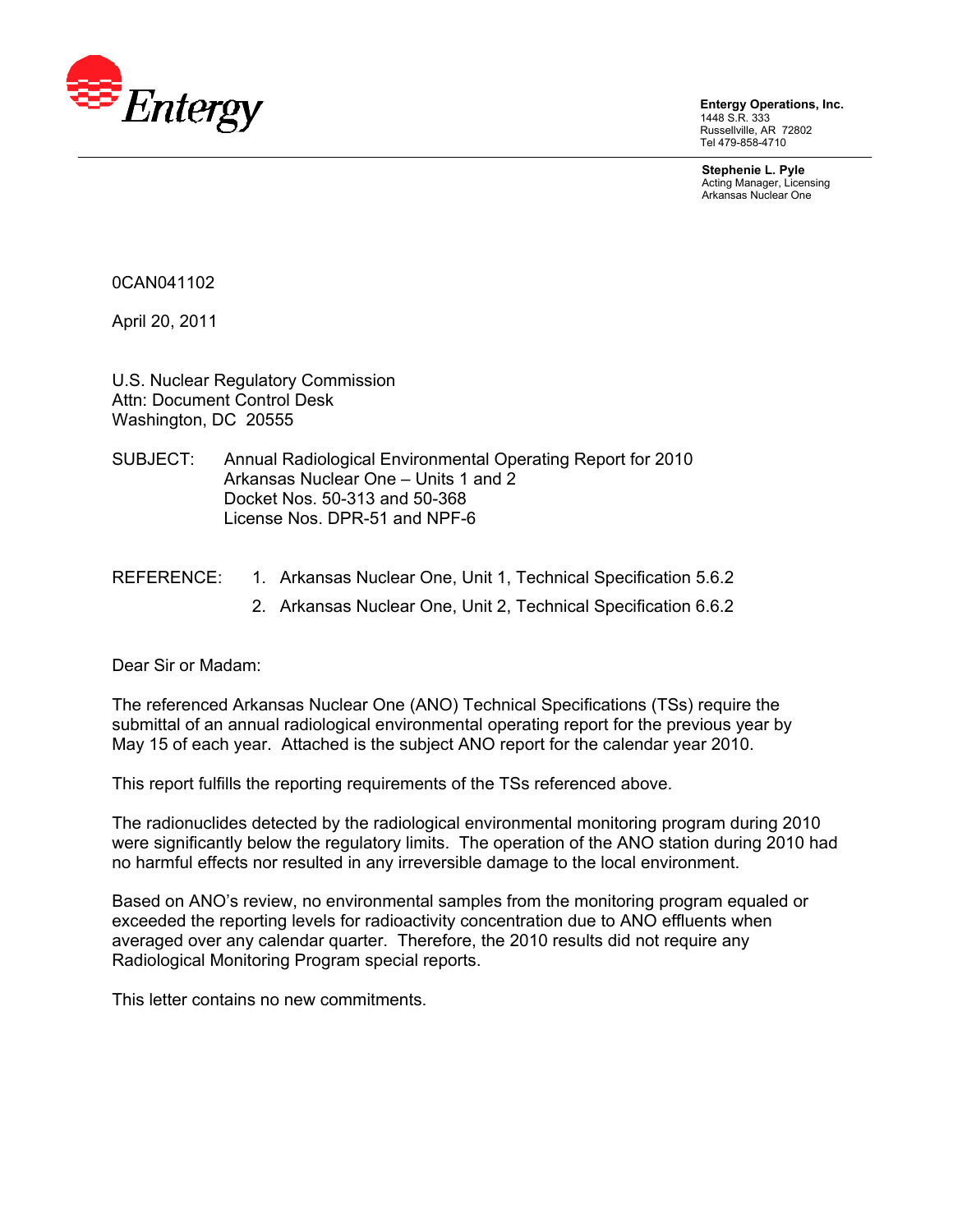0CAN041102 Page 2 of 2

If you have any questions or require additional information, please contact me.

Sincerely,

#### *Original signed by Stephenie L. Pyle*

SLP/rwc

Attachment: Annual Radiological Environmental Operating Report for 2010

cc: Mr. Elmo E. Collins Regional Administrator U. S. Nuclear Regulatory Commission Region IV 612 E. Lamar Blvd., Suite 400 Arlington, TX 76011-4125

> NRC Senior Resident Inspector Arkansas Nuclear One P. O. Box 310 London, AR 72847

U. S. Nuclear Regulatory Commission Attn: Mr. Kaly Kalyanam MS O-8 B1 One White Flint North 11555 Rockville Pike Rockville, MD 20852

Mr. Bernard R. Bevill Arkansas Department of Health Radiation Control Section 4815 West Markham Street Slot #30 Little Rock, AR 72205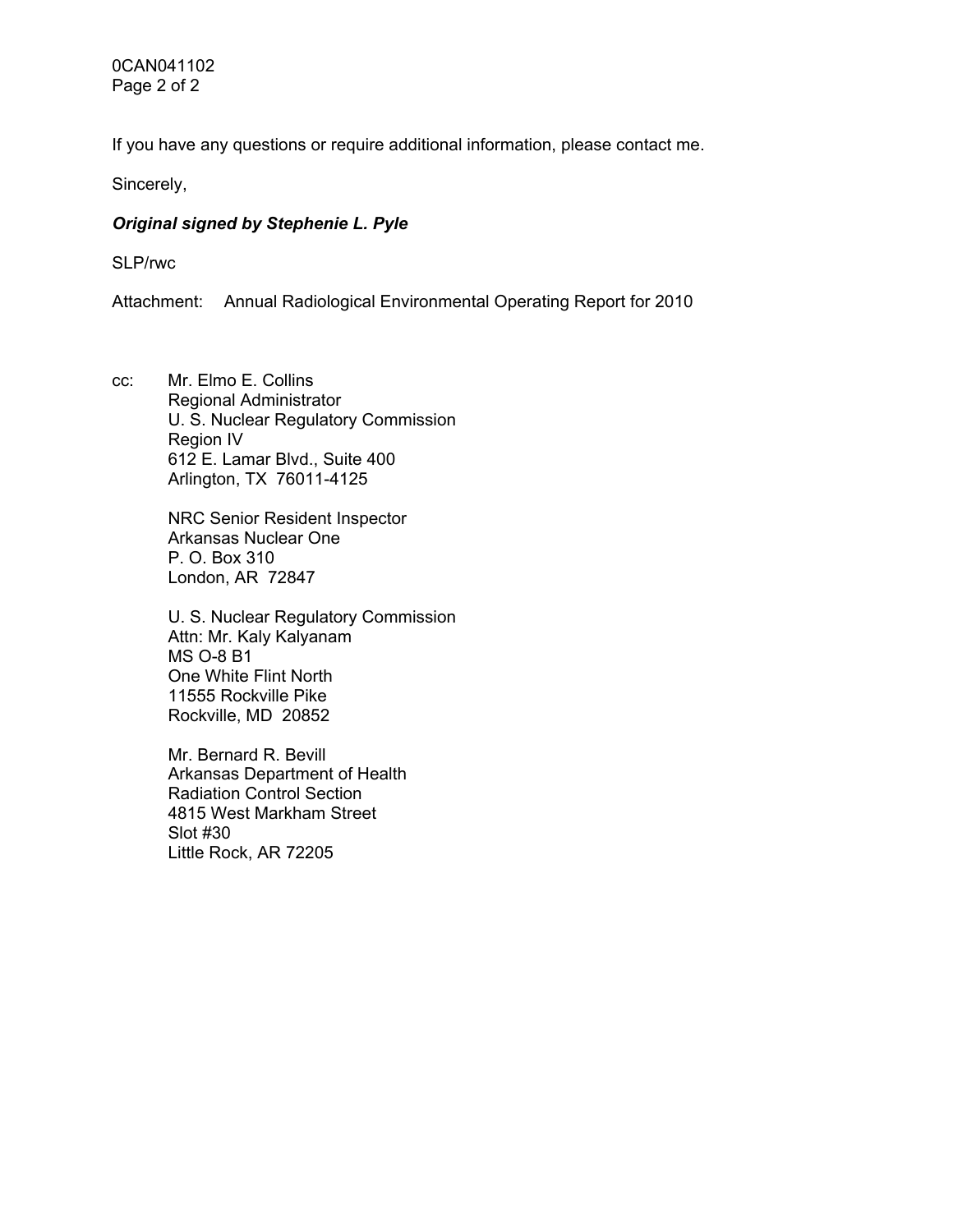**Attachment to** 

**0CAN041102** 

**Annual Radiological Environmental Operating Report for 2010**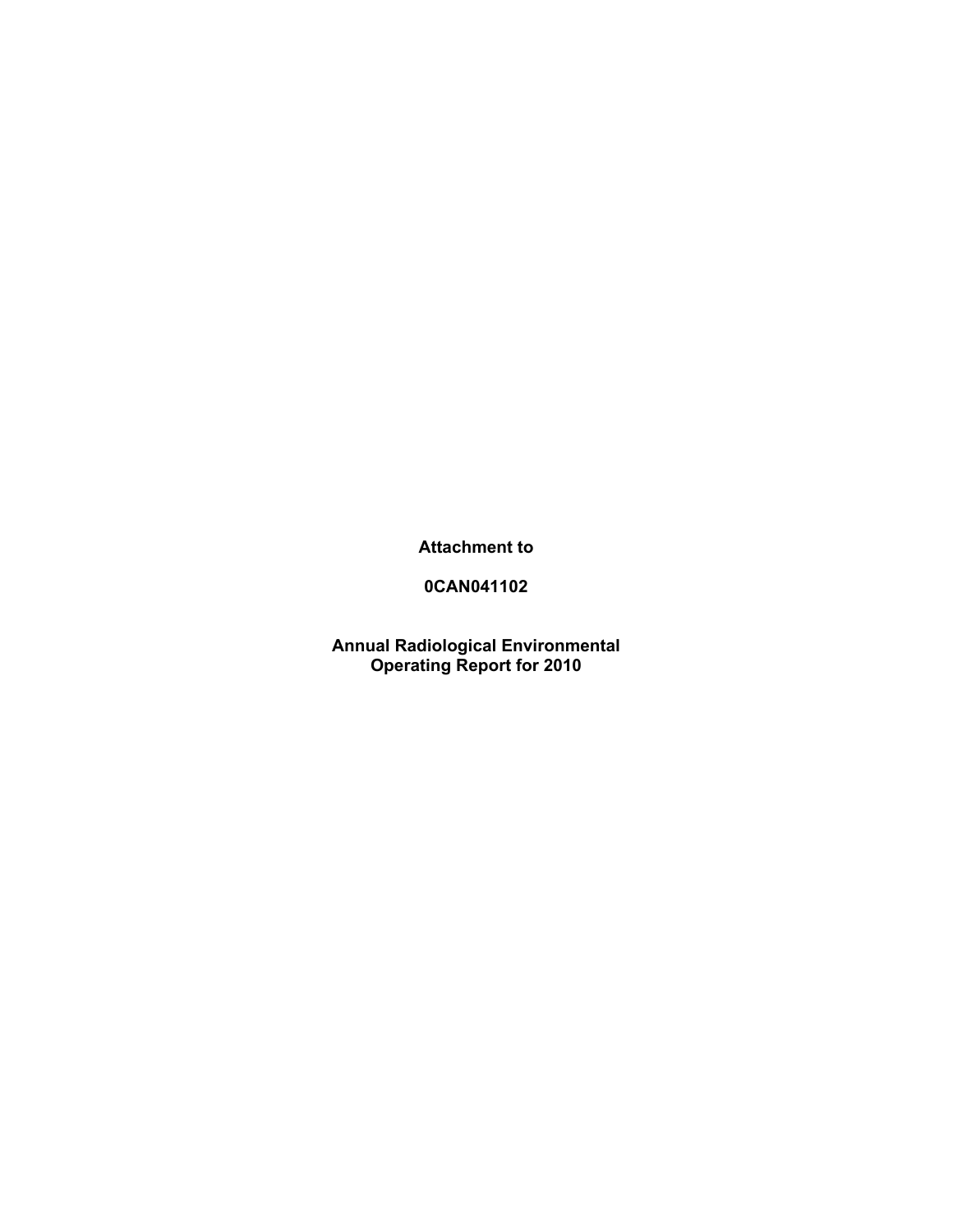# **ARKANSAS NUCLEAR ONE - UNITS 1 AND 2**

# **ANNUAL RADIOLOGICAL ENVIRONMENTAL OPERATING REPORT (AREOR)**

**FOR 2010**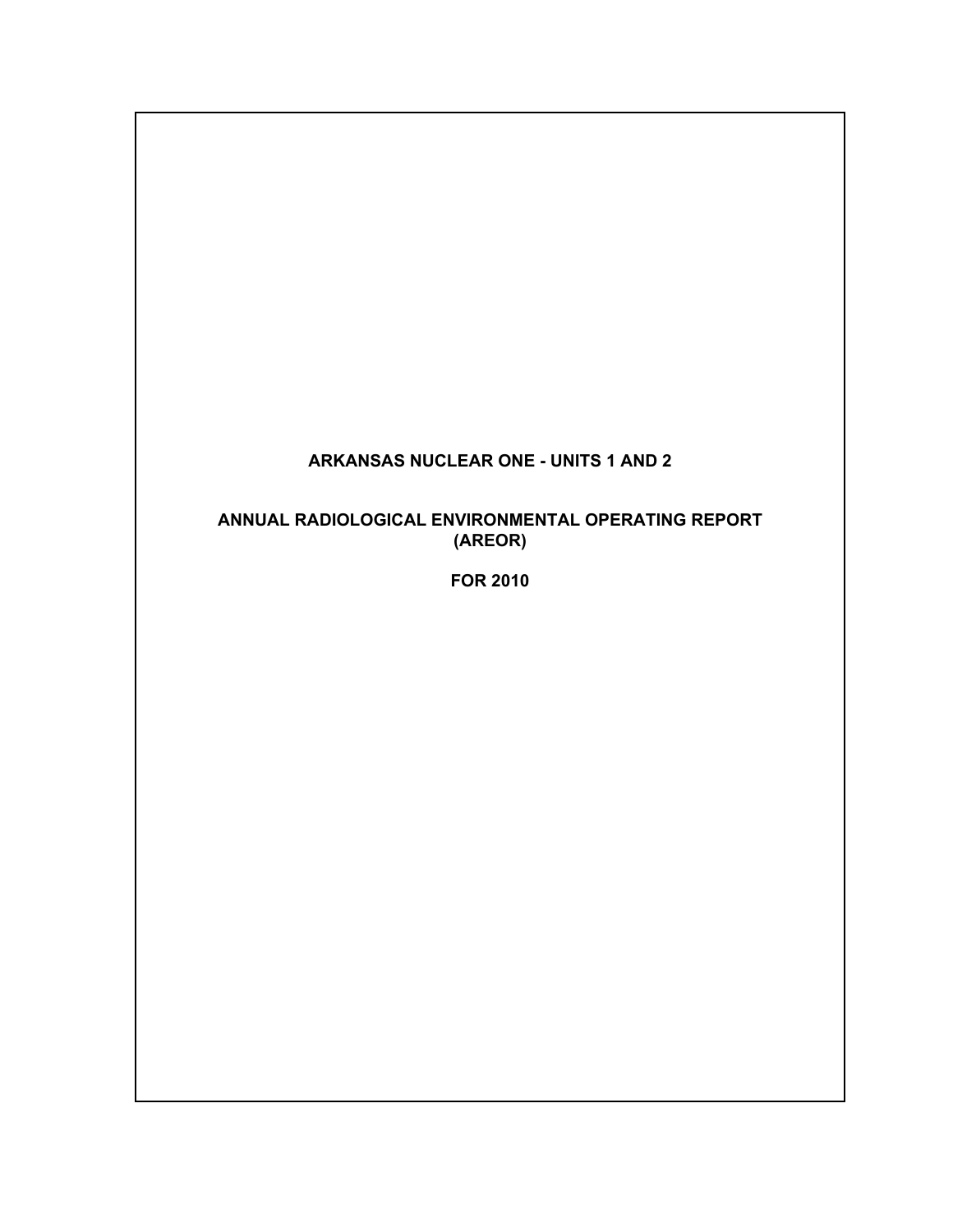# **TABLE OF CONTENTS**

| <b>SUMMARY</b> |                                                         | 6  |
|----------------|---------------------------------------------------------|----|
| 1.0            | <b>INTRODUCTION</b>                                     | 11 |
| 1.1            | <b>Radiological Environmental Monitoring Program</b>    | 11 |
| 1.2            | <b>Pathways Monitored</b>                               | 11 |
| 1.3            | <b>Land Use Census</b>                                  | 11 |
| 2.0            | <b>INTERPRETATION AND TRENDS OF RESULTS</b>             | 22 |
| 2.1            | Air Particulate and Radioiodine Sample Results          | 22 |
| 2.2            | <b>Thermoluminescent Dosimetry (TLD) Sample Results</b> | 22 |
| 2.3            | <b>Water Sample Results</b>                             | 22 |
| 2.4            | <b>Sediment Sample Results</b>                          | 25 |
| 2.5            | <b>Milk Sample Results</b>                              | 25 |
| 2.6            | <b>Fish Sample Results</b>                              | 25 |
| 2.7            | <b>Food Product Sample Results</b>                      | 25 |
| 2.8            | <b>Interlaboratory Comparison Results</b>               | 26 |
| 2.9            | <b>Land Use Census Results</b>                          | 26 |
| 3.0            | RADIOLOGICAL ENVIRONMENTAL MONITORING PROGRAM SUMMARY   | 28 |
| 3.1            | 2010 Program Results Summary                            | 28 |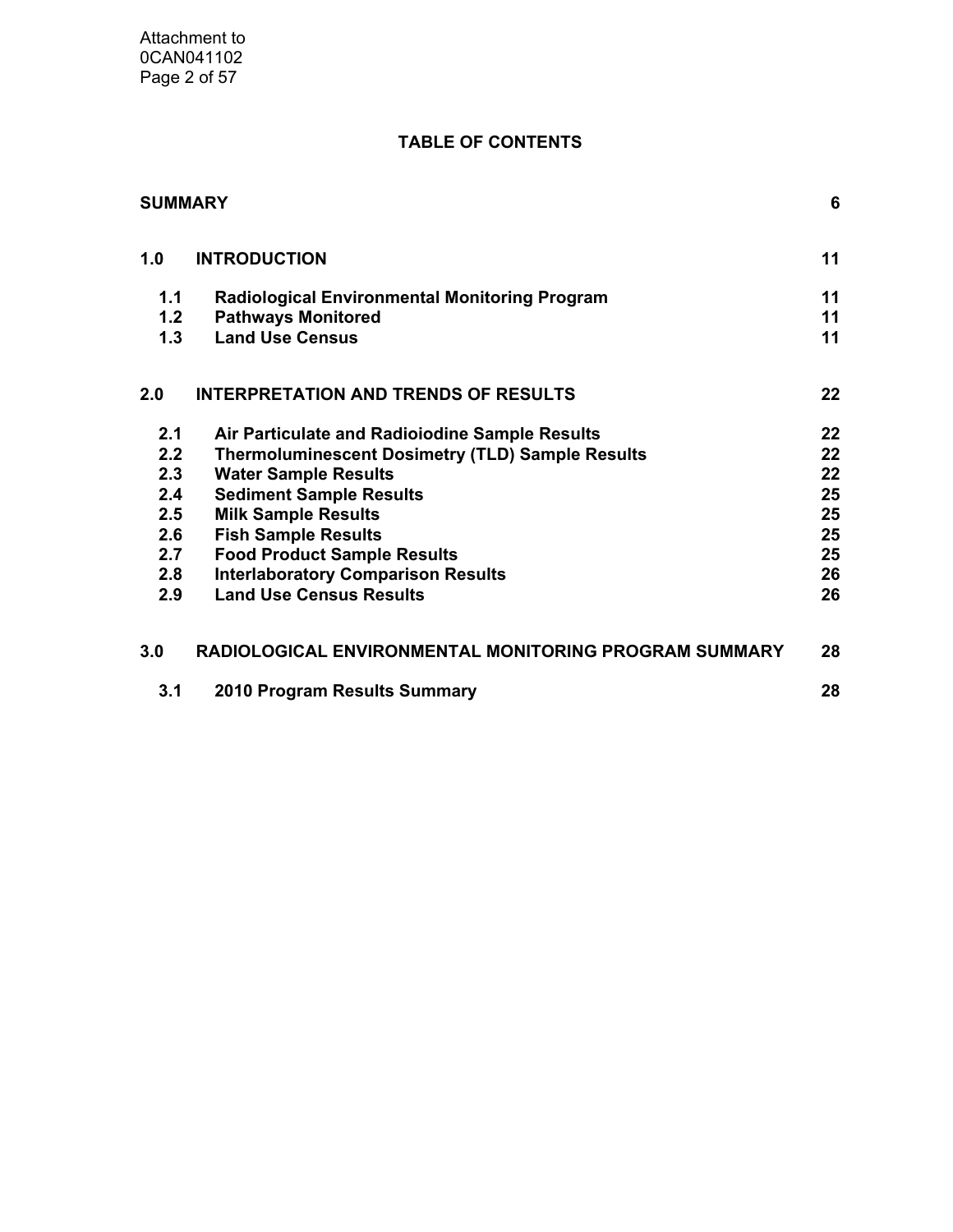Attachment to 0CAN041102 Page 3 of 57

# **LIST OF TABLES**

| Table 1.1 | <b>Radiological Environmental Sampling Program</b>           | 13 |
|-----------|--------------------------------------------------------------|----|
| Table 2.1 | <b>2010 Land Use Census</b>                                  |    |
| Table 3.1 | <b>Radiological Environmental Monitoring Program Summary</b> | 29 |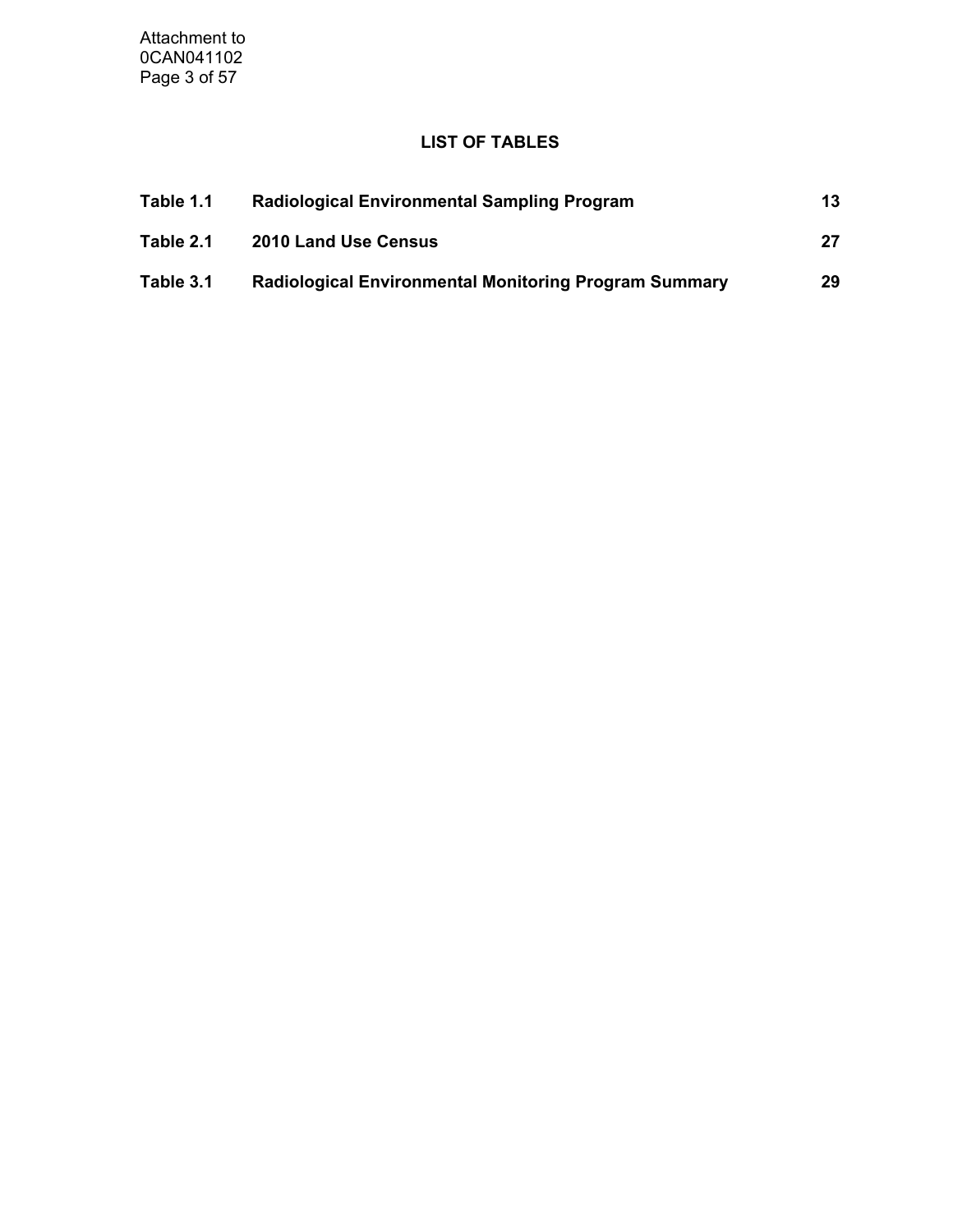Attachment to 0CAN041102 Page 4 of 57

# **LIST OF FIGURES**

| Figure 1-1 | <b>Sample Collection Sites - NEAR FIELD</b> | 19 |
|------------|---------------------------------------------|----|
| Figure 1-2 | <b>Sample Collection Sites - FAR FIELD</b>  | 20 |
| Figure 1-3 | <b>Sample Collection Sites - SITE MAP</b>   | 21 |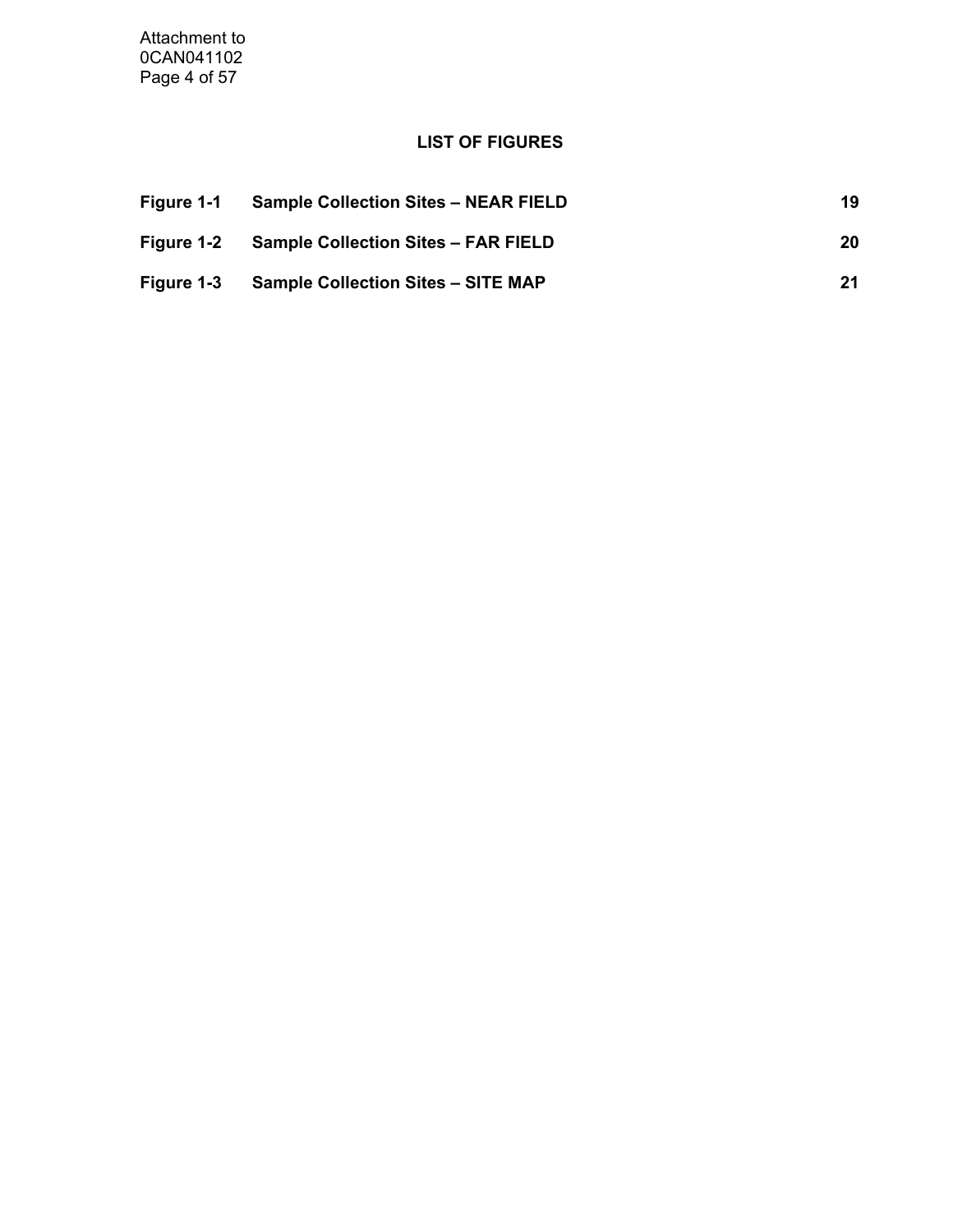Attachment to 0CAN041102 Page 5 of 57

# **LIST OF ATTACHMENTS**

| <b>Attachment 1</b> | 2010 Radiological Monitoring Report Summary of Monitoring<br><b>Results</b> | 33 |
|---------------------|-----------------------------------------------------------------------------|----|
| <b>Attachment 2</b> | <b>Interlaboratory Comparison Program</b>                                   | 49 |
| <b>Attachment 3</b> | <b>Sediment Dose Calculations</b>                                           | 55 |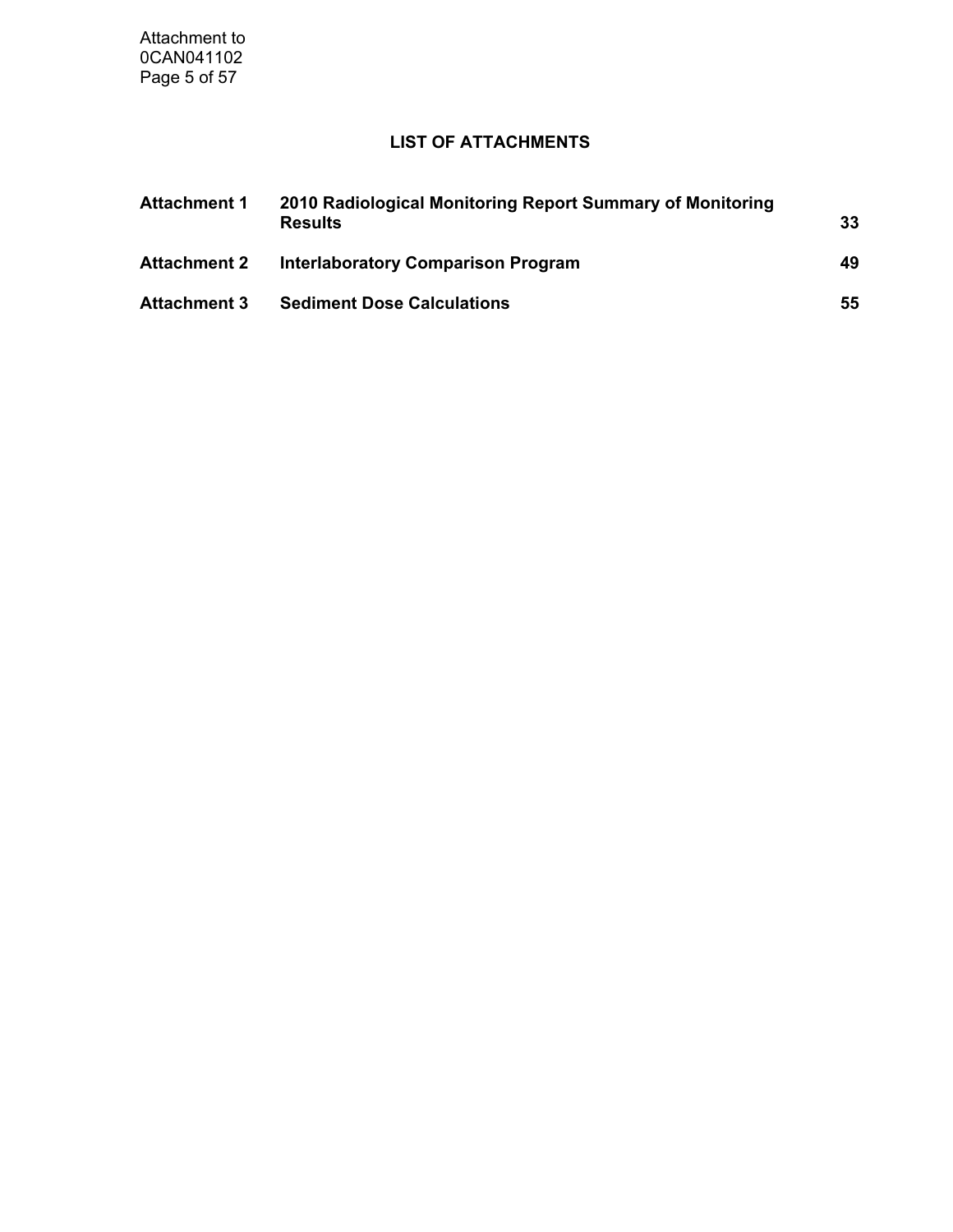Attachment to 0CAN041102 Page 6 of 57

### **Summary**

The Annual Radiological Environmental Operating Report (AREOR) presents data obtained through analyses of environmental samples collected for Arkansas Nuclear One's (ANO's) Radiological Environmental Monitoring Program (REMP) for the period January 1, 2010 through December 31, 2010. This report fulfills the requirements of ANO Unit 1 Technical Specification (TS) 5.6.2 and Unit 2 TS 6.6.2.

During 2010, as in previous years, ANO detected radionuclides attributable to plant operations at the discharge location (Station 8) where previously monitored liquid radioactive effluent from the plant is periodically discharged in accordance with the regulatory criteria established in the Offsite Dose Calculation Manual (ODCM). ANO personnel routinely monitor results from this area in order to note any trends. The review of results from this area indicates the following:

• Tritium levels in the surface water media continue to be below regulatory reporting limits and are consistent with concentrations that would typically be seen at this location as discussed in Section 2.3 of this AREOR

Gross beta concentrations at the Station 14 (City of Russellville) indicator drinking water location continue to remain consistent with previous operational measurements and similar to the levels detected at the Station 57 (City of Danville) control drinking water location.

#### **Radiological Environmental Monitoring Program**

ANO established the REMP prior to the station becoming operational (1974) to provide data on background radiation and radioactivity normally present in the area. ANO has continued to monitor the environment by sampling air, water, sediment, fish and food products, as well as measuring radiation directly. ANO also samples milk if milk-producing animals are present commercially within five miles of the plant.

The REMP includes sampling indicator and control locations within an approximately 20-mile radius of the plant. The REMP utilizes indicator locations near the site to show any increases or buildup of radioactivity that might occur due to station operation, and control locations farther away from the site to indicate the presence of only naturally occurring radioactivity. ANO personnel compare indicator results with control and preoperational results to assess any impact ANO operation might have had on the surrounding environment.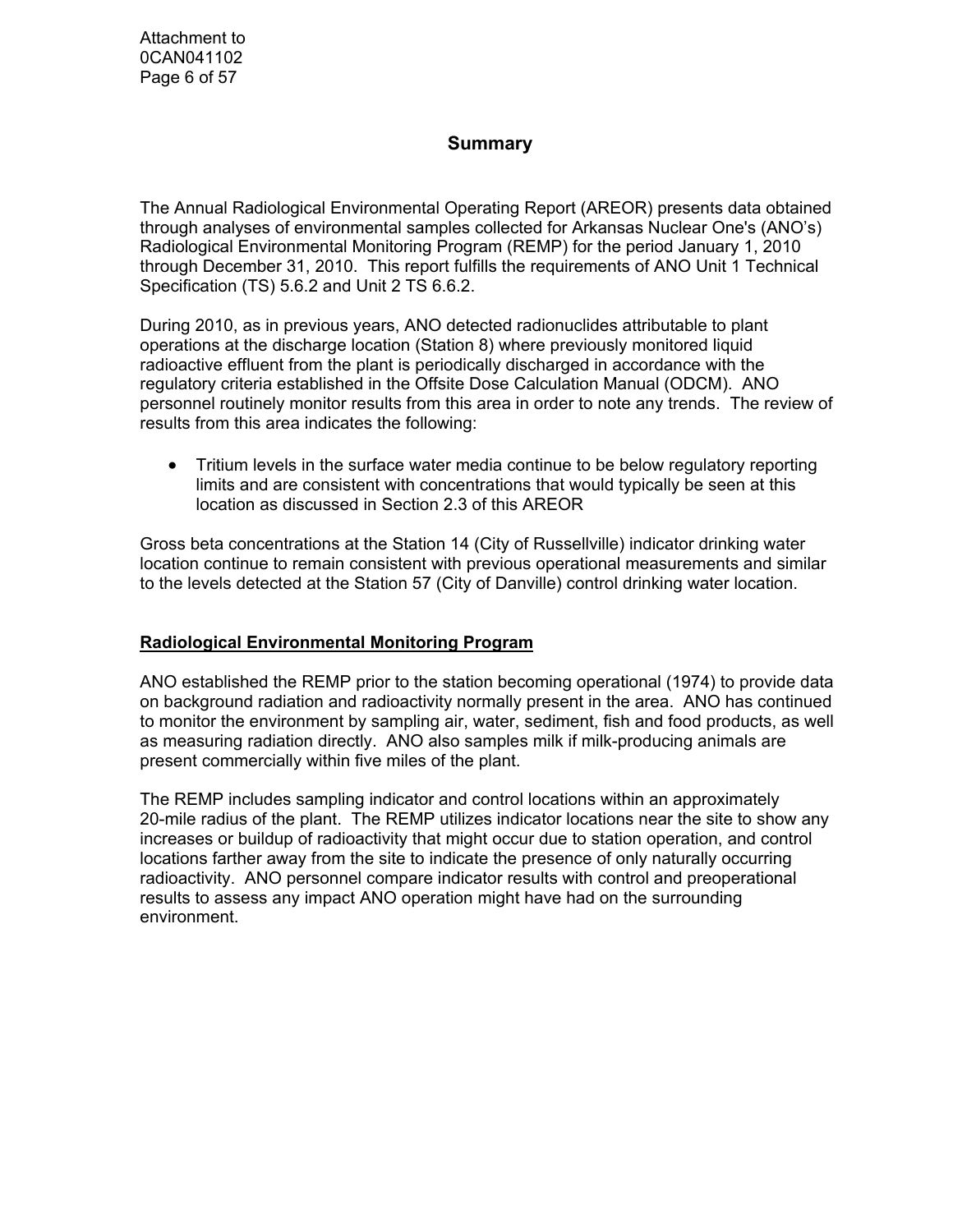Attachment to 0CAN041102 Page 7 of 57

In 2010, ANO personnel collected environmental samples for radiological analysis. They compared results of indicator locations with control locations and previous studies and concluded that overall no significant relationship exists between ANO operation and effect on the plant environs. The review of 2010 data, in many cases, showed undetectable radiation levels in the environment and in all instances, no definable trends related to significant pathways associated with ANO.

#### **Harmful Effects or Irreversible Damage**

The REMP monitoring did not detect any harmful effects or evidence of irreversible damage in 2010. Therefore, no analysis or planned course of action to alleviate problems was necessary.

#### **Reporting Levels**

ANO's review indicates that no samples equaled or exceeded reporting levels for radioactivity concentration in environmental samples due to ANO effluents, as outlined in ODCM Table 2.6-3, when averaged over any calendar quarter. Therefore, 2010 results did not trigger any Radiological Monitoring Program Special Reports.

#### **Radioactivity Not Attributable to ANO**

The ANO REMP has detected radioactivity attributable to other sources. These include the 25th Chinese nuclear test explosion in 1980 and the radioactivity plume release due to reactor core degradation at the Chernobyl Nuclear Power Plant in 1986. Prior to 1981, the ANO REMP detected radioactivity resulting from nuclear weapons testing, with Cesium-137 continuing to be periodically detected.

#### **Comparison to Federal and State Programs**

ANO personnel compared REMP data to state monitoring programs as results became available. Historically, the programs used for comparison have included the U.S. Nuclear Regulatory Commission (NRC) Thermoluminescent Dosimeter (TLD) Direct Radiation Monitoring Network and the Arkansas Department of Health (ADH).

The NRC TLD Network Program was discontinued in 1998. Historically these results have compared to those from the ANO REMP. ANO TLD results continue to remain similar to the historical average and continue to verify that plant operation is not affecting the ambient radiation levels in the environment.

The ADH and the ANO REMP entail similar radiological environmental monitoring program requirements. These programs include collecting air samples and splitting or sharing sample media such as water, sediment and fish. Both programs have obtained similar results over previous years.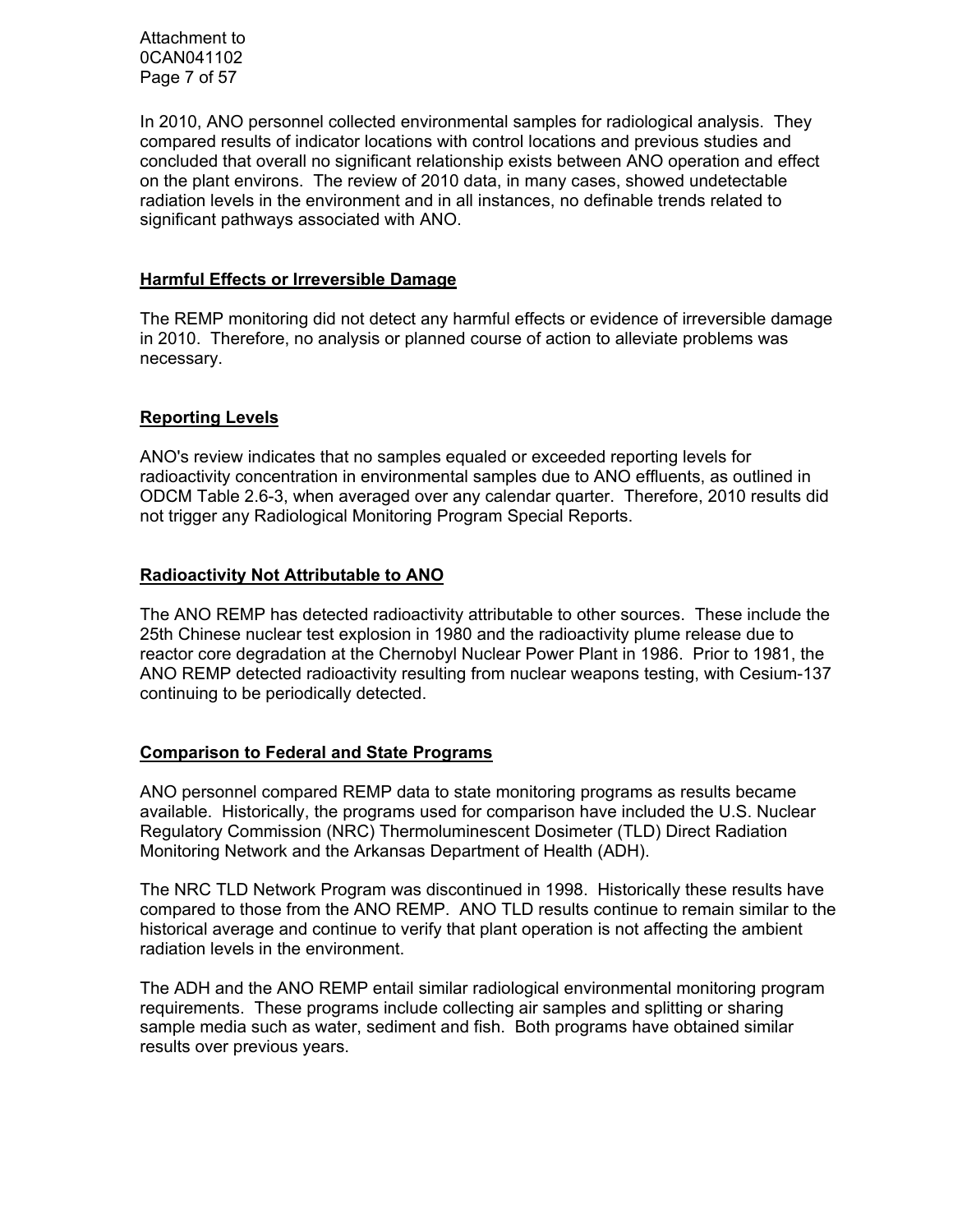Attachment to 0CAN041102 Page 8 of 57

### **Sample Deviations**

## ♦ **Milk**

The REMP did not include milk sampling within five miles of ANO in 2010 due to unavailability. The ODCM requires collection of milk samples if available commercially within 5 miles of the plant. ANO personnel collected vegetation samples to monitor the ingestion pathway, as specified in the ODCM, because of milk unavailability.

### ♦ **Required Lower Limit of Detection (LLD) Values**

LLDs during this reporting period were within the acceptable limits required by Table 2.6- 2 of the ODCM.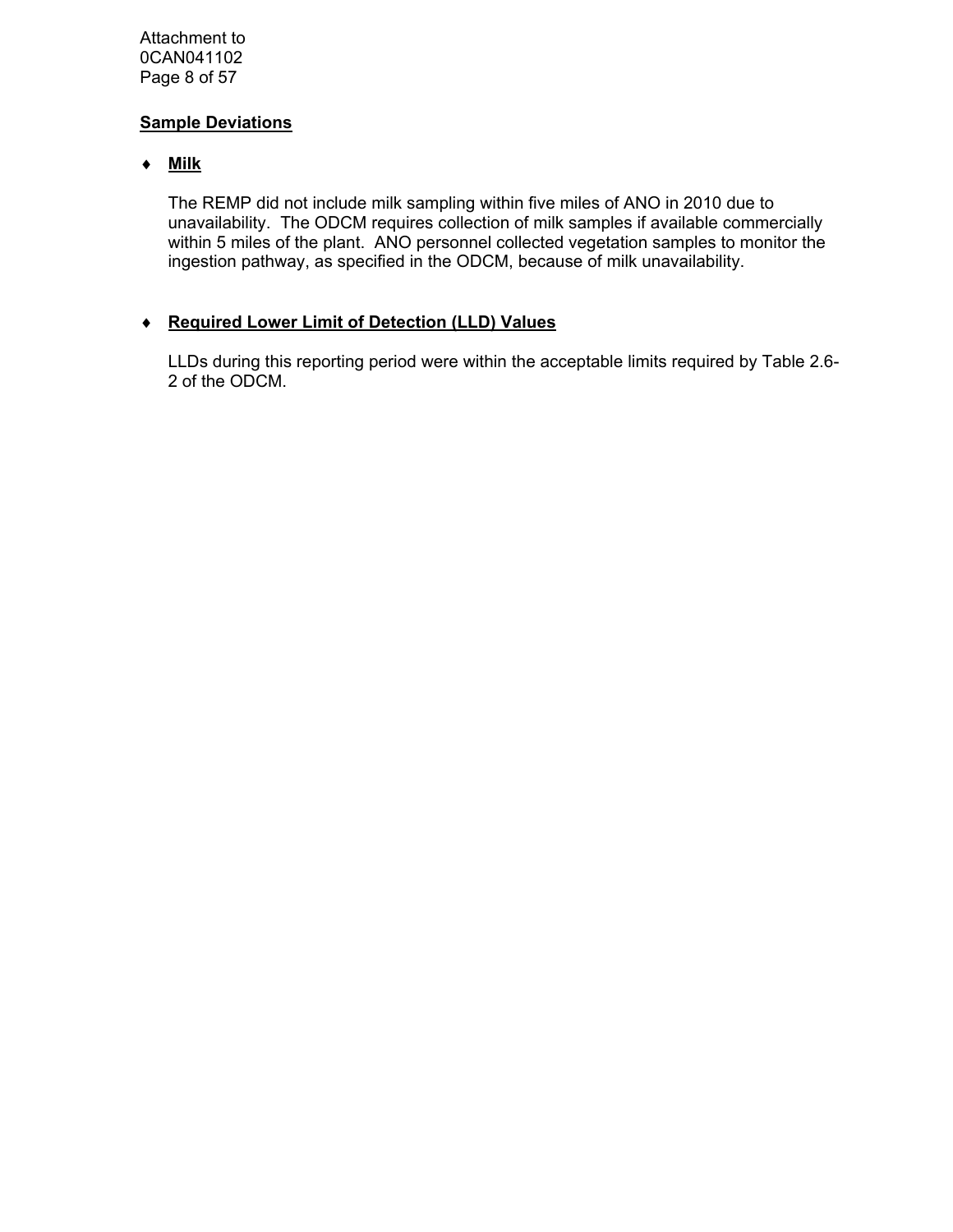# ♦ **Air Samples**

Listed below are air sampler deviations that occurred during 2010 due to electrical power outages and equipment failure. These deviations did not result in the exceedance of the LLD values specified in the ODCM. As described in footnote (a) to ODCM Table 2.6-1, deviations are permitted from the required sampling schedule due to malfunction of sampling equipment and other legitimate reasons.

| <b>Station</b> | <b>Sampling Period</b>  | <b>Comment</b>                                                                                                        |
|----------------|-------------------------|-----------------------------------------------------------------------------------------------------------------------|
| 02             | 02/02/2010 - 02/16/2010 | Identified power failure at 1139 on 2/16/11 Air.<br>Entergy Arkansas notified. Power restored at<br>1330.             |
|                |                         | (CR-ANO-C-2010-00323)                                                                                                 |
| 01             | 08/03/2010 - 08/17/2010 | Air sample pump discovered not operating<br>(seized up). Replaced sample pump.                                        |
|                |                         | (CR-ANO-C-2010-02102)                                                                                                 |
| 01             | 10/26/2010 - 11/09/2010 | Pump running with fewer than expected run<br>time hours recorded. Indicates a power outage<br>during sampling period. |
|                |                         | (CR-ANO-C-2010-02888)                                                                                                 |
| 01             | 11/09/2010 - 11/23/2010 | Runtime meter did not advance during sample<br>period. Replaced runtime meter.                                        |
|                |                         | (CR-ANO-C-2010-03016)                                                                                                 |
| 02             | 12/07/2010 - 12/21/2010 | Pump running with fewer than expected run<br>time hours recorded. Indicates a power outage<br>during sampling period. |
|                |                         | (CR-ANO-C-2010-03240)                                                                                                 |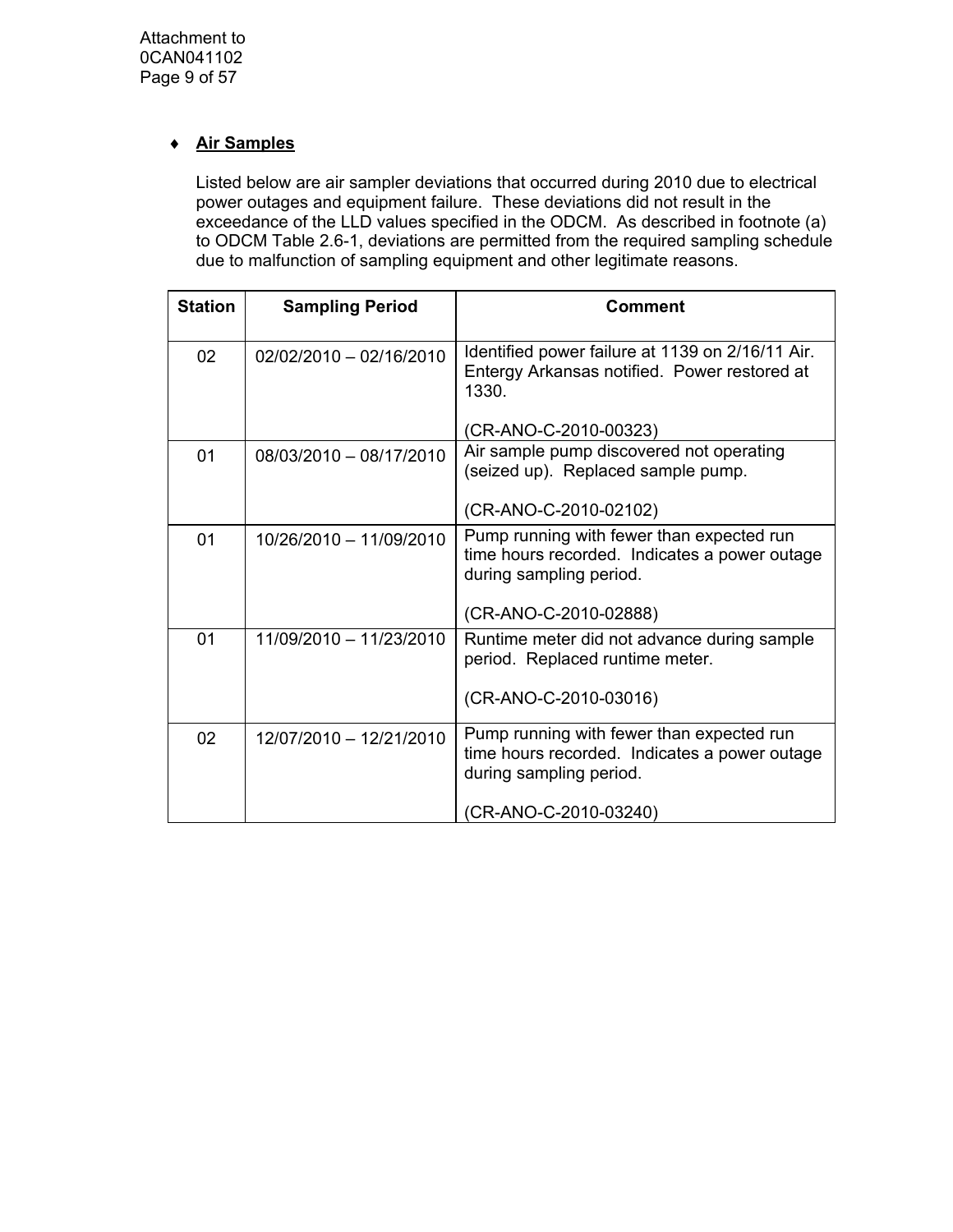Attachment to 0CAN041102 Page 10 of 57

#### ♦ **Missed Samples**

During the first quarter 2010 change out of environmental TLD's, TLD # 148 along with the TLD holder were missing. A replacement TLD holder and TLD was installed.

(CR-ANO-C-2010-0077).

#### ♦ **Unavailable Results**

ANO received analytical results in adequate time for inclusion in this report. In addition, ANO's review identified no missing results.

#### **Program Modifications**

ANO made no modifications to the REMP during 2010.

#### **Attachments**

Attachment 1 contains results of air, TLD, water, sediment, fish, and food product samples collected in 2010. TLDs were analyzed by a vendor (AREVA). All remaining samples were analyzed by River Bend Station's (RBS) Environmental Laboratory.

Attachment 2 also contains RBS' participation in the interlaboratory comparison program during 2010.

Attachment 3 contains dose calculations performed for sediment using a generalized equation from Regulatory Guide 1.109, "Calculation of Annual Doses to Man from Routine Releases of Reactor Effluents for the Purpose of Evaluating Compliance with 10 CFR Part 50, Appendix I," Revision 1.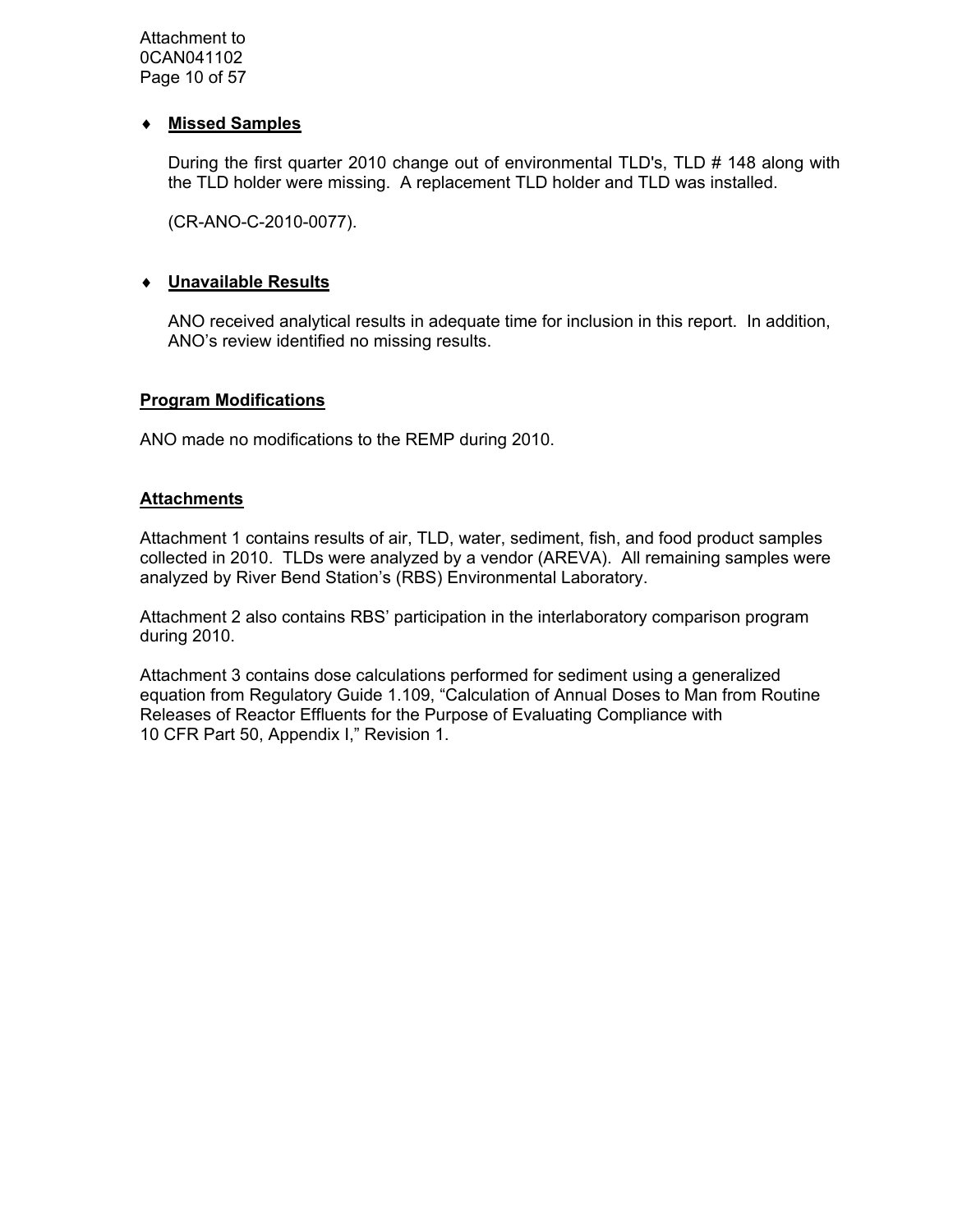Attachment to 0CAN041102 Page 11 of 57

### **1.0 Introduction**

### **1.1 Radiological Environmental Monitoring Program**

ANO established the REMP to ensure that plant operating controls properly function to minimize any associated radiation endangerment to human health or the environment. The REMP is designed for:

- Analyzing applicable pathways for anticipated types and quantities of radionuclides released into the environment.
- Considering the possibility of a buildup of long-lived radionuclides in the environment and identifying physical and biological accumulations that may contribute to human exposures.
- Considering the potential radiation exposure to plant and animal life in the environment surrounding ANO.
- Correlating levels of radiation and radioactivity in the environment with radioactive releases from station operation.

### **1.2 Pathways Monitored**

The airborne, direct radiation, waterborne and ingestion pathways are monitored as required by the ODCM. A description of the ANO REMP utilized to monitor the exposure pathways is described in Table 1.1 and shown in Figures 1-1, 1-2 and 1-3.

Section 2.0 of this report provides a discussion of 2010 sampling results and Section 3.0 provides a summary of results for the monitored exposure pathways.

### **1.3 Land Use Census**

ANO personnel conducts land use census' biannually (once every two years) as required by ODCM Section 2.6.2. The latest land use census was conducted in 2009. The purpose of this census is to identify changes in uses of land within five miles of ANO that would require modifications to the REMP or ODCM. The most important criteria during this census are to determine location in each sector of the nearest:

- 1) Residence
- 2) Animal milked for human consumption
- 3) Garden of greater than 500 square feet producing fresh leafy (broadleaf) vegetables\*
- **\*** ANO personnel do not perform a garden census since ODCM Section 2.6.2 allows the routine sampling of broadleaf vegetation in the highest D/Q sector near the site boundary in lieu of the garden census.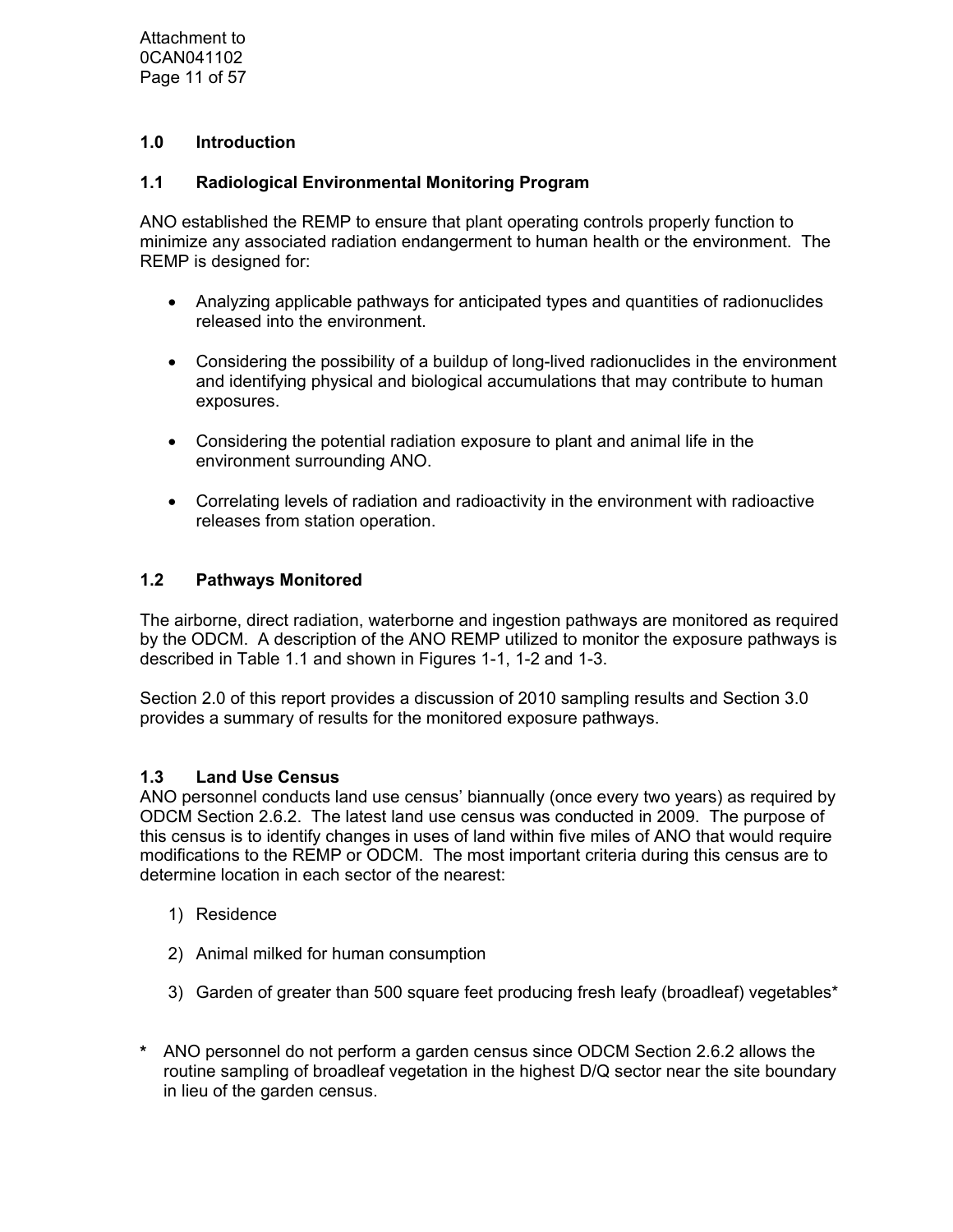Attachment to 0CAN041102 Page 12 of 57

The method used by ANO personnel for conducting the land use census is as follows:

- ANO personnel conducted door-to-door (drive by) field surveys in order to locate the nearest resident in each meteorological sector.
- Consultation with local agricultural authorities is used for the identification of commercial milk providers within five-miles of the Unit-1 reactor building.
- As a result of these surveys, the following information is obtained in each meteorological sector:
	- 1) Nearest permanent residence
	- 2) Nearest milking animal
- ANO personnel identify locations on the map, measure distances to ANO (or use a GPS system) and record results.
- Locations, if any, are identified which yield a calculated dose or dose commitments greater than those currently calculated in the ODCM.
- ANO personnel compare results to previous census.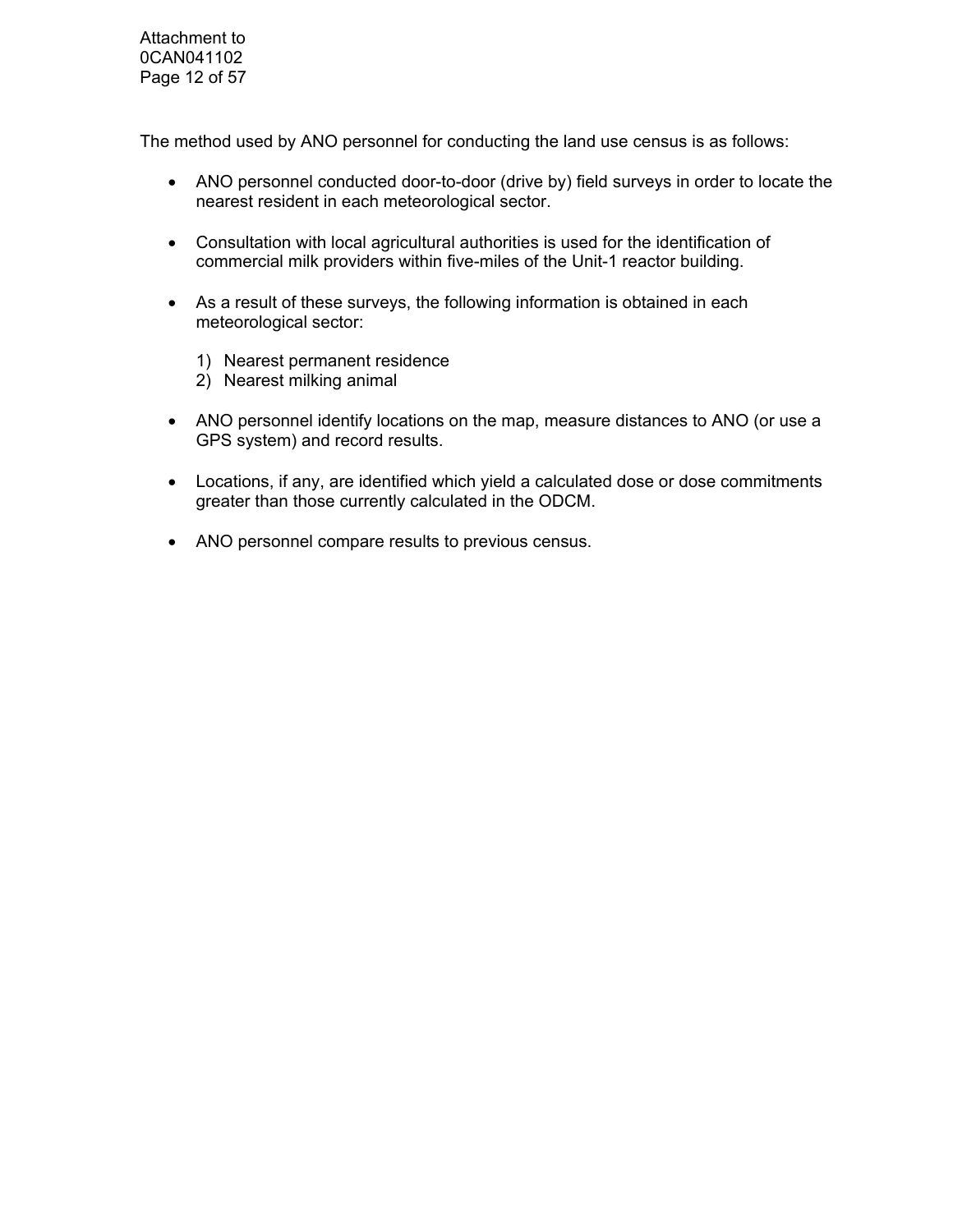| <b>Exposure</b><br>Pathway | <b>Requirement</b>                                                                                                                                                                   | <b>Sample Point Description,</b><br><b>Distance and Direction</b>                                                                                                                                                                                 | <b>Sampling and</b><br><b>Collection</b><br><b>Frequency</b>                                                                  | <b>Type and Frequency</b><br><b>Of Analyses</b>                                                                                                                     |
|----------------------------|--------------------------------------------------------------------------------------------------------------------------------------------------------------------------------------|---------------------------------------------------------------------------------------------------------------------------------------------------------------------------------------------------------------------------------------------------|-------------------------------------------------------------------------------------------------------------------------------|---------------------------------------------------------------------------------------------------------------------------------------------------------------------|
| Airborne                   | <b>Radioiodine and Particulates</b><br>2 samples close to the Site Boundary, in<br>(or near) different sectors with the highest<br>calculated annual average ground level<br>$D/Q$ . | Station 2 (243° - 0.5 miles) - South of the<br>sewage treatment plant.<br>Station 56 (264 $\degree$ - 0.4 miles) – West end of the<br>sewage treatment plant.                                                                                     | Continuous operation of<br>sampler with sample<br>collection as required by<br>dust loading but at least<br>once per 14 days. | Radioiodine Canister - Analyze at<br>least once per 14 days for I-131.<br>Particulate Sampler - Analyze for<br>gross beta radioactivity following<br>filter change. |
|                            | <b>Radiolodine and Particulates</b><br>1 sample from the vicinity of a community<br>having the highest calculated annual<br>average groundlevel D/Q.                                 | Station 1 (88° - 0.5 miles) - Near the<br>meteorology tower.                                                                                                                                                                                      |                                                                                                                               |                                                                                                                                                                     |
|                            | <b>Radioiodine and Particulates</b><br>1 sample from a control location 15-30 km<br>$(10 - 20$ miles) distance.                                                                      | Station 7 (210° - 19.0 miles) - Entergy Supply<br>Yard on Highway 10 in Danville.                                                                                                                                                                 |                                                                                                                               |                                                                                                                                                                     |
|                            | <b>Radioiodine and Particulates</b><br>One location sampled voluntarily by ANO.                                                                                                      | Station 6 (111° - 6.8 miles) - Entergy local<br>office in Russellville (305 South Knoxville<br>Avenue).                                                                                                                                           |                                                                                                                               |                                                                                                                                                                     |
| <b>Direct</b><br>Radiation | <b>Thermoluminescent dosimetry (TLDs)</b><br>16 inner ring stations with two or more<br>dosimeters in each meteorological sector<br>in the general area of the Site Boundary         | Station 1 (88° - 0.5 miles) - On a pole near the<br>meteorology tower.<br>Station 2 (243° - 0.5 miles) - South of the<br>sewage treatment plant.<br>Station 3 (5° - 0.7 miles) - West of ANO Gate<br>#2 on Highway 333 (approximately 0.35 miles) | Once per 92 days.                                                                                                             | Gamma Dose - Once per 92 days.                                                                                                                                      |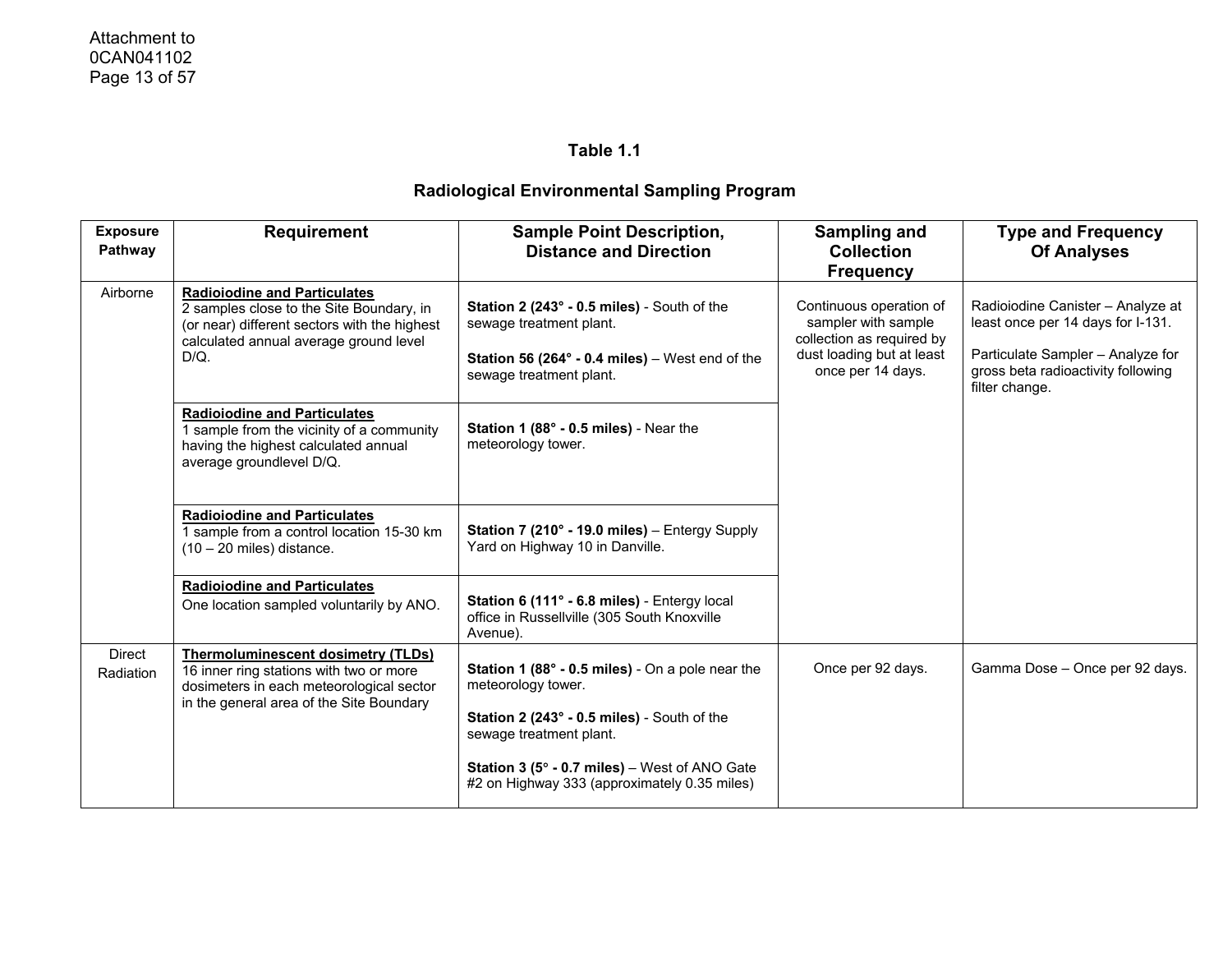| <b>Frequency</b>                                                                                                                                                                                                                                                                                                                                                                                                                                                                                                                                                                                                                                                                                                                                                                                                                                                                                                                                                                                                                                                                                                                                               | <b>Of Analyses</b>       |
|----------------------------------------------------------------------------------------------------------------------------------------------------------------------------------------------------------------------------------------------------------------------------------------------------------------------------------------------------------------------------------------------------------------------------------------------------------------------------------------------------------------------------------------------------------------------------------------------------------------------------------------------------------------------------------------------------------------------------------------------------------------------------------------------------------------------------------------------------------------------------------------------------------------------------------------------------------------------------------------------------------------------------------------------------------------------------------------------------------------------------------------------------------------|--------------------------|
| Direct<br><b>TLDs</b><br>Once per 92 days.<br>Station 4 (181 $^{\circ}$ - 0.5 miles) – West of May<br>16 inner ring stations with two or more<br>Radiation<br>days.<br>Cemetery entrance on south side of the road.<br>dosimeters in each meteorological<br>sector in the general area of the Site<br>Station 56 (264° - 0.4 miles) - West end of the<br>Boundary<br>sewage treatment plant.<br>Station 108 (306° - 0.9 miles) - South on<br>Flatwood Road on a utility pole.<br>Station 109 (291° - 0.6 miles) - Utility pole<br>across from the junction of Flatwood Road and<br>Round Mountain Road.<br>Station 110 (138° - 0.8 miles) - Bunker Hill Lane<br>on the first utility pole on the left.<br>Station 145 (28° - 0.6 miles) - Near west<br>entrance to the RERTC on a utility pole.<br>Station 146 (45° - 0.6 miles) - South end of east<br>parking lot at RERTC on a utility pole.<br>Station 147 (61° - 0.6 miles) - West side of<br>Bunker Hill Road, approximately 100 yards from<br>intersection with State Highway 333.<br>Station 148 (122° - 0.6 miles) - Intersection of<br>Bunker Hill Road with Scott Lane on county road<br>sign post. | Gamma Dose - Once per 92 |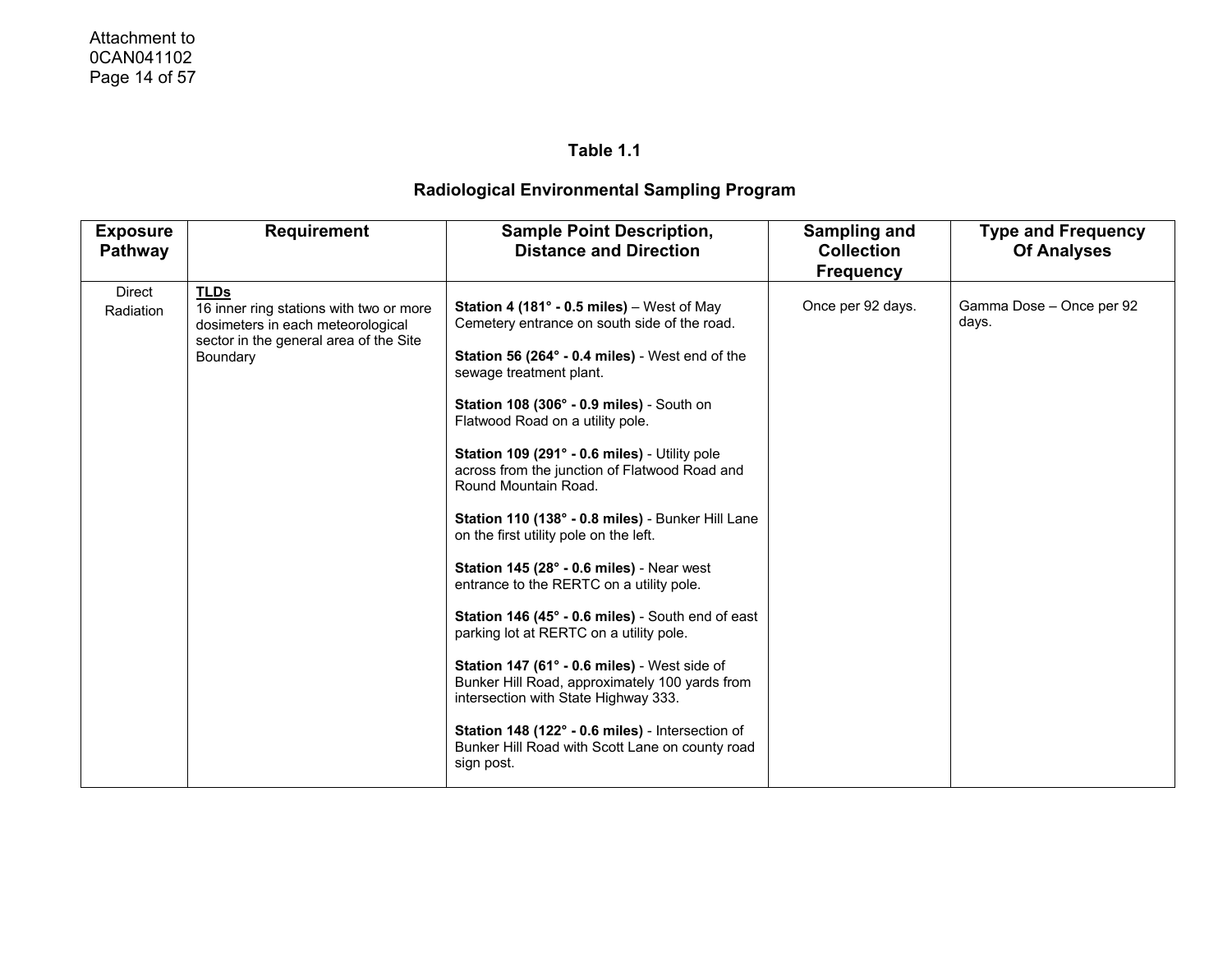| <b>Exposure</b><br><b>Pathway</b> | <b>Requirement</b>                                                                                                                                                                                      | <b>Sample Point Description,</b><br><b>Distance and Direction</b>                                                                                                                                                                                                                                                                                                                                                                                                                     | Sampling and<br><b>Collection</b><br><b>Frequency</b> | <b>Type and Frequency</b><br><b>Of Analyses</b> |
|-----------------------------------|---------------------------------------------------------------------------------------------------------------------------------------------------------------------------------------------------------|---------------------------------------------------------------------------------------------------------------------------------------------------------------------------------------------------------------------------------------------------------------------------------------------------------------------------------------------------------------------------------------------------------------------------------------------------------------------------------------|-------------------------------------------------------|-------------------------------------------------|
| <b>Direct</b><br>Radiation        | <b>TLDs</b><br>16 inner ring stations with two or more<br>dosimeters in each meteorological<br>sector in the general area of the Site<br>Boundary                                                       | <b>Station 149 (156° - 0.5 miles)</b> – On a utility pole<br>on the south side of May Road.<br><b>Station 150 (205<math>^{\circ}</math> - 0.6 miles)</b> – North side of<br>May Road on a utility pole past the McCurley<br>Place turn.<br><b>Station 151 (225<math>^{\circ}</math> - 0.4 miles)</b> – West side of<br>sewage treatment plant near the lake on a metal<br>post.<br>Station 152 (338 $^{\circ}$ - 0.8 miles) - South side of<br>State Highway 333 on a road sign post. | Once per 92 days.                                     | Gamma Dose - Once per 92<br>days.               |
|                                   | <b>TLDs</b><br>8 stations with two or more dosimeters<br>in special interest areas such as<br>population centers, nearby residences,<br>schools, and in $1 - 2$ areas to serve as<br>control locations. | Station 6 (111° - 6.8 miles) - Entergy local office<br>in Russellville (305 South Knoxville Avenue).<br>Station 7 (210° - 19.0 miles) - Entergy Supply<br>Yard on Highway 10 in Danville.<br>Station 111 (120° - 2.0 miles) - Marina Road on<br>a utility pole on the left just prior to curve.<br>Station 116 (318° - 1.8 miles) - Highway 333<br>and Highway 64 in London on a utility pole north<br>of the railroad tracks.                                                        |                                                       |                                                 |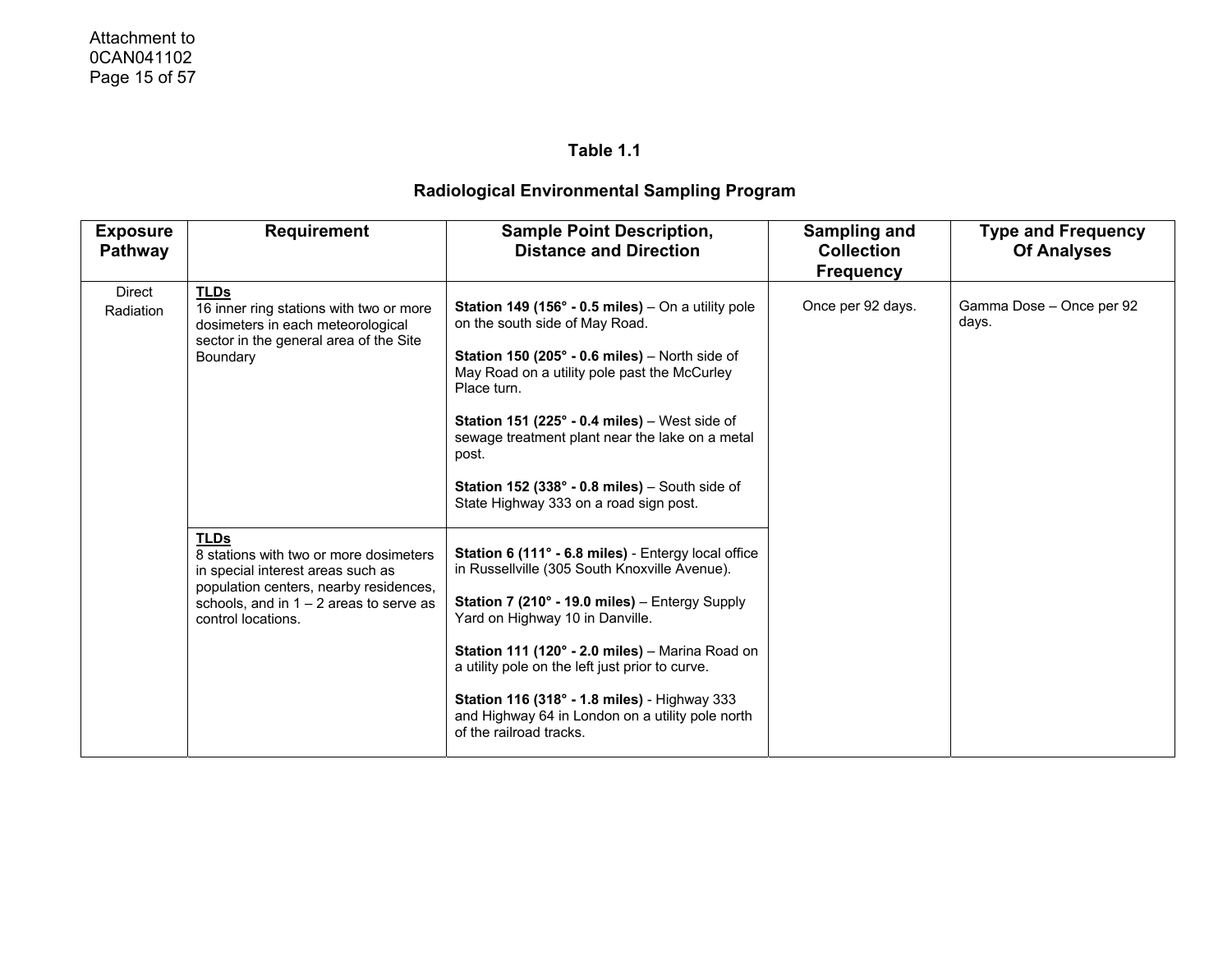| <b>Exposure</b><br><b>Pathway</b> | <b>Requirement</b>                                                                                                                                                                                      | <b>Sample Point Description,</b><br><b>Distance and Direction</b>                                                                                                                                                                                                                                                                                                                                                                                                                                                   | Sampling and<br><b>Collection</b><br><b>Frequency</b> | <b>Type and Frequency</b><br><b>Of Analyses</b>                                |
|-----------------------------------|---------------------------------------------------------------------------------------------------------------------------------------------------------------------------------------------------------|---------------------------------------------------------------------------------------------------------------------------------------------------------------------------------------------------------------------------------------------------------------------------------------------------------------------------------------------------------------------------------------------------------------------------------------------------------------------------------------------------------------------|-------------------------------------------------------|--------------------------------------------------------------------------------|
| <b>Direct</b><br>Radiation        | <b>TLDs</b><br>8 stations with two or more dosimeters<br>in special interest areas such as<br>population centers, nearby residences,<br>schools, and in $1 - 2$ areas to serve as<br>control locations. | Station 125 (46° - 8.7 miles) - College Street on<br>a utility pole at the southeast corner of the red<br>brick school building.<br>Station 127 (100° - 5.2 miles) - Arkansas Tech<br>Campus on a utility pole across from Paine Hall.<br>Station 137 (151 $\degree$ - 8.2 miles) – On a speed limit<br>sign on the right in front of the Morris R. Moore<br>Arkansas National Guard Armory.<br>Station 153 (304° - 9.2 miles) - Knoxville<br>Elementary School near the school entrance<br>gate on a utility pole. | Once per 92 days.                                     | Gamma Dose - Once per 92<br>days.                                              |
| Waterborne                        | <b>Surface Water</b><br>1 indicator location (influenced by plant<br>discharge)<br>1 control location (uninfluenced by<br>plant discharge)                                                              | Station 8 (166° - 0.2 miles) - Plant discharge<br>canal.<br><b>Station 10 (95° - 0.5 miles)</b> – Plant intake canal.                                                                                                                                                                                                                                                                                                                                                                                               | Once per 92 days.                                     | Gamma isotopic and tritium<br>analyses once per 92 days.                       |
|                                   | <b>Drinking Water</b><br>1 indicator location (influenced by<br>plant discharge)<br>1 control location (uninfluenced by<br>plant discharge)                                                             | Station 14 (70° - 5.1 miles) - Russellville city<br>water system from the Illinois Bayou.<br>Station 57 (208° - 19.5 miles) - Danville public<br>water supply treatment on Fifth Street.                                                                                                                                                                                                                                                                                                                            | Once per 92 days.                                     | I-131, gross beta, gamma<br>isotopic and tritium analyses<br>once per 92 days. |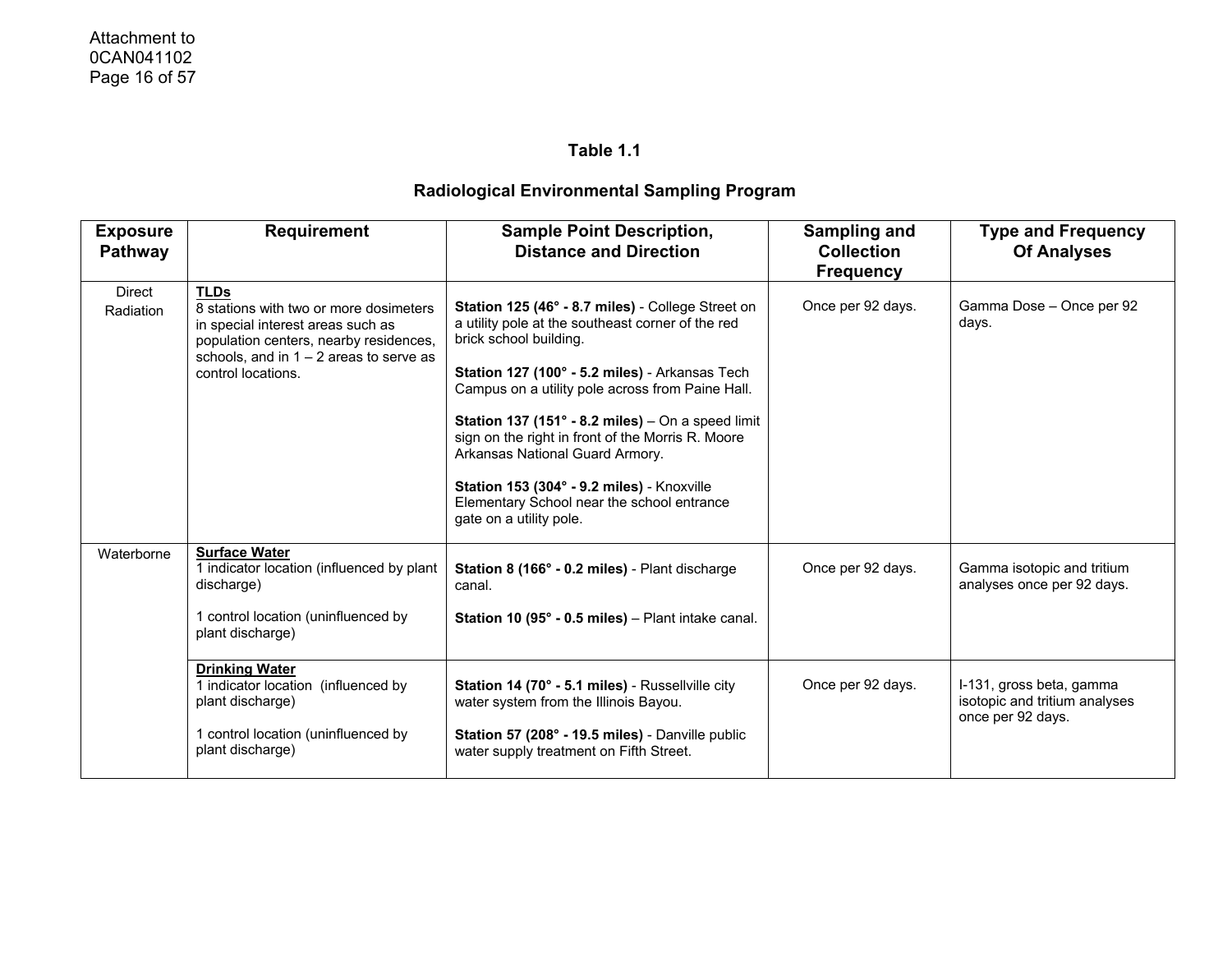| <b>Exposure</b><br><b>Pathway</b> | <b>Requirement</b>                                                                                                                                                                          | <b>Sample Point Description,</b><br><b>Distance and Direction</b>                                                                                                                                          | Sampling and<br><b>Collection</b><br><b>Frequency</b> | <b>Type and Frequency</b><br><b>Of Analyses</b>         |
|-----------------------------------|---------------------------------------------------------------------------------------------------------------------------------------------------------------------------------------------|------------------------------------------------------------------------------------------------------------------------------------------------------------------------------------------------------------|-------------------------------------------------------|---------------------------------------------------------|
| Waterborne                        | <b>Sediment</b><br>I indicator location (influenced by plant<br>discharge)<br>control location (uninfluenced by<br>plant discharge)                                                         | Station 8 (243° - 0.9 miles) - Plant discharge<br>canal.<br>Station 16 (287° - 5.5 miles) - Panther Bay on<br>south side of Arkansas River across from mouth<br>of Piney Creek.                            | Once per 365 days.                                    | Gamma isotopic analysis once<br>per 365 days.           |
| Ingestion                         | <b>Milk</b><br>1 indicator sample location within five-<br>mile distance if commercially available.<br>control sample location at a distance<br>of >five-miles when an indicator exists.    | Currently, no available milking animals within<br>8 km of ANO.                                                                                                                                             | Once per 92 days.                                     | Gamma isotopic and I-131<br>analyses once per 92 days.  |
|                                   | <b>Fish</b><br>sample of commercially and/or<br>recreationally important species in<br>vicinity of plant discharge.<br>sample of same species in area not<br>influenced by plant discharge. | <b>Station 8 (212<math>^{\circ}</math> - 0.5 miles)</b> – Plant discharge<br>canal.<br>Station 16 (287° - 5.5 miles) - Panther Bay on<br>south side of Arkansas River across from mouth<br>of Piney Creek. | Once per 365 days.                                    | Gamma isotopic on edible<br>portions once per 365 days. |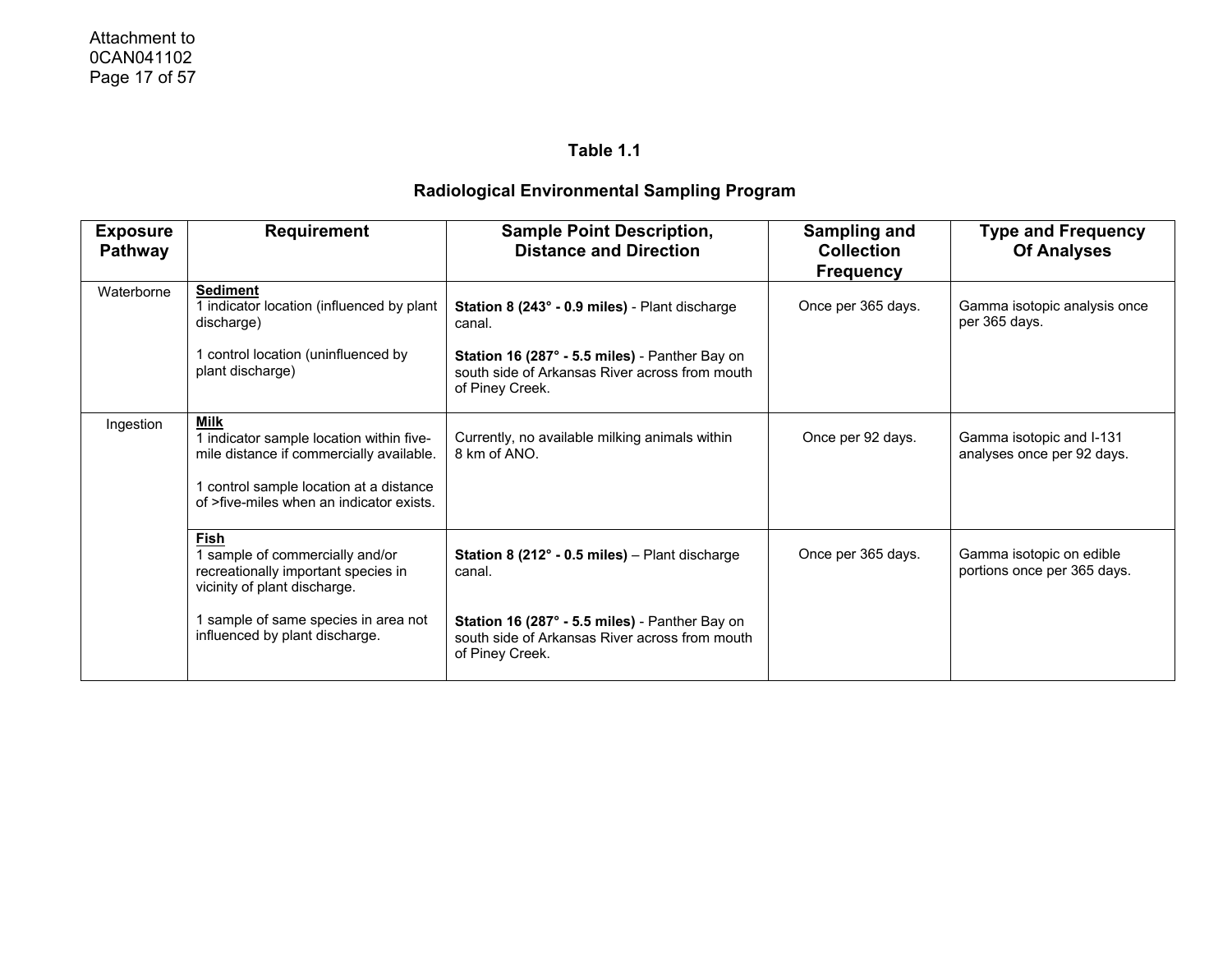| <b>Exposure</b><br><b>Pathway</b> | <b>Requirement</b>                                                                                                                                                                                                      | <b>Sample Point Description,</b><br><b>Distance and Direction</b>                                                                                       | Sampling and<br><b>Collection</b><br><b>Frequency</b> | <b>Type and Frequency</b><br><b>Of Analyses</b>                   |
|-----------------------------------|-------------------------------------------------------------------------------------------------------------------------------------------------------------------------------------------------------------------------|---------------------------------------------------------------------------------------------------------------------------------------------------------|-------------------------------------------------------|-------------------------------------------------------------------|
| Ingestion                         | <b>Food Products</b><br>1 sample of broadleaf (edible or non-<br>edible) near the Site Boundary from<br>one of the highest anticipated annual<br>average groundlevel D/Q sectors, if<br>milk sampling is not performed. | Station 13 (273° - 0.5 miles) - West from ANO<br>toward Gate 4 onto Flatwood Road.                                                                      | Three per 365 days.                                   | Gamma isotopic and I-131<br>analyses three times per 365<br>days. |
|                                   | 1 sample location of broadleaf<br>vegetation (edible or non-edible) from<br>a control location $15 - 30$ km (10 - 20<br>miles) distant, if milk sampling is not<br>performed.                                           | Station 55 (208° - 16.5 miles) - Intersection of<br>Highway 27 and 154.                                                                                 |                                                       |                                                                   |
| Groundwater                       | 1 sample location of Groundwater from<br>a control location up gradient from the<br>protected area                                                                                                                      | Station 58 (GWM-1, 22° - 0.3 miles) - North of<br>Protected Area on Owner Control Area (OCA).<br>South of Outside Fab-Shop, west side of access<br>road | Once per 92 days                                      | Control, Tritium and Gamma<br>Isotopic, once per 92 days.         |
|                                   | 3 sample locations of Groundwater<br>from indicator locations down gradient<br>from the protected area                                                                                                                  | Station 59 (GWM-2, $185^\circ$ - 0.1 miles) – South of<br>Protected Area on OCA. Near Security barriers<br>and discharge canal.                         | Once per 92 days                                      | Indicator, Tritium and Gamma<br>Isotopic, once per 92 days.       |
|                                   |                                                                                                                                                                                                                         | Station 60 (GWM-3, $206^\circ$ - 0.1 miles) – South of<br>Protected area on OCA. West of Station number<br>59 near wood line.                           | Once per 92 days                                      | Indicator, Tritium and Gamma<br>Isotopic, once per 92 days.       |
|                                   |                                                                                                                                                                                                                         | Station 61 (GWM-4, 245° - 0.1 miles) - West of<br>Protected Area on OCA. Edge of parking lot,<br>east of equipment laydown area                         | Once per 92 days                                      | Indicator, Tritium and Gamma<br>Isotopic, once per 92 days.       |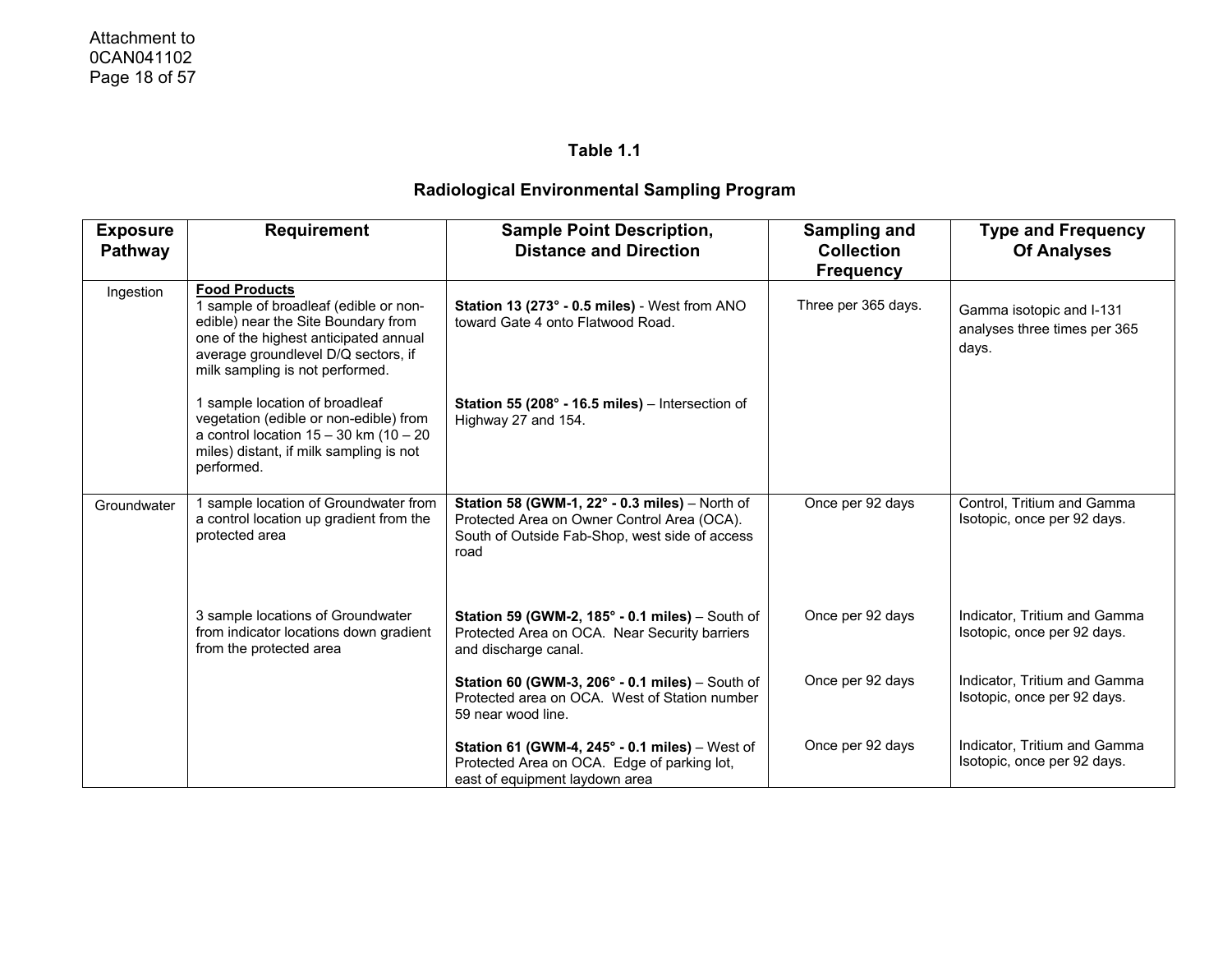



### SAMPLE COLLECTION SITES – NEAR FIELD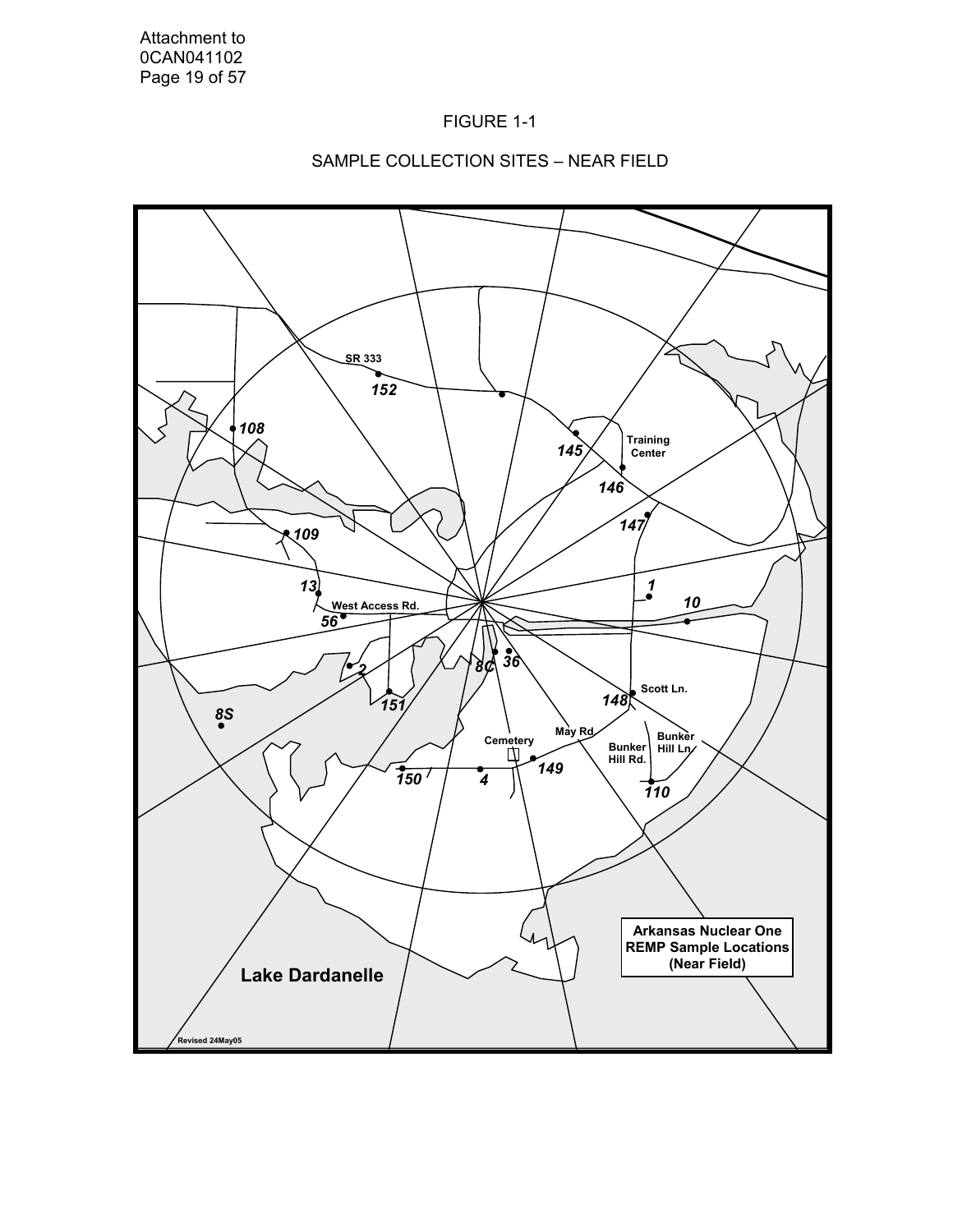![](_page_22_Figure_1.jpeg)

#### SAMPLE COLLECTION SITES – FAR FIELD

![](_page_22_Figure_3.jpeg)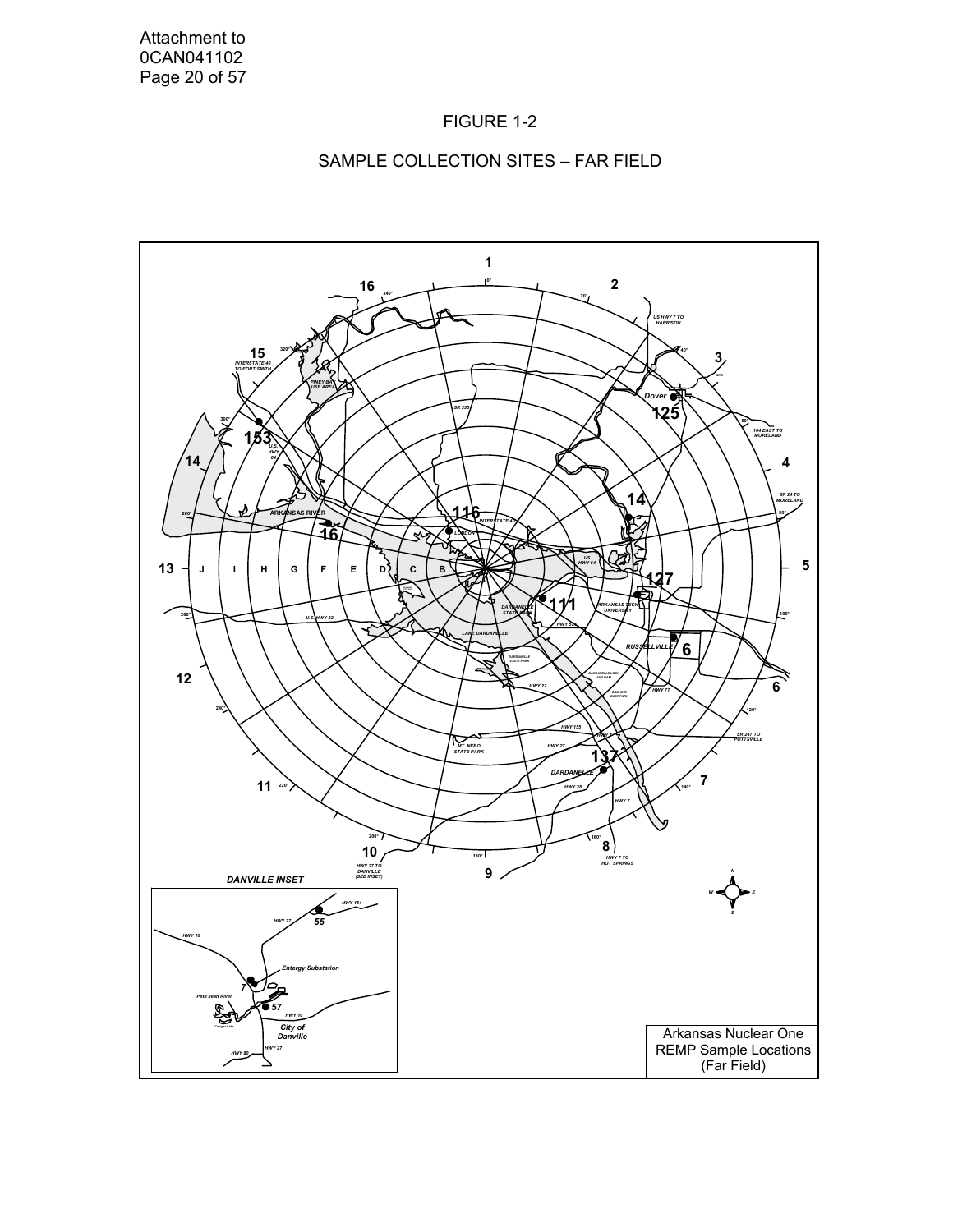![](_page_23_Figure_1.jpeg)

# SAMPLE COLLECTION SITES – SITE MAP

![](_page_23_Figure_3.jpeg)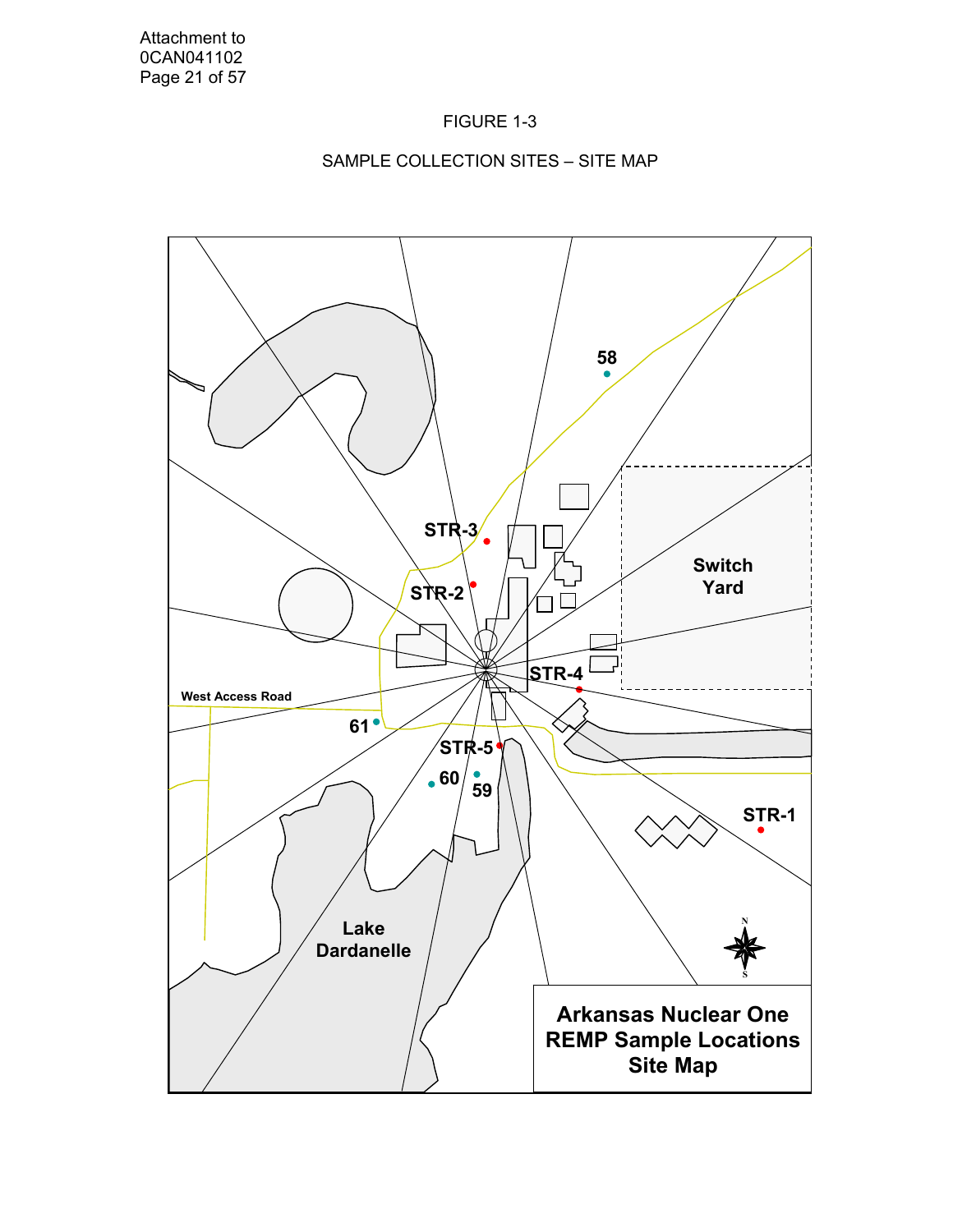### **2.0 Interpretation and Trends of Results**

### **2.1 Air Particulate and Radioiodine Sample Results**

The REMP has detected radioactivity in the airborne pathway attributable to other sources. These include the 25th Chinese nuclear test explosion in 1980 and the radioactive plume release due to reactor core degradation at Chernobyl Nuclear Power Plant in 1986.

During 2010, Iodine-131 was not detected in the radioiodine cartridges, as has been the case in previous years. In addition, indicator gross beta air particulate results for 2010 were within the range of levels obtained in previous years of the operational REMP and well below preoperational levels as seen below. Results are reported as annual average picocuries per cubic meter (pCi/m<sup>3</sup>).

| <b>Monitoring Period</b>    | <u>Result</u> |
|-----------------------------|---------------|
| 2000 - 2009 (Minimum Value) | 0.020         |
| 2010 Value                  | 0.030         |
| 2000 - 2009 (Maximum Value) | 0.032         |
| Preoperational              | 0.050         |

In the absence of plant-related gamma radionuclides, gross beta activity is attributed to naturally occurring radionuclides. Table 3.1, which include gross beta concentrations and provide a comparison of the indicator and control means and ranges, emphasizes the consistent trends seen in this pathway to support the presence of naturally occurring activity. Therefore, it can be concluded that the airborne pathway continues to be unaffected by ANO operations.

# **2.2 Thermoluminescent Dosimetry (TLD) Sample Results**

ANO reports measured dose as net exposure (field reading less transit reading) normalized to 92 days and relies on comparison of the indicator locations to the control as a measure of plant impact. ANO's comparison of the inner ring and special interest area TLD results to the control, as seen in Table 3.1, identified no noticeable trend that would indicate that the ambient radiation levels are being affected by plant operations. In addition, the inner ring value of 8.3 millirem (mrem) shown in Table 3.1 is within the historical bounds of 2000 – 2009 annual average results, which have ranged from 6.7 to 8.8 mrem. Overall, ANO concluded that the ambient radiation levels are not being affected by plant operations.

# **2.3 Water Sample Results**

Analytical results for 2010 surface water and drinking water samples were similar to those reported in previous years.

**Surface water** samples were collected and analyzed for gamma radionuclides and tritium. Gamma radionuclides were below detectable limits which is consistent with results seen in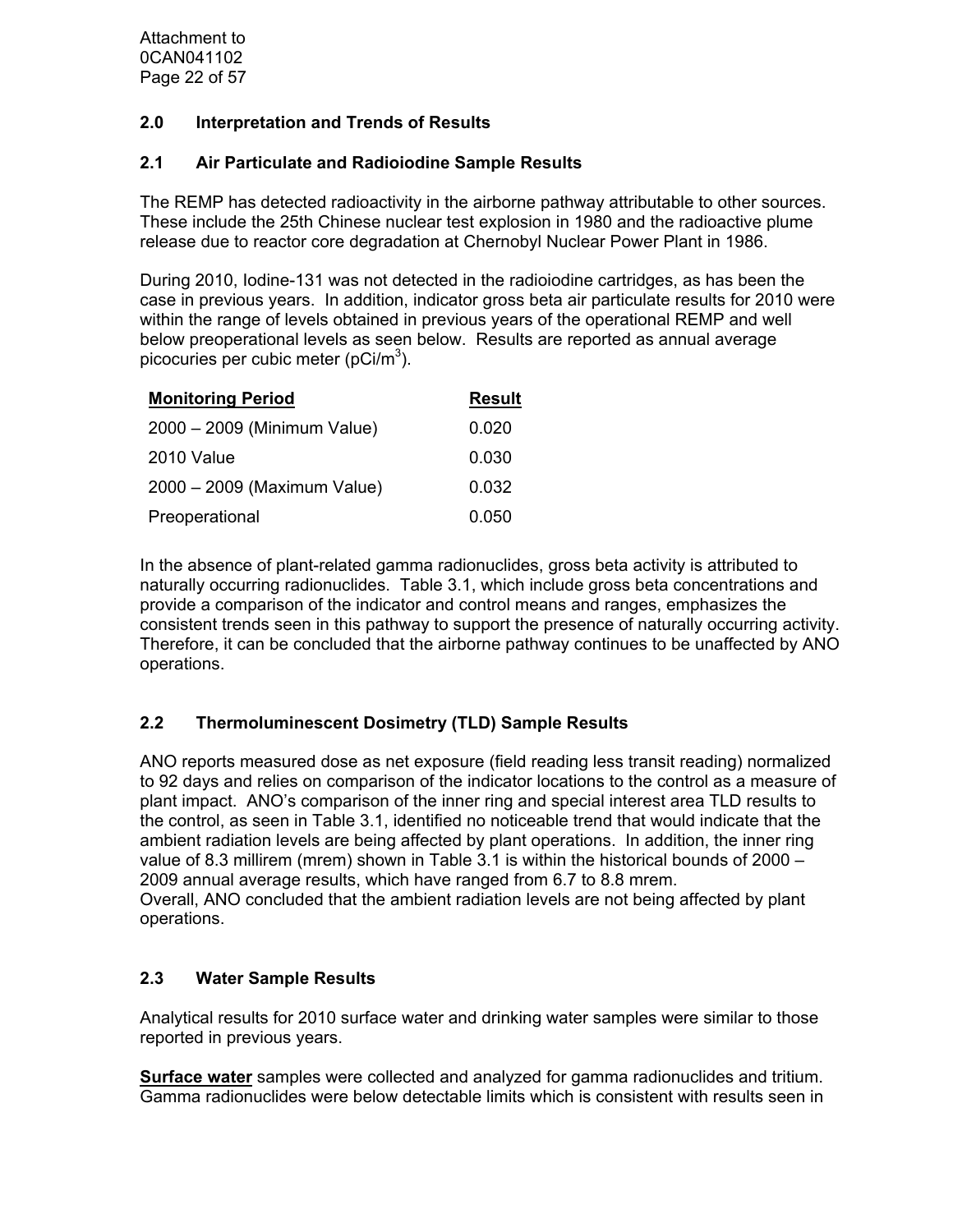Attachment to 0CAN041102 Page 23 of 57

previous operational years. Tritium continues to be detected at the indicator location (Station 8) where previously monitored liquid radioactive effluent from the plant is periodically discharged in accordance with the regulatory criteria established in the ODCM. However, the levels detected are consistent with concentrations that would typically be seen at this location as shown below. Results are reported as annual average picocurie per liter (pCi/l).

| <b>Monitoring Period</b>    | Concentration |
|-----------------------------|---------------|
| 2000 - 2009 (Minimum Value) | 272.0         |
| 2010 Value                  | 985.0         |
| 2000 - 2009 (Maximum Value) | 1023.4        |
| <b>Preoperational Value</b> | 200.0         |

ANO personnel have noted no definable increasing trends associated with the tritium levels at the discharge location. Levels detected during 2010 and previous operational years have been well below regulatory reporting limits. Therefore, the operation of ANO had no definable impact on this waterborne pathway during 2010 and levels of radionuclides remain similar to those obtained in previous operational years.

**Drinking water** samples were collected from two locations (indicator and control). Although ANO personnel utilize Station 14 (City of Russellville) as an indicator location due to the potential for the drinking water pathway to exist, the City of Russellville has not withdrawn water from Lake Dardanelle in the past several years.

Drinking water samples were analyzed for gross beta radionuclides, Iodine-131, gamma radionuclides and tritium. Gamma radionuclides, Iodine-131 and tritium concentrations were below the LLD limits at the indicator and control locations, which is consistent with preoperational and operational years. Gross beta concentrations at the indicator and control locations are similar as shown in Table 3.1. Listed below is a comparison of 2010 indicator results to preoperational and operational years. Results are reported as annual average pCi/l.

| Radionuclide | 2010                                                                        | $2000 - 2009$                                   | <b>Preoperational</b> |
|--------------|-----------------------------------------------------------------------------|-------------------------------------------------|-----------------------|
| Gross Beta   | 1.55                                                                        | 2.97                                            | 2.0                   |
| lodine-131   | $\leq$ l I D                                                                | $\leq$ l I D                                    | <lld< td=""></lld<>   |
| Gamma        | <lld< td=""><td><lld< td=""><td><lld< td=""></lld<></td></lld<></td></lld<> | <lld< td=""><td><lld< td=""></lld<></td></lld<> | <lld< td=""></lld<>   |
| Tritium      | $\triangleleft$ ID                                                          | <l 1="" d<="" td=""><td>200.0</td></l>          | 200.0                 |

ANO personnel have noted no definable trends associated with drinking water results at the indicator location. Therefore, the operation of ANO had no definable impact on this waterborne pathway during 2010 and levels of radionuclides remain similar to those obtained in previous operational years.

**Groundwater** samples were collected from four locations (1 control, and 3 indicator locations). Sample data was compiled, organized and is reviewed annually as a minimum to: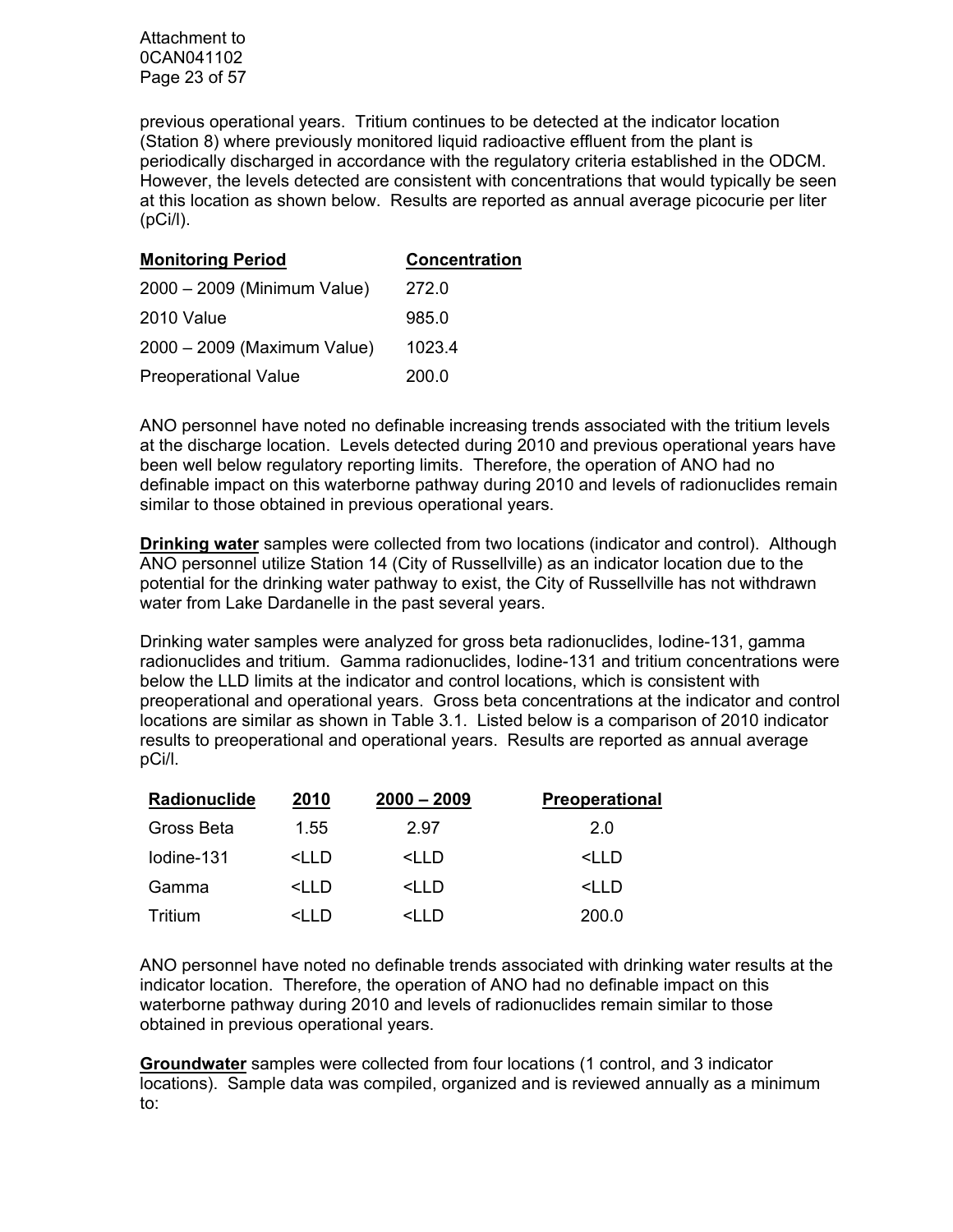- Analyze for increasing or decreasing trends at individual sample points, wells or groups of wells.
- Review the radionuclides detected to determine whether changes should be made to the analysis suites or sampling frequencies for each sampling location.
- Evaluate the locations of radionuclides in ground water to determine if changes should be made to the sampling locations.
- Review current investigation levels and determine if changes should be made.
- Determine if any change to the ODCM is required.
- Determine if a corrective actions/remediation is required.

Groundwater samples were analyzed for Tritium and Gamma radionuclides. Tritium and Gamma concentrations were below the LLD limits at the indicator and control locations. Listed below is a comparison of 2010 indicator results to past operational years. Results are reported as annual average pCi/l. Groundwater data is captured in Tables 8.1 and 8.2. Therefore, ANO operations had no significant impact on the environment or public by this waterborne pathway.

| Radionuclide | 2010                                                 | $2006 - 2009$            |
|--------------|------------------------------------------------------|--------------------------|
| lodine-131   | <iid< td=""><td><iid< td=""></iid<></td></iid<>      | <iid< td=""></iid<>      |
| Gamma        | <iid< td=""><td><i d<="" i="" td=""></i></td></iid<> | <i d<="" i="" td=""></i> |
| Tritium      |                                                      | <i d<="" i="" td=""></i> |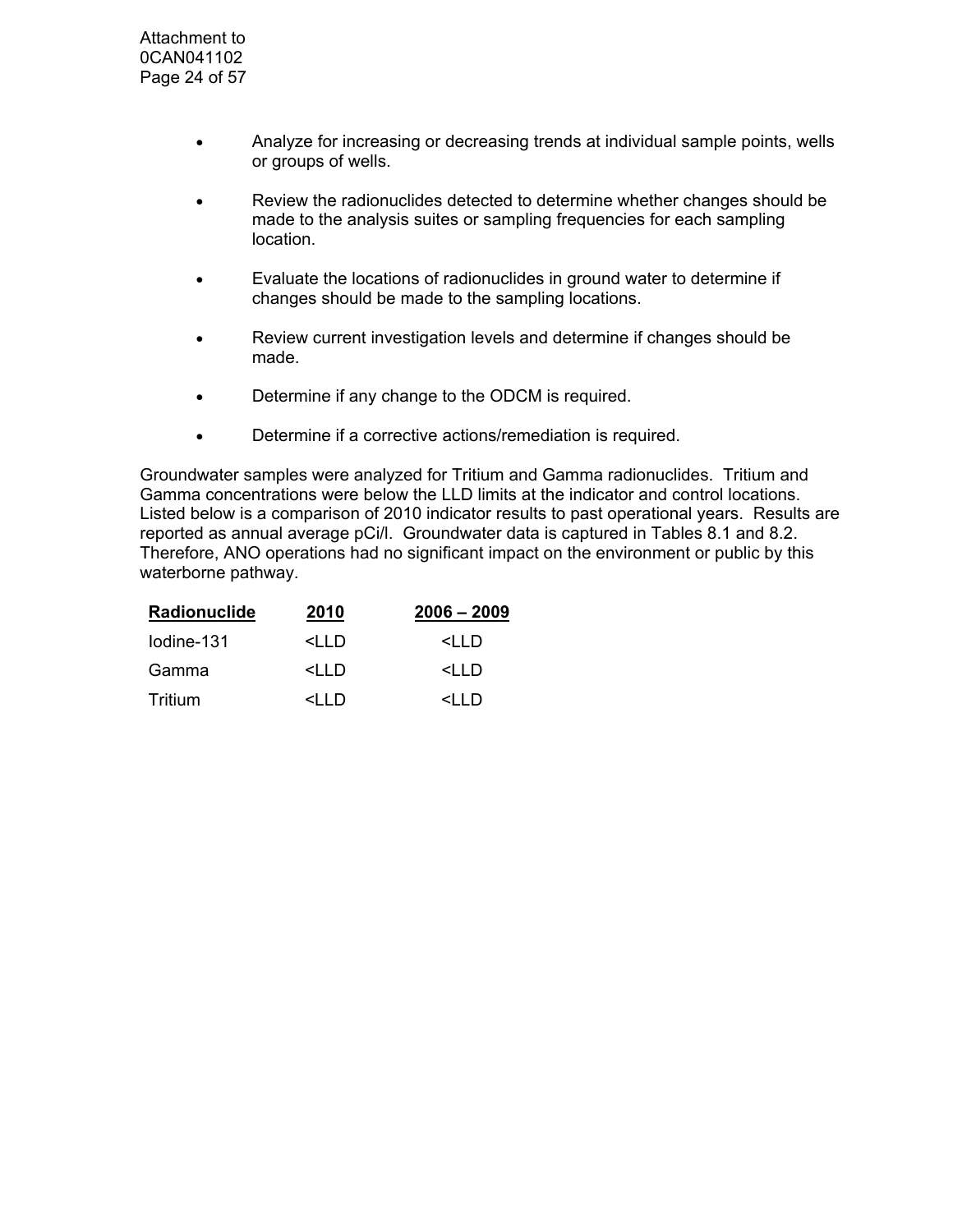Attachment to 0CAN041102 Page 25 of 57

#### **2.4 Sediment Sample Results**

Sediment samples were collected from two locations in 2010 and analyzed for gamma radionuclides. Listed below is a comparison of 2010 indicator results to past operational years. Therefore, ANO operations had no significant impact on the environment or public by this waterborne pathway. Results are reported as pCi/kg.

| <b>Monitoring Period</b>    | <b>Concentration</b> |
|-----------------------------|----------------------|
| 2000 - 2009 (Minimum Value) | 41.79                |
| 2010 Value                  | 65.55                |
| 2000 - 2009 (Maximum Value) | 1170.0               |

Since reporting levels for radionuclides in sediment have not been established, an evaluation of potential dose to the public from this media was performed as shown in Attachment 2.

### **2.5 Milk Sample Results**

Milk samples were not collected during 2010 due to the unavailability of indicator locations within five-miles of ANO.

### **2.6 Fish Sample Results**

Fish samples were collected from two locations and analyzed for gamma radionuclides. In 2010, gamma radionuclides were below detectable limits which are consistent with the preoperational monitoring period and operational results since 1997. Therefore, based on these measurements, ANO operations had no significant radiological impact upon the environment or public by this ingestion pathway.

### **2.7 Food Product Sample Results**

The REMP has detected radionuclides prior to 1990 that are attributable to other sources. These include the radioactive plume release due to reactor core degradation at Chernobyl Nuclear Power Plant in 1986 and atmospheric weapons testing.

In 2010, food product samples were collected when available from two locations and analyzed for Iodine-131 and gamma radionuclides. The 2010 levels remained undetectable, as has been the case in previous years. Therefore, based on these measurements, ANO operations had no significant radiological impact upon the environment or public by this ingestion pathway.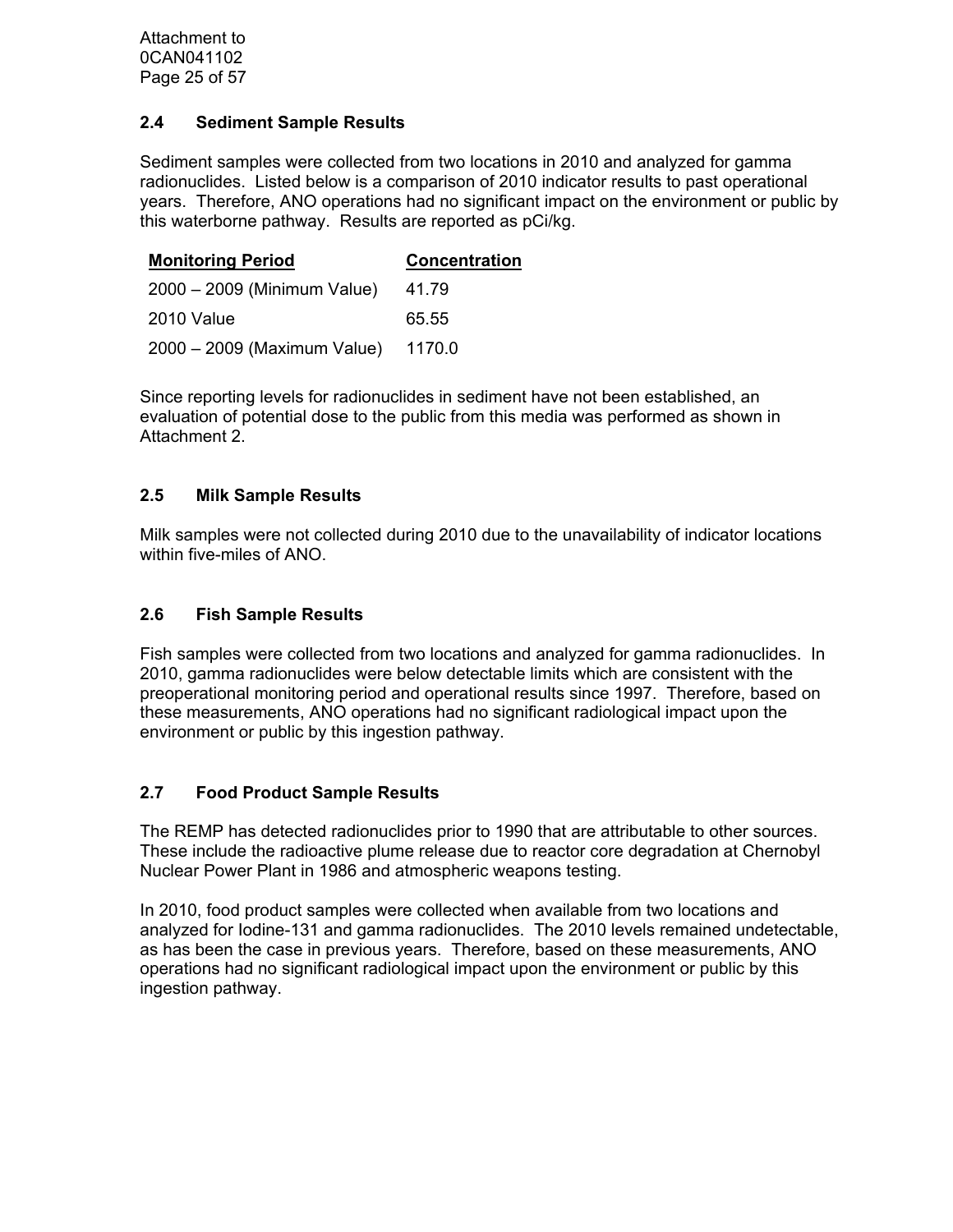Attachment to 0CAN041102 Page 26 of 57

### **2.8 Interlaboratory Comparison Results**

RBS' Environmental Laboratory analyzed interlaboratory comparison samples for ANO to fulfill the requirements of ODCM Section 2.6.3. Attachment 2 contains these results. ANO's review of RBS' interlaboratory comparison indicated that 100% of the sample results (42 of 42) were within the acceptable control limits.

#### **2.9 Land Use Census Results**

The latest land use census (performed in 2009) did not identify any new locations that yielded a calculated dose or dose commitment greater than those currently calculated. (See Table 2.1)

Also, the land use census identified no milk-producing animals within a five-mile radius of the plant site. ANO personnel chose not to perform a garden census in 2009, which is allowed by ODCM Section 2.6.2, in lieu of broadleaf vegetation sampling in the meteorological sector (Sector 13) with the highest D/Q.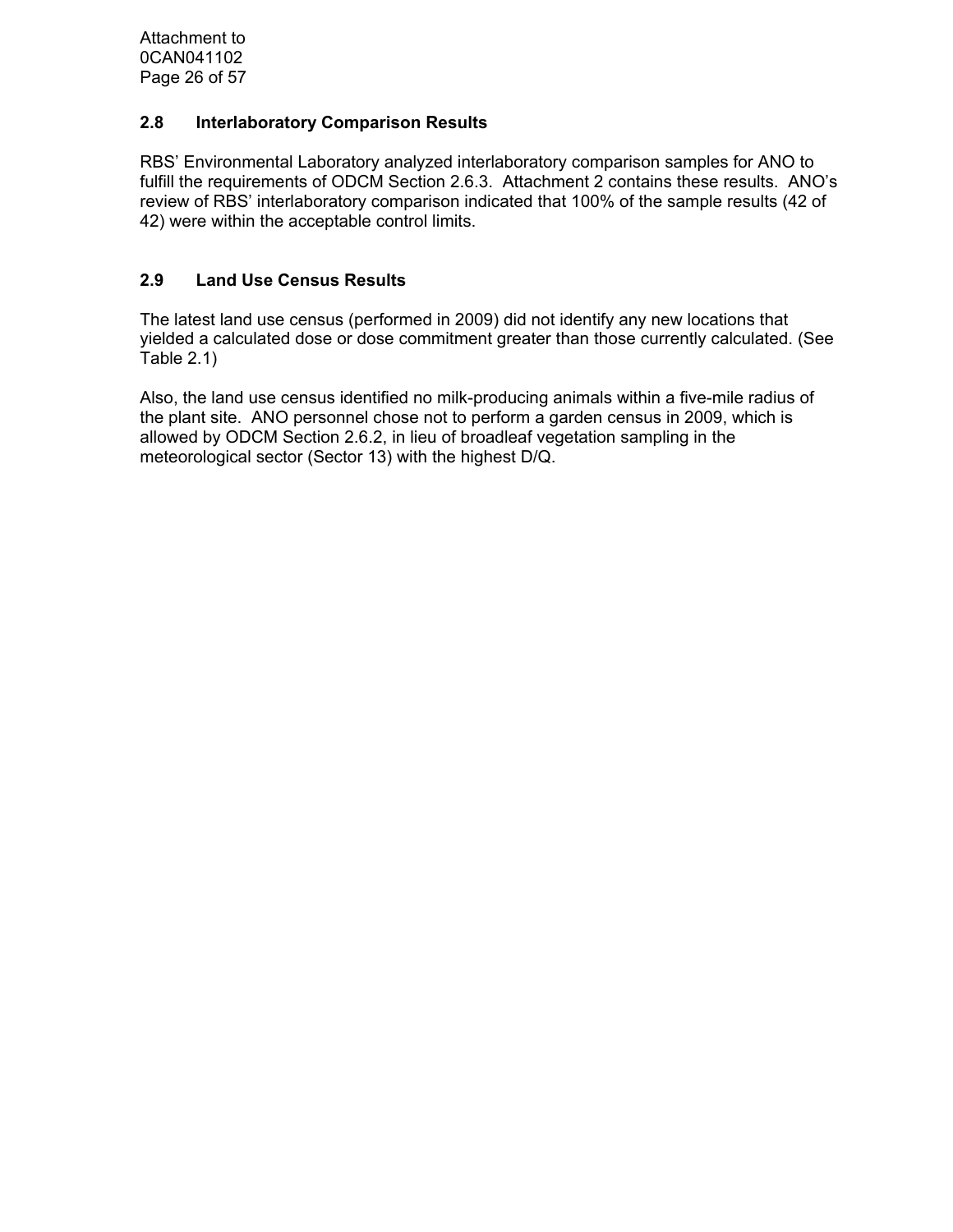### **TABLE 2.1**

### **2009 Land Use Census**

# **Nearest Residence Within Five Miles**

| <b>Direction</b> | <b>Sector</b>           | <b>Distance (miles)</b> |  |  |
|------------------|-------------------------|-------------------------|--|--|
| ${\sf N}$        | $\mathbf{1}$            | $0.9\,$                 |  |  |
| <b>NNE</b>       | $\overline{2}$          | 1.3                     |  |  |
| NE               | 3                       | 0.9                     |  |  |
| ENE              | $\overline{\mathbf{4}}$ | $0.8\,$                 |  |  |
| E                | 5                       | 0.8                     |  |  |
| ESE              | $\,6\,$                 | $0.8\,$                 |  |  |
| SE               | $\overline{7}$          | $0.8\,$                 |  |  |
| <b>SSE</b>       | 8                       | 0.8                     |  |  |
| $\mathsf S$      | 9                       | $0.8\,$                 |  |  |
| SSW              | $10\,$                  | $0.7\,$                 |  |  |
| SW               | 11                      | 2.8                     |  |  |
| <b>WSW</b>       | 12                      | $0.7\,$                 |  |  |
| ${\sf W}$        | 13                      | 0.8                     |  |  |
| <b>WNW</b>       | 14                      | 0.8                     |  |  |
| <b>NW</b>        | 15                      | $1.0$                   |  |  |
| <b>NNW</b>       | $16\,$                  | 0.9                     |  |  |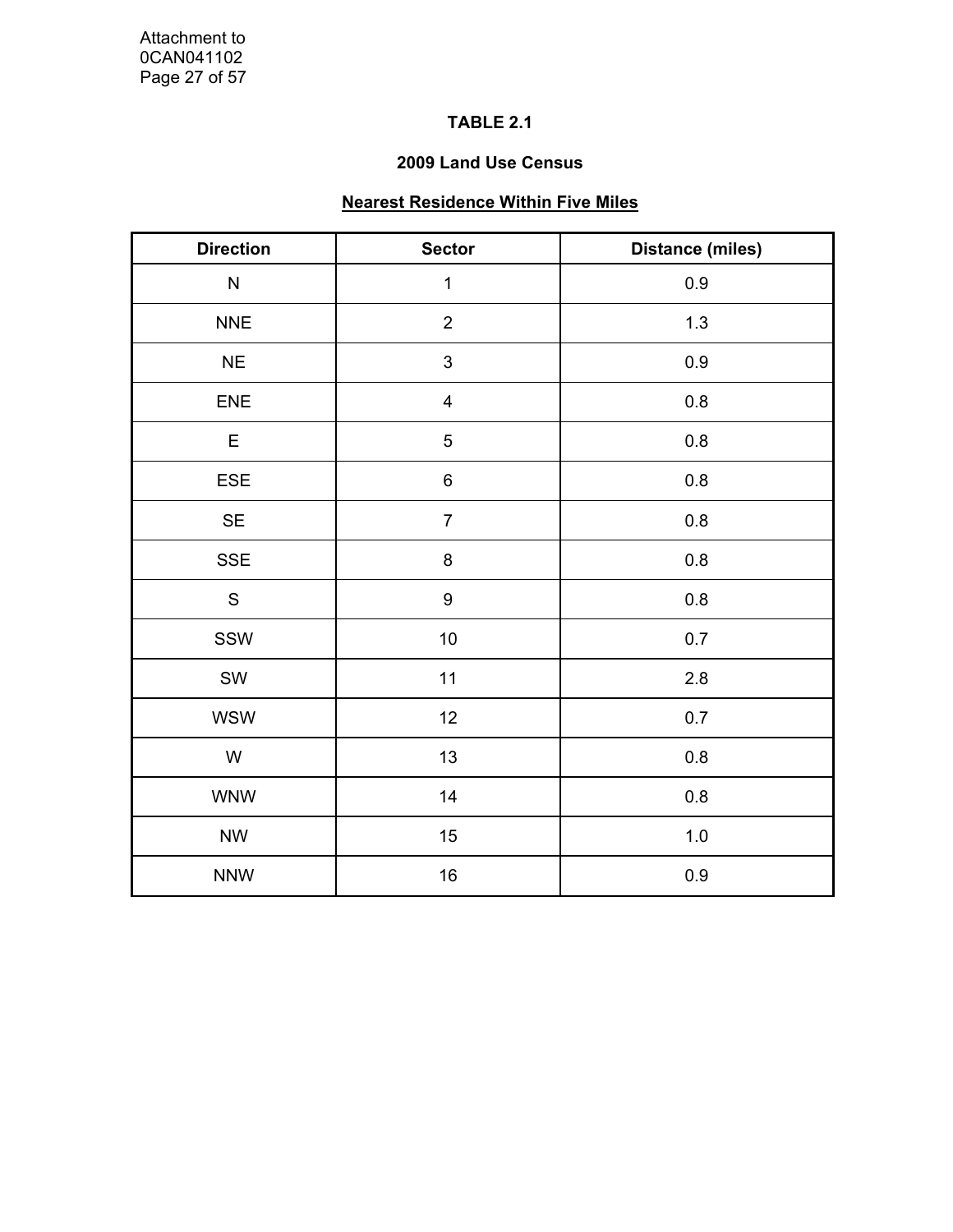Attachment to 0CAN041102 Page 28 of 57

# **3.0 Radiological Environmental Monitoring Program Summary**

# **3.1 2010 Program Results Summary**

Table 3.1 summarizes the 2010 REMP results. ANO personnel did not use values reported as <LLD when determining ranges and means for indicator and control locations.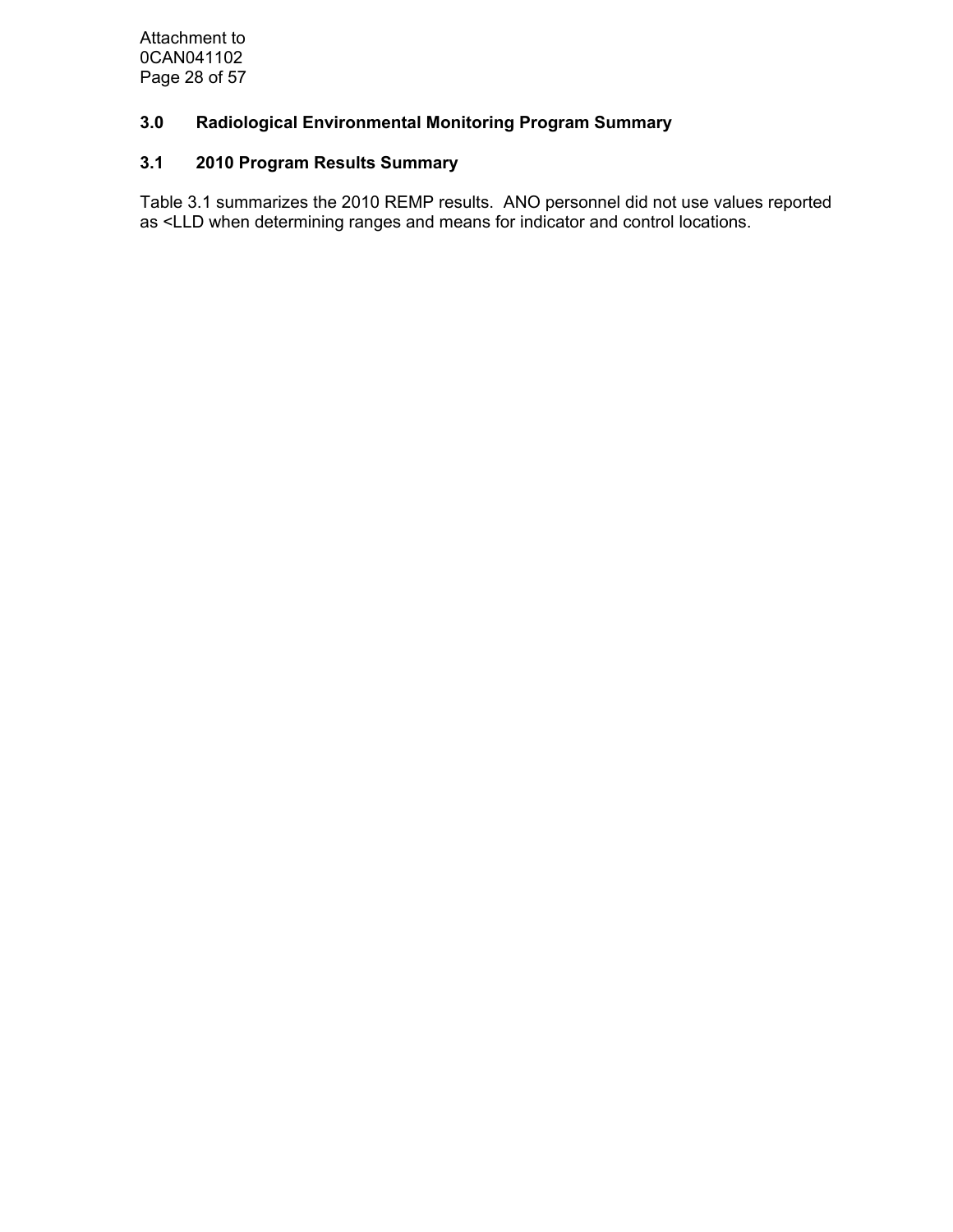### **Radiological Environmental Monitoring Program Summary**

**Location of Facility: Pope County, Arkansas** 

**Name of Facility: <u>ANO - Units 1 and 2</u> Docket No: 50-313 and 50-368.**<br>of Facility: <u>Pope County, Arkansas</u> Reporting Period: January - December 2010

| <b>Sample Type</b><br>(Units)                        | <b>Type &amp; Number</b><br>of Analyses <sup>a</sup> | LLD <sup>b</sup> | <b>Indicator Locations</b><br>Mean $(F)$ C<br>[Range] | <b>Location with Highest Annual Mean</b>       |                                   | Control<br><b>Locations</b><br>Mean $(F)$ C<br>[Range] | Number of<br><b>Nonroutine</b><br>Results <sup>e</sup> |
|------------------------------------------------------|------------------------------------------------------|------------------|-------------------------------------------------------|------------------------------------------------|-----------------------------------|--------------------------------------------------------|--------------------------------------------------------|
|                                                      |                                                      |                  |                                                       | Location <sup>d</sup>                          | Mean $(F)$ C<br>[ Range ]         |                                                        |                                                        |
| <b>Air Particulates</b><br>( $pc$ i/m <sup>3</sup> ) | GB<br>130                                            | 0.01             | 0.030(78/78)<br>$[0.004 - 0.050]$                     | Station 1<br>(88°, 0.5 mi)                     | 0.031(26/26)<br>$[0.014 - 0.049]$ | 0.027(52/52)<br>$[0.016 - 0.046]$                      | $\mathbf 0$                                            |
| Airborne Iodine<br>( $pCi/m3$ )                      | $I-131$<br>130                                       | 0.07             | $<$ LLD                                               | N/A                                            | N/A                               | $<$ LLD                                                | $\mathbf 0$                                            |
| <b>Inner Ring TLDs</b><br>(mR/Qtr)                   | 63<br>Gamma                                          | (f)              | 8.2(63/64)<br>$[6.3 - 10.0]$                          | Station 56<br>$264^{\circ}$ , 0.4 mi)          | 10.0(4/4)<br>$[9.4 - 11.1]$       | N/A                                                    | 0                                                      |
| <b>Special Interest</b><br><b>TLDs</b><br>(mR/Qtr)   | 28<br>Gamma                                          | (f)              | 7.4(28/28)<br>$[5.3 - 8.6]$                           | Station 116<br>$(318^{\circ}, 1.8 \text{ mi})$ | 8.6(4/4)<br>$[7.2 - 9.2]$         | N/A                                                    | $\boldsymbol{0}$                                       |
| <b>Control TLD</b><br>(mR/Qtr)                       | Gamma<br>$\overline{4}$                              | (f)              | N/A                                                   | N/A                                            | N/A                               | 6.9(4/4)<br>$[6.3 - 8.3]$                              | $\pmb{0}$                                              |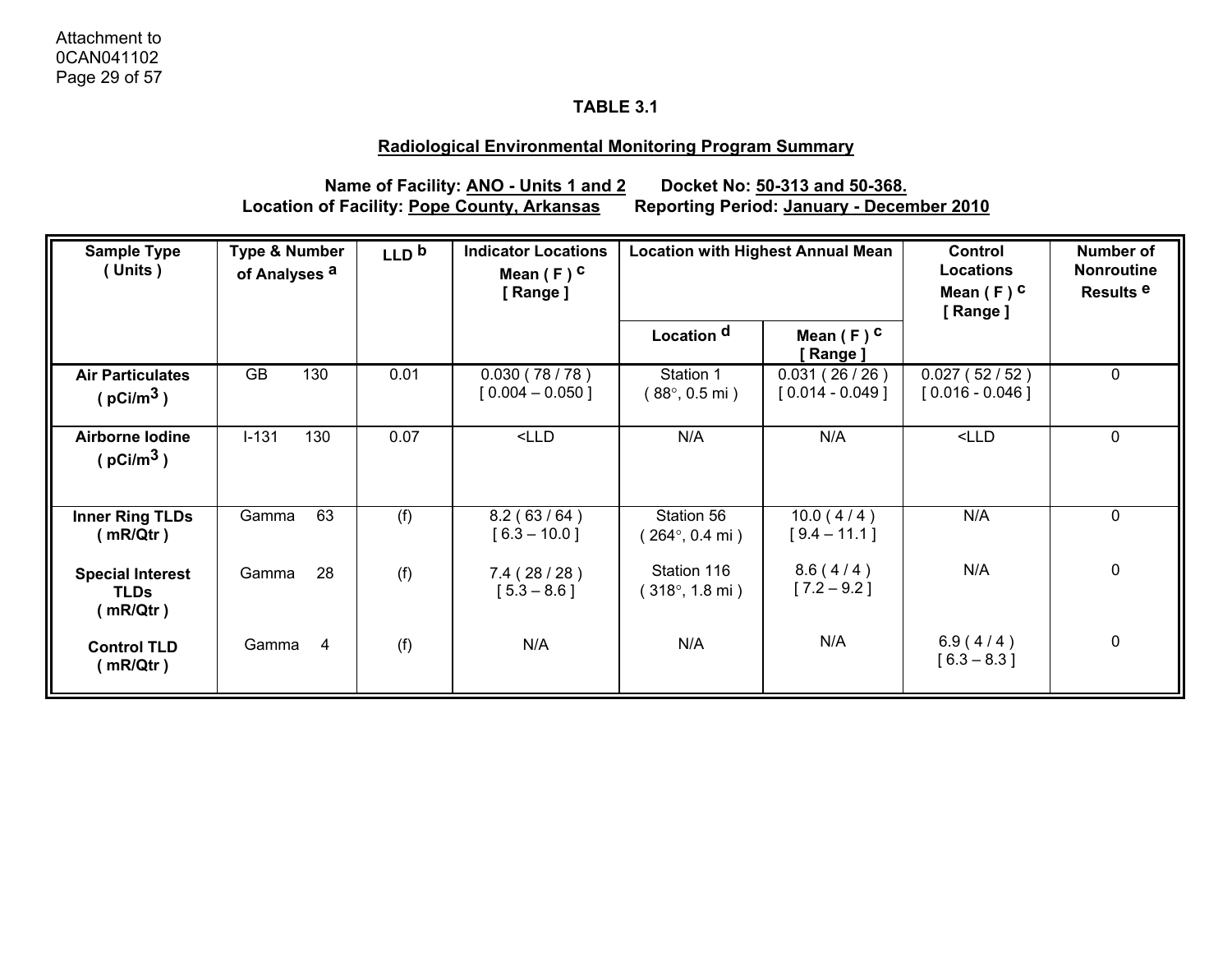### **Radiological Environmental Monitoring Program Summary**

**Location of Facility: Pope County, Arkansas** 

**Name of Facility: <u>ANO - Units 1 and 2</u> Docket No: 50-313 and 50-368**<br>of Facility: <u>Pope County, Arkansas</u> Reporting Period: <u>January - December 2010</u>

| <b>Sample Type</b><br>(Units)   | <b>Type &amp; Number</b><br>of Analyses <sup>a</sup>                                                                            | LLD <sub>b</sub>                                                     | <b>Indicator Location</b><br>Mean $(F)$ C<br>[Range]                                                                                                                                                                                                                                                                                                                                                                                                                                                                                                                                                                                                                                                                                                                                                                                                                                                                                                                                                                                                                                                                                                                                            | <b>Location with Highest Annual</b><br>Mean                                      |                                                                                  | <b>Control</b><br>Locations<br>Mean $(F)$ C<br>[Range]                                                                                                                                                                                                                                                                                                                                                                                                                                                                                                                                                                                                                   | Number of<br><b>Nonroutine</b><br>Results <sup>e</sup>                                                                                                   |
|---------------------------------|---------------------------------------------------------------------------------------------------------------------------------|----------------------------------------------------------------------|-------------------------------------------------------------------------------------------------------------------------------------------------------------------------------------------------------------------------------------------------------------------------------------------------------------------------------------------------------------------------------------------------------------------------------------------------------------------------------------------------------------------------------------------------------------------------------------------------------------------------------------------------------------------------------------------------------------------------------------------------------------------------------------------------------------------------------------------------------------------------------------------------------------------------------------------------------------------------------------------------------------------------------------------------------------------------------------------------------------------------------------------------------------------------------------------------|----------------------------------------------------------------------------------|----------------------------------------------------------------------------------|--------------------------------------------------------------------------------------------------------------------------------------------------------------------------------------------------------------------------------------------------------------------------------------------------------------------------------------------------------------------------------------------------------------------------------------------------------------------------------------------------------------------------------------------------------------------------------------------------------------------------------------------------------------------------|----------------------------------------------------------------------------------------------------------------------------------------------------------|
|                                 |                                                                                                                                 |                                                                      |                                                                                                                                                                                                                                                                                                                                                                                                                                                                                                                                                                                                                                                                                                                                                                                                                                                                                                                                                                                                                                                                                                                                                                                                 | Location <sup>d</sup>                                                            | Mean $(F)$ C<br>[ Range ]                                                        |                                                                                                                                                                                                                                                                                                                                                                                                                                                                                                                                                                                                                                                                          |                                                                                                                                                          |
| <b>Surface Water</b><br>(pCi/l) | $H-3$<br>8<br><b>GS</b><br>24                                                                                                   | 3000                                                                 | 717.0(3/4)<br>$[565.0 - 985.0]$                                                                                                                                                                                                                                                                                                                                                                                                                                                                                                                                                                                                                                                                                                                                                                                                                                                                                                                                                                                                                                                                                                                                                                 | Station 8<br>$166^{\circ}$ , 0.2 mi)                                             | 717.0(3/4)<br>$[565.0 - 985.0]$                                                  | $<$ LLD                                                                                                                                                                                                                                                                                                                                                                                                                                                                                                                                                                                                                                                                  | $\mathbf 0$                                                                                                                                              |
|                                 | Mn-54<br>Fe-59<br>$Co-58$<br>$Co-60$<br>$Zn-65$<br>$Zr-95$<br><b>Nb-95</b><br>$I - 131$<br>Cs-134<br>Cs-137<br>Ba-140<br>La-140 | 15<br>30<br>15<br>15<br>30<br>30<br>15<br>15<br>15<br>18<br>60<br>15 | $<$ LLD<br>$<$ LLD<br>$<$ LLD<br>$<$ LLD<br>$<$ LLD<br>$<$ LLD<br>$<$ LLD<br>$<$ LLD<br>$<$ LLD<br>$<$ LLD<br>$<$ LLD<br><lld< td=""><td>N/A<br/>N/A<br/>N/A<br/>N/A<br/>N/A<br/>N/A<br/>N/A<br/>N/A<br/>N/A<br/>N/A<br/>N/A<br/>N/A</td><td>N/A<br/>N/A<br/>N/A<br/>N/A<br/>N/A<br/>N/A<br/>N/A<br/>N/A<br/>N/A<br/>N/A<br/>N/A<br/>N/A</td><td><math>&lt;</math>LLD<br/><math>&lt;</math>LLD<br/><math>&lt;</math>LLD<br/><math>&lt;</math>LLD<br/><math>&lt;</math>LLD<br/><math>&lt;</math>LLD<br/><math>&lt;</math>LLD<br/><math>&lt;</math>LLD<br/><math>&lt;</math>LLD<br/><math>&lt;</math>LLD<br/><math>&lt;</math>LLD<br/><lld< td=""><td><math display="inline">\pmb{0}</math><br/><math display="inline">\pmb{0}</math><br/><math display="inline">\pmb{0}</math><br/><math display="inline">\pmb{0}</math><br/><math display="inline">\pmb{0}</math><br/><math display="inline">\pmb{0}</math><br/><math display="inline">\pmb{0}</math><br/><math display="inline">\pmb{0}</math><br/><math display="inline">\pmb{0}</math><br/><math display="inline">\pmb{0}</math><br/><math display="inline">\pmb{0}</math><br/><math display="inline">\pmb{0}</math></td></lld<></td></lld<> | N/A<br>N/A<br>N/A<br>N/A<br>N/A<br>N/A<br>N/A<br>N/A<br>N/A<br>N/A<br>N/A<br>N/A | N/A<br>N/A<br>N/A<br>N/A<br>N/A<br>N/A<br>N/A<br>N/A<br>N/A<br>N/A<br>N/A<br>N/A | $<$ LLD<br>$<$ LLD<br>$<$ LLD<br>$<$ LLD<br>$<$ LLD<br>$<$ LLD<br>$<$ LLD<br>$<$ LLD<br>$<$ LLD<br>$<$ LLD<br>$<$ LLD<br><lld< td=""><td><math display="inline">\pmb{0}</math><br/><math display="inline">\pmb{0}</math><br/><math display="inline">\pmb{0}</math><br/><math display="inline">\pmb{0}</math><br/><math display="inline">\pmb{0}</math><br/><math display="inline">\pmb{0}</math><br/><math display="inline">\pmb{0}</math><br/><math display="inline">\pmb{0}</math><br/><math display="inline">\pmb{0}</math><br/><math display="inline">\pmb{0}</math><br/><math display="inline">\pmb{0}</math><br/><math display="inline">\pmb{0}</math></td></lld<> | $\pmb{0}$<br>$\pmb{0}$<br>$\pmb{0}$<br>$\pmb{0}$<br>$\pmb{0}$<br>$\pmb{0}$<br>$\pmb{0}$<br>$\pmb{0}$<br>$\pmb{0}$<br>$\pmb{0}$<br>$\pmb{0}$<br>$\pmb{0}$ |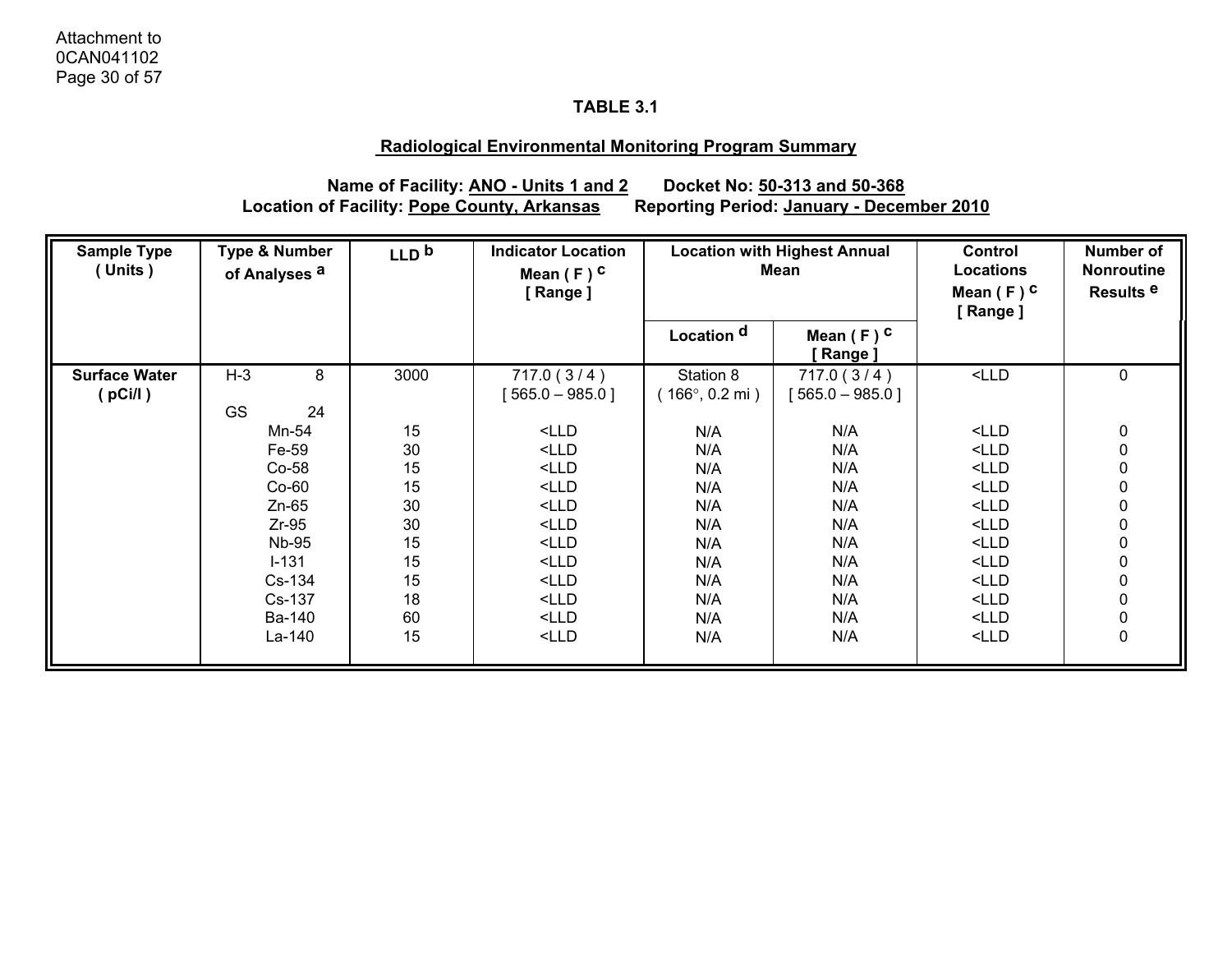### **Radiological Environmental Monitoring Program Summary**

**Name of Facility: ANO - Units 1 and 2** Docket No: 50-313 and 50-368<br>
<u>Dope County, Arkansas</u> Reporting Period: January - December 2010 **Location of Facility: Pope County, Arkansas** 

| <b>Sample Type</b><br>(Units)    | Type &<br><b>Number</b><br>of Analyses <sup>a</sup> |                | LLD <sub>b</sub> | <b>Indicator Locations</b><br>Mean $(F)$ C<br>[Range]                             | <b>Location with Highest Annual</b><br><b>Mean</b> |                              | <b>Control Locations</b><br>Mean $(F)$ C<br>[Range] | <b>Number of</b><br><b>Nonroutine</b><br>Results <sup>e</sup> |
|----------------------------------|-----------------------------------------------------|----------------|------------------|-----------------------------------------------------------------------------------|----------------------------------------------------|------------------------------|-----------------------------------------------------|---------------------------------------------------------------|
|                                  |                                                     |                |                  |                                                                                   | Location <sup>d</sup>                              | Mean $(F)$ C<br>[Range]      |                                                     |                                                               |
| <b>Drinking Water</b><br>(pCi/1) | GB                                                  | 8              | 4                | 1.55(4/4)<br>$[0.63 - 2.30]$                                                      | Station 14<br>$(70^{\circ}, 5.1 \text{ mi})$       | 1.55(4/4)<br>$[0.63 - 2.30]$ | 2.76(4/4)<br>$[2.12 - 3.36]$                        | $\mathbf 0$                                                   |
|                                  | $I-131$                                             | 8              | 1.0              | $<$ LLD                                                                           | N/A                                                | N/A                          | $<$ LLD                                             | 0                                                             |
|                                  | $H-3$                                               | 8              | 2000             | $<$ LLD                                                                           | N/A                                                | N/A                          | $<$ LLD                                             | 0                                                             |
|                                  | <b>GS</b>                                           | 8              |                  |                                                                                   |                                                    |                              |                                                     |                                                               |
|                                  | Mn-54                                               |                | 15               | $<$ LLD                                                                           | N/A                                                | N/A                          | $<$ LLD                                             |                                                               |
|                                  | Fe-59                                               |                | 30               | $<$ LLD                                                                           | N/A                                                | N/A                          | $<$ LLD                                             | $0$<br>$0$<br>$0$                                             |
|                                  | Co-58                                               |                | 15               | $<$ LLD                                                                           | N/A                                                | N/A                          | $<$ LLD                                             |                                                               |
|                                  | $Co-60$                                             |                | 15               | $<$ LLD                                                                           | N/A                                                | N/A                          | $<$ LLD                                             |                                                               |
|                                  | $Zn-65$                                             |                | 30               | $<$ LLD                                                                           | N/A                                                | N/A                          | $<$ LLD                                             |                                                               |
|                                  | $Zr-95$                                             |                | 30               | $<$ LLD                                                                           | N/A                                                | N/A                          | $<$ LLD                                             | $\begin{matrix} 0 \\ 0 \\ 0 \\ 0 \end{matrix}$                |
|                                  | <b>Nb-95</b>                                        |                | 15               | $<$ LLD                                                                           | N/A                                                | N/A                          | $<$ LLD                                             |                                                               |
|                                  | Cs-134                                              |                | 15               | $<$ LLD                                                                           | N/A                                                | N/A                          | $<$ LLD                                             | $\begin{matrix} 0 \\ 0 \\ 0 \\ 0 \end{matrix}$                |
|                                  | Cs-137                                              |                | 18               | <lld< th=""><th>N/A</th><th>N/A</th><th><math>&lt;</math>LLD</th><th></th></lld<> | N/A                                                | N/A                          | $<$ LLD                                             |                                                               |
|                                  | Ba-140                                              |                | 60               | $<$ LLD                                                                           | N/A                                                | N/A                          | $<$ LLD                                             |                                                               |
|                                  | La-140                                              |                | 15               | $<$ LLD                                                                           | N/A                                                | N/A                          | $<$ LLD                                             |                                                               |
| <b>Bottom Sediment</b>           | <b>GS</b>                                           | $\overline{2}$ |                  |                                                                                   |                                                    |                              |                                                     |                                                               |
| (pCi/kg)                         | Cs-134                                              |                | 150              | $<$ LLD                                                                           | N/A                                                | $<$ LLD                      | $<$ LLD                                             | $0\atop 0$                                                    |
|                                  | Cs-137                                              |                | 180              | 65.55(1/1)                                                                        | Station 8<br>$(243^{\circ}, 0.9, \text{mi})$       | 65.55(1/1)                   | $<$ LLD                                             |                                                               |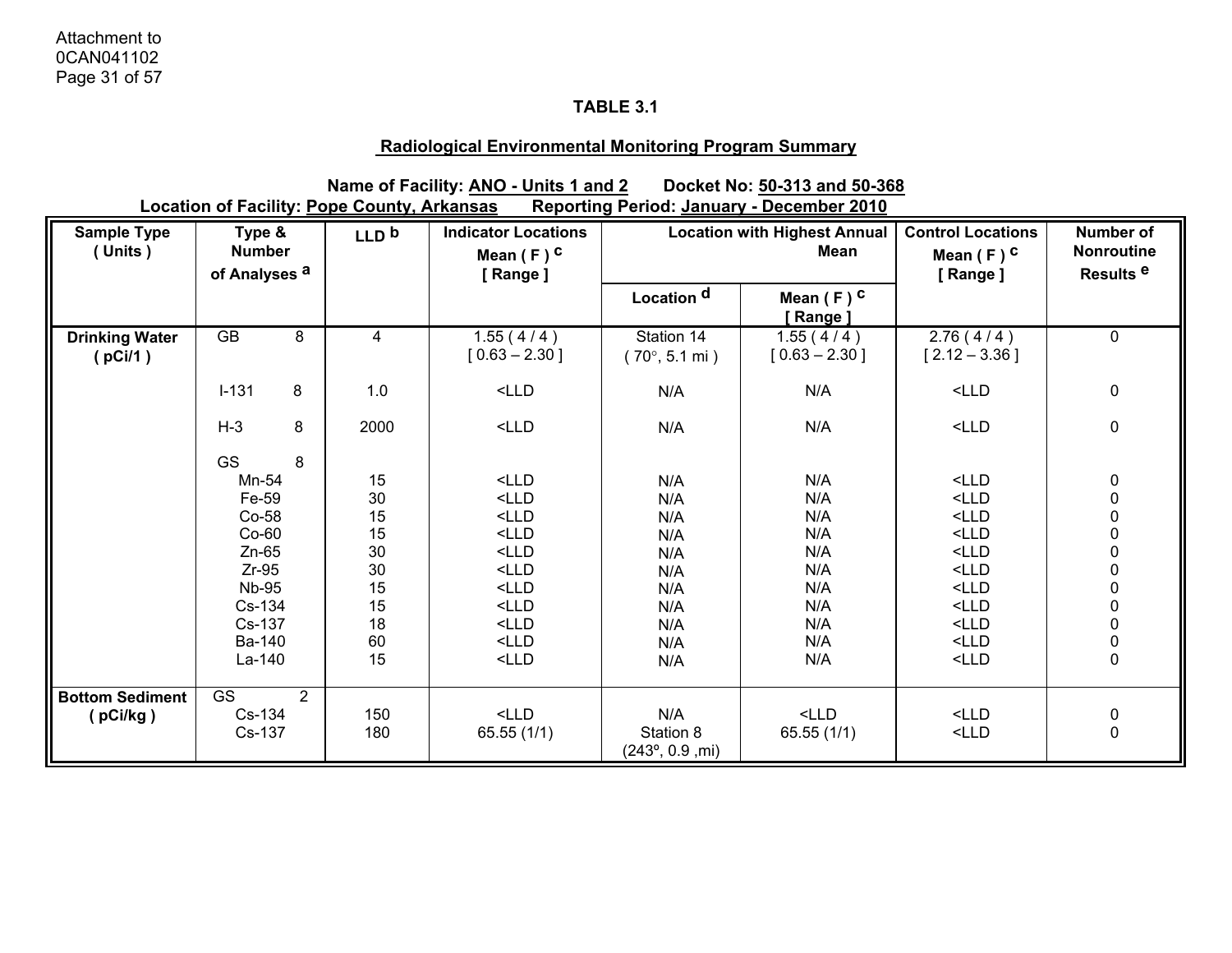#### **Radiological Environmental Monitoring Program Summary**

**Name of Facility: ANO - Units 1 and 2 Docket No: 50-313 and 50-368 Location of Facility: Pope County, Arkansas Reporting Period: January - December 2010**

| <b>Sample Type</b><br>(Units)    | <b>Type &amp; Number</b><br>of Analyses <sup>a</sup> |                | LLD <sub>b</sub> | <b>Indicator Location</b><br>Mean $(F)$ C<br>[Range]                                   | <b>Location with Highest Annual</b><br>Mean |                         | <b>Control</b><br><b>Locations</b><br>Mean $(F)$ C<br>[Range] | <b>Number of</b><br>Nonroutine<br>Results <sup>e</sup> |
|----------------------------------|------------------------------------------------------|----------------|------------------|----------------------------------------------------------------------------------------|---------------------------------------------|-------------------------|---------------------------------------------------------------|--------------------------------------------------------|
|                                  |                                                      |                |                  |                                                                                        | Location <sup>d</sup>                       | Mean $(F)$ C<br>[Range] |                                                               |                                                        |
| <b>Fish</b>                      | GS                                                   | $\overline{2}$ |                  |                                                                                        |                                             |                         |                                                               |                                                        |
| (pCi/kg)                         | Mn-54                                                |                | 130              | $<$ LLD                                                                                | N/A                                         | N/A                     | $<$ LLD                                                       | 0                                                      |
|                                  | Fe-59                                                |                | 260              | $<$ LLD                                                                                | N/A                                         | N/A                     | $<$ LLD                                                       | $\mathbf 0$                                            |
|                                  | Co-58                                                |                | 130              | $<$ LLD                                                                                | N/A                                         | N/A                     | <lld< td=""><td><math>\mathbf 0</math></td></lld<>            | $\mathbf 0$                                            |
|                                  | $Co-60$                                              |                | 130              | $<$ LLD                                                                                | N/A                                         | N/A                     | $<$ LLD                                                       | 0                                                      |
|                                  | $Zn-65$                                              |                | 260              | $<$ LLD                                                                                | N/A                                         | N/A                     | $<$ LLD                                                       | $\mathbf 0$                                            |
|                                  | Cs-134                                               |                | 130              | $<$ LLD                                                                                | N/A                                         | N/A                     | $<$ LLD                                                       | $\pmb{0}$                                              |
|                                  | Cs-137                                               |                | 150              | $<$ LLD                                                                                | N/A                                         | N/A                     | $<$ LLD                                                       | $\mathbf 0$                                            |
| <b>Food Products</b><br>(pCi/kg) | $I-131$                                              | 6              | 60               | $<$ LLD                                                                                | N/A                                         | N/A                     | N/A                                                           | $\mathbf 0$                                            |
|                                  | <b>GS</b>                                            | 6              |                  |                                                                                        |                                             |                         |                                                               |                                                        |
|                                  | $Cs-134$                                             |                | 60               | $<$ LLD                                                                                | N/A                                         | N/A                     | N/A                                                           | 0                                                      |
|                                  | Cs-137                                               |                | 80               | <lld< td=""><td>N/A</td><td>N/A</td><td>N/A</td><td><math>\mathbf 0</math></td></lld<> | N/A                                         | N/A                     | N/A                                                           | $\mathbf 0$                                            |

**a**GB = Gross beta; I-131 = Iodine-131; H-3 = Tritium; GS = Gamma scan.

- **b**LLD = Required lower limit of detection based on ANO Units 1 and 2 ODCM Tables 2.6-2.
- **c** Mean and range based upon detectable measurements only. Fraction of detectable measurements at specified locations is indicated in parenthesis (F).
- **d**Locations are specified (1) by name and (2) degrees relative to reactor site.
- **e** Non-routine results are those which exceed ten times the control station value. If no control station value is available, the result is considered non-routine if it exceeds ten times the preoperational value for the location.
- **f**LLD is not defined in ANO Units 1 and 2 ODCM Tables 2.6-2.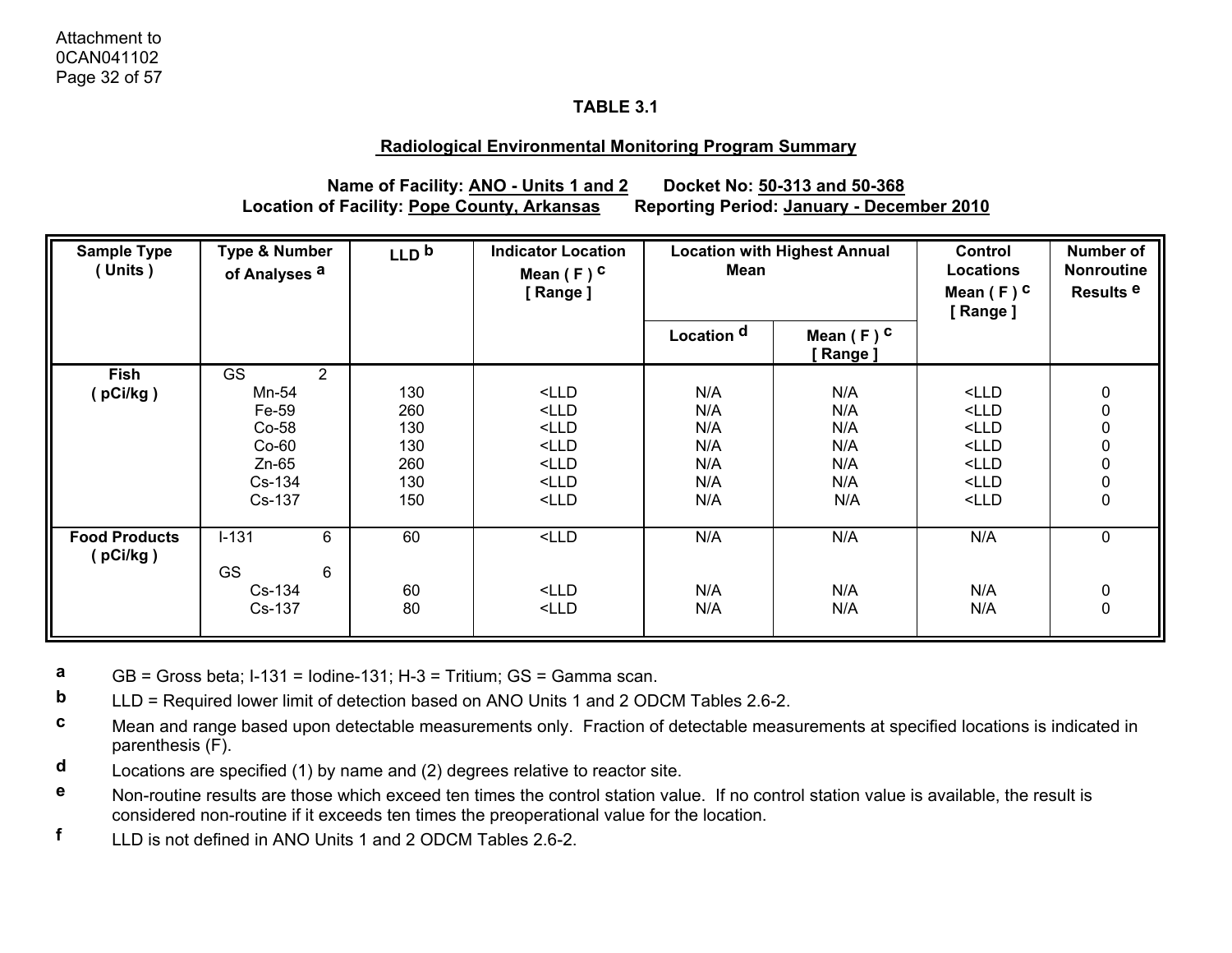# **ATTACHMENT 1**

**2010 Radiological Monitoring Report** 

**Summary of Monitoring Results**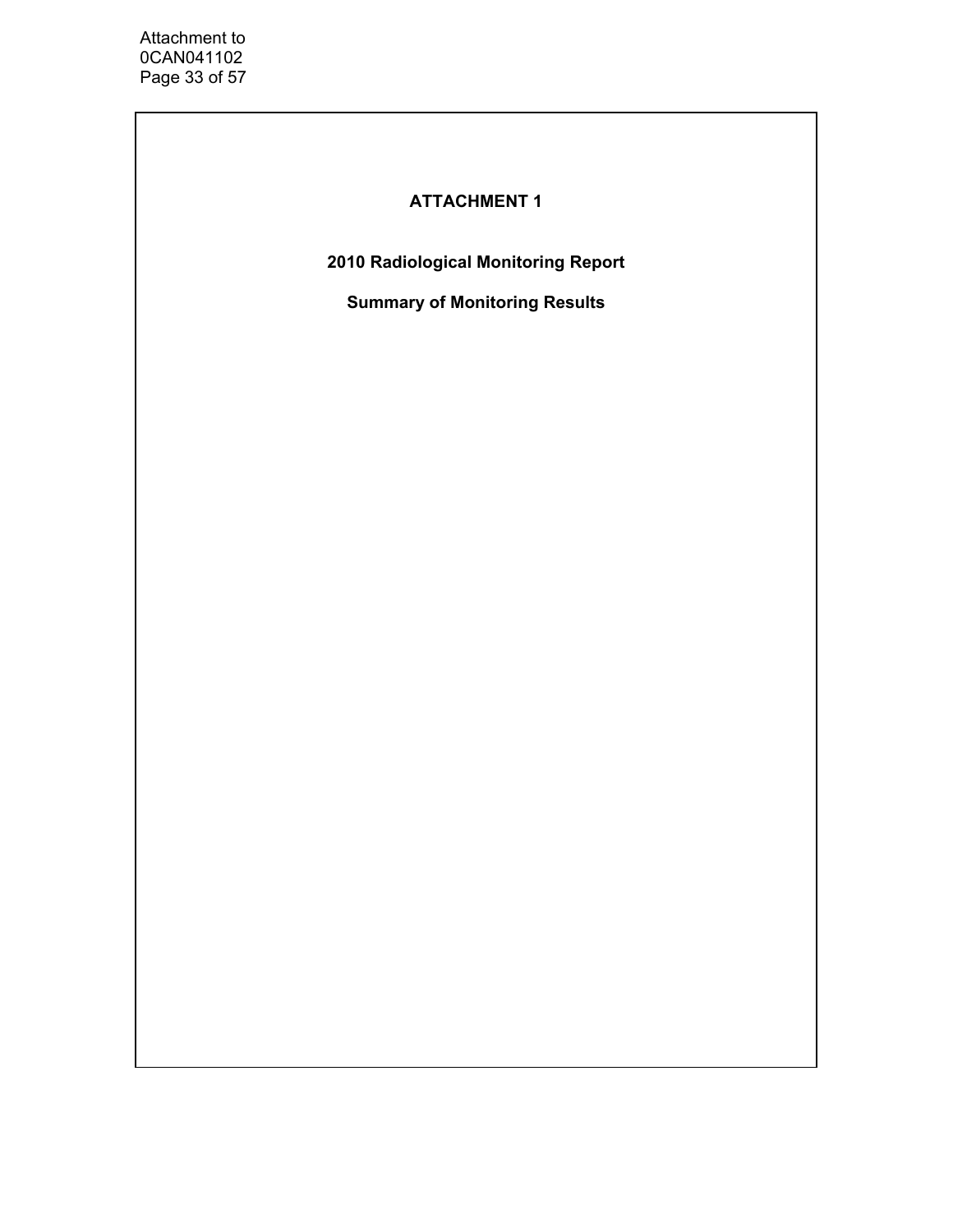Attachment to 0CAN041102 Page 34 of 57

# **TABLE OF CONTENTS**

| Table 1.1 | <b>Air Particulate</b>                                       | 35 |
|-----------|--------------------------------------------------------------|----|
| Table 1.2 | <b>Radioiodine Cartridge</b>                                 | 36 |
| Table 2.1 | <b>Thermoluminescent Dosimeters (Inner Ring)</b>             | 37 |
| Table 2.2 | <b>Thermoluminescent Dosimeters (Special Interest Areas)</b> | 38 |
| Table 3.1 | Surface Water (Gamma Isotopic)                               | 39 |
| Table 3.2 | <b>Surface Water (Tritium)</b>                               | 41 |
| Table 4.1 | Drinking Water (Gross beta, I-131 and Gamma Isotopic)        | 42 |
| Table 4.2 | <b>Drinking Water (Tritium)</b>                              | 43 |
| Table 5.1 | <b>Sediment</b>                                              | 44 |
| Table 6.1 | Fish                                                         | 45 |
| Table 7.1 | <b>Food Products</b>                                         | 46 |
| Table 8.1 | Groundwater Data (Gamma Isotopic)                            | 47 |
| Table 8.2 | <b>Groundwater Data (Tritium)</b>                            | 48 |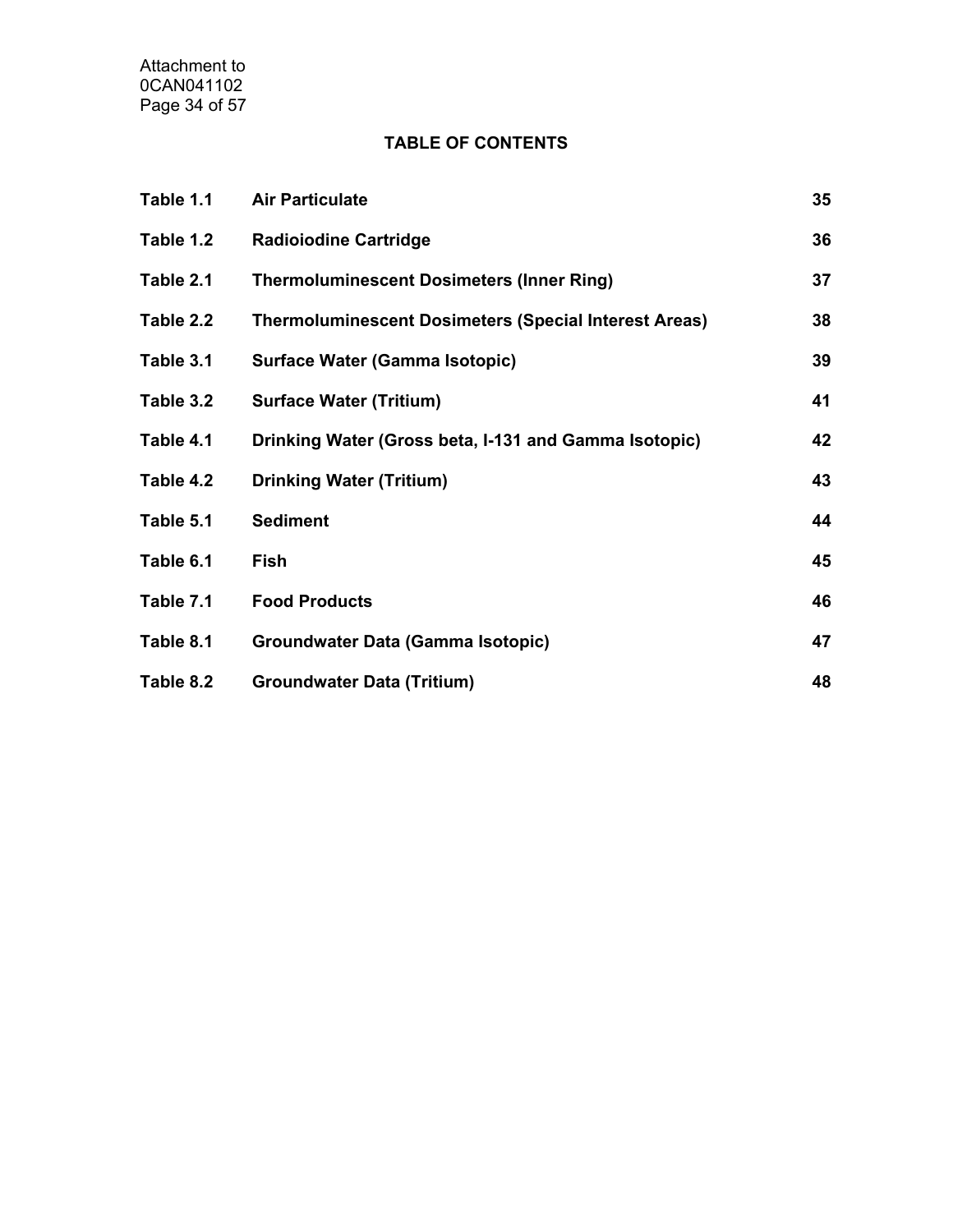Attachment to 0CAN041102 Page 35 of 57

Table 1.1 Sample Type: **Air Particulate** Analysis: Gross Beta Units: pCi/m<sup>3</sup>

| <b>Start Date</b> | <b>End Date</b>          | <b>Station 1*</b><br>(Indicator) | <b>Station 2</b><br>(Indicator) | <b>Station 56</b><br>(Indicator) | <b>Station 6</b><br>(Control) | <b>Station 7</b><br>(Control) |
|-------------------|--------------------------|----------------------------------|---------------------------------|----------------------------------|-------------------------------|-------------------------------|
|                   | <b>Required LLD</b><br>→ | 0.01                             | 0.01                            | 0.01                             | 0.01                          | 0.01                          |
| 12/22/2009        | 01/05/2010               | 0.042                            | 0.037                           | 0.035                            | 0.031                         | 0.036                         |
| 01/05/2010        | 01/19/2010               | 0.045                            | 0.044                           | 0.045                            | 0.037                         | 0.040                         |
| 01/19/2010        | 02/02/2010               | 0.027                            | 0.028                           | 0.028                            | 0.021                         | 0.025                         |
| 02/02/2010        | 02/16/2010               | 0.033                            | 0.050                           | 0.039                            | 0.031                         | 0.035                         |
| 02/16/2010        | 03/02/2010               | 0.028                            | 0.030                           | 0.029                            | 0.024                         | 0.028                         |
| 03/02/2010        | 03/16/2010               | 0.024                            | 0.023                           | 0.024                            | 0.021                         | 0.022                         |
| 03/16/2010        | 03/30/2010               | 0.023                            | 0.021                           | 0.022                            | 0.019                         | 0.020                         |
| 03/30/2010        | 04/13/2010               | 0.027                            | 0.025                           | 0.027                            | 0.022                         | 0.027                         |
| 04/13/2010        | 04/27/2010               | 0.025                            | 0.026                           | 0.028                            | 0.022                         | 0.024                         |
| 04/27/2010        | 05/11/2010               | 0.025                            | 0.024                           | 0.023                            | 0.021                         | 0.022                         |
| 05/11/2010        | 05/25/2010               | 0.020                            | 0.020                           | 0.019                            | 0.016                         | 0.018                         |
| 05/25/2010        | 06/08/2010               | 0.027                            | 0.024                           | 0.026                            | 0.023                         | 0.026                         |
| 06/08/2010        | 06/22/2010               | 0.020                            | 0.018                           | 0.019                            | 0.018                         | 0.017                         |
| 06/22/2010        | 07/06/2010               | 0.026                            | 0.026                           | 0.026                            | 0.020                         | 0.025                         |
| 07/06/2010        | 07/20/2010               | 0.019                            | 0.019                           | 0.018                            | 0.016                         | 0.018                         |
| 07/20/2010        | 08/03/2010               | 0.027                            | 0.024                           | 0.025                            | 0.021                         | 0.024                         |
| 08/03/2010        | 08/17/2010               | 0.004                            | 0.031                           | 0.033                            | 0.025                         | 0.029                         |
| 08/17/2010        | 08/31/2010               | 0.034                            | 0.030                           | 0.030                            | 0.024                         | 0.032                         |
| 08/31/2010        | 09/14/2010               | 0.024                            | 0.022                           | 0.021                            | 0.018                         | 0.021                         |
| 09/14/2010        | 09/28/2010               | 0.039                            | 0.037                           | 0.038                            | 0.033                         | 0.037                         |
| 09/28/2010        | 10/12/2010               | 0.035                            | 0.033                           | 0.034                            | 0.028                         | 0.036                         |
| 10/12/2010        | 10/26/2010               | 0.049                            | 0.045                           | 0.049                            | 0.037                         | 0.046                         |
| 10/26/2010        | 11/09/2010               | 0.048                            | 0.030                           | 0.029                            | 0.026                         | 0.032                         |
| 11/09/2010        | 11/23/2010               | 0.036                            | 0.034                           | 0.034                            | 0.029                         | 0.035                         |
| 11/23/2010        | 12/07/2010               | 0.048                            | 0.042                           | 0.045                            | 0.034                         | 0.041                         |
| 12/07/2010        | 12/21/2010               | 0.046                            | 0.045                           | 0.041                            | 0.035                         | 0.043                         |

**\* Station with highest annual mean.**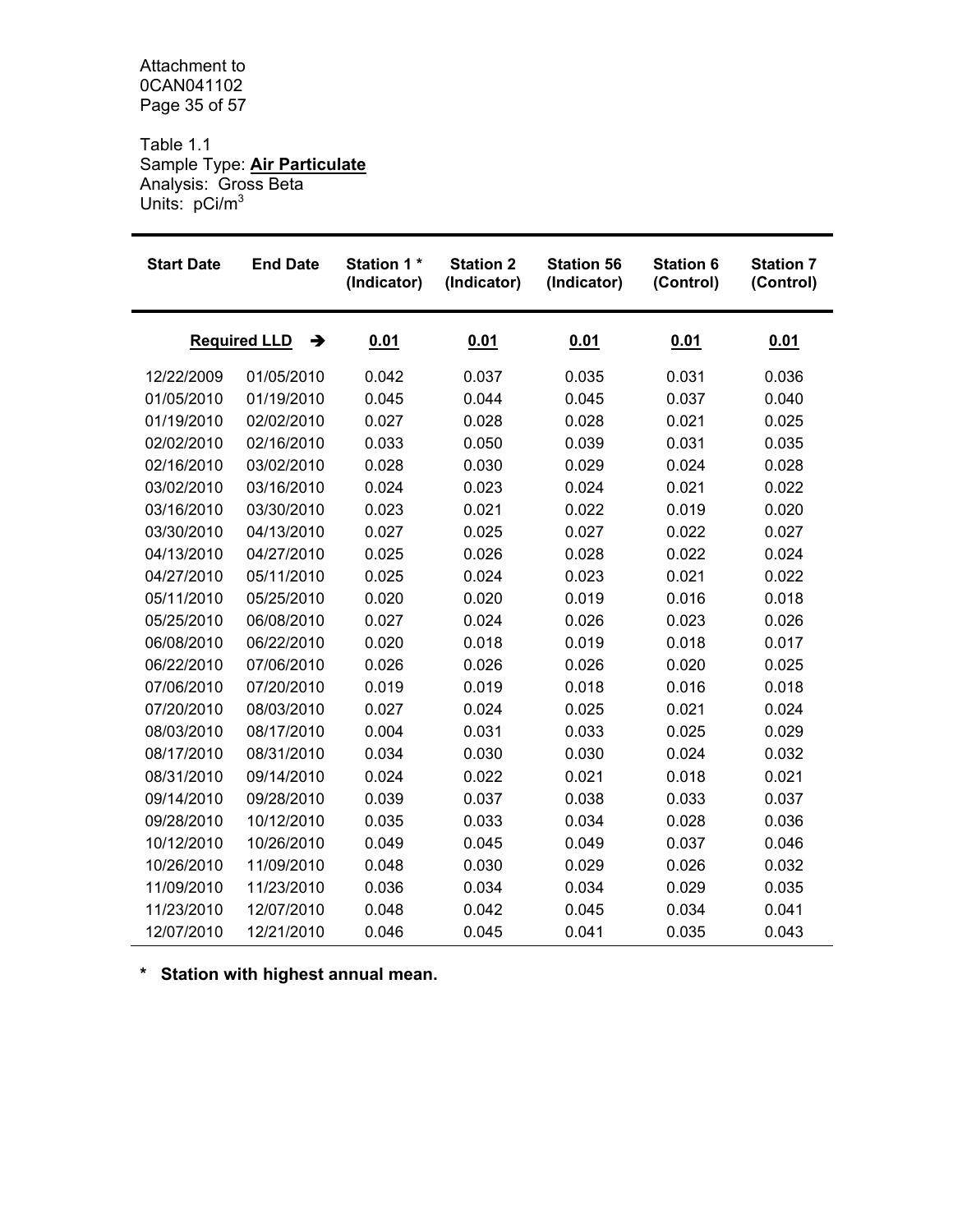Attachment to 0CAN041102 Page 36 of 57

Table 1.2 Sample Type: **Radioiodine Cartridge** Analysis: Iodine-131 Units: pCi/m<sup>3</sup>

| <b>Start Date</b> | <b>End Date</b>          | <b>Station 1</b><br>(Indicator) | <b>Station 2</b><br>(Indicator) | <b>Station 56</b><br>(Indicator) | <b>Station 6</b><br>(Control) | <b>Station 7</b><br>(Control) |
|-------------------|--------------------------|---------------------------------|---------------------------------|----------------------------------|-------------------------------|-------------------------------|
|                   | <b>Required LLD</b><br>→ | 0.07                            | 0.07                            | 0.07                             | 0.07                          | 0.07                          |
| 12/22/2009        | 01/05/2010               | < 0.027                         | < 0.023                         | < 0.022                          | < 0.023                       | < 0.025                       |
| 01/05/2010        | 01/19/2010               | < 0.021                         | < 0.020                         | < 0.018                          | < 0.015                       | < 0.020                       |
| 01/19/2010        | 02/02/2010               | < 0.018                         | < 0.017                         | < 0.017                          | < 0.019                       | < 0.018                       |
| 02/02/2010        | 02/16/2010               | < 0.022                         | < 0.030                         | < 0.017                          | < 0.019                       | < 0.020                       |
| 02/16/2010        | 03/02/2010               | < 0.022                         | < 0.021                         | < 0.024                          | < 0.022                       | < 0.025                       |
| 03/02/2010        | 03/16/2010               | < 0.023                         | < 0.023                         | < 0.020                          | < 0.018                       | < 0.021                       |
| 03/16/2010        | 03/30/2010               | < 0.018                         | < 0.022                         | < 0.020                          | < 0.014                       | < 0.019                       |
| 03/30/2010        | 04/13/2010               | < 0.019                         | < 0.021                         | < 0.017                          | < 0.018                       | < 0.020                       |
| 04/13/2010        | 04/27/2010               | < 0.022                         | < 0.018                         | < 0.017                          | < 0.015                       | < 0.024                       |
| 04/27/2010        | 05/11/2010               | < 0.025                         | < 0.023                         | < 0.025                          | < 0.021                       | < 0.027                       |
| 05/11/2010        | 05/25/2010               | < 0.022                         | < 0.018                         | < 0.022                          | < 0.025                       | < 0.020                       |
| 05/25/2010        | 06/08/2010               | < 0.020                         | < 0.017                         | < 0.019                          | < 0.019                       | < 0.014                       |
| 06/08/2010        | 06/22/2010               | < 0.022                         | < 0.020                         | < 0.016                          | < 0.018                       | < 0.022                       |
| 06/22/2010        | 07/06/2010               | < 0.021                         | < 0.017                         | < 0.015                          | < 0.016                       | < 0.018                       |
| 07/06/2010        | 07/20/2010               | < 0.025                         | < 0.018                         | < 0.018                          | < 0.017                       | < 0.021                       |
| 07/20/2010        | 08/03/2010               | < 0.015                         | < 0.018                         | < 0.017                          | < 0.019                       | < 0.017                       |
| 08/03/2010        | 08/17/2010               | < 0.021                         | < 0.018                         | < 0.022                          | < 0.017                       | < 0.018                       |
| 08/17/2010        | 08/31/2010               | < 0.025                         | < 0.018                         | < 0.022                          | < 0.025                       | < 0.023                       |
| 08/31/2010        | 09/14/2010               | < 0.017                         | < 0.018                         | < 0.018                          | < 0.019                       | < 0.017                       |
| 09/14/2010        | 09/28/2010               | < 0.017                         | < 0.016                         | < 0.018                          | < 0.018                       | < 0.015                       |
| 09/28/2010        | 10/12/2010               | < 0.019                         | < 0.016                         | < 0.018                          | < 0.019                       | < 0.014                       |
| 10/12/2010        | 10/26/2010               | < 0.022                         | < 0.015                         | < 0.015                          | < 0.016                       | < 0.019                       |
| 10/26/2010        | 11/09/2010               | < 0.019                         | < 0.014                         | < 0.014                          | < 0.017                       | < 0.012                       |
| 11/09/2010        | 11/23/2010               | < 0.021                         | < 0.018                         | < 0.019                          | < 0.017                       | < 0.015                       |
| 11/23/2010        | 12/07/2010               | < 0.016                         | < 0.019                         | < 0.021                          | < 0.014                       | < 0.021                       |
| 12/07/2010        | 12/21/2010               | < 0.058                         | < 0.058                         | < 0.054                          | < 0.043                       | < 0.061                       |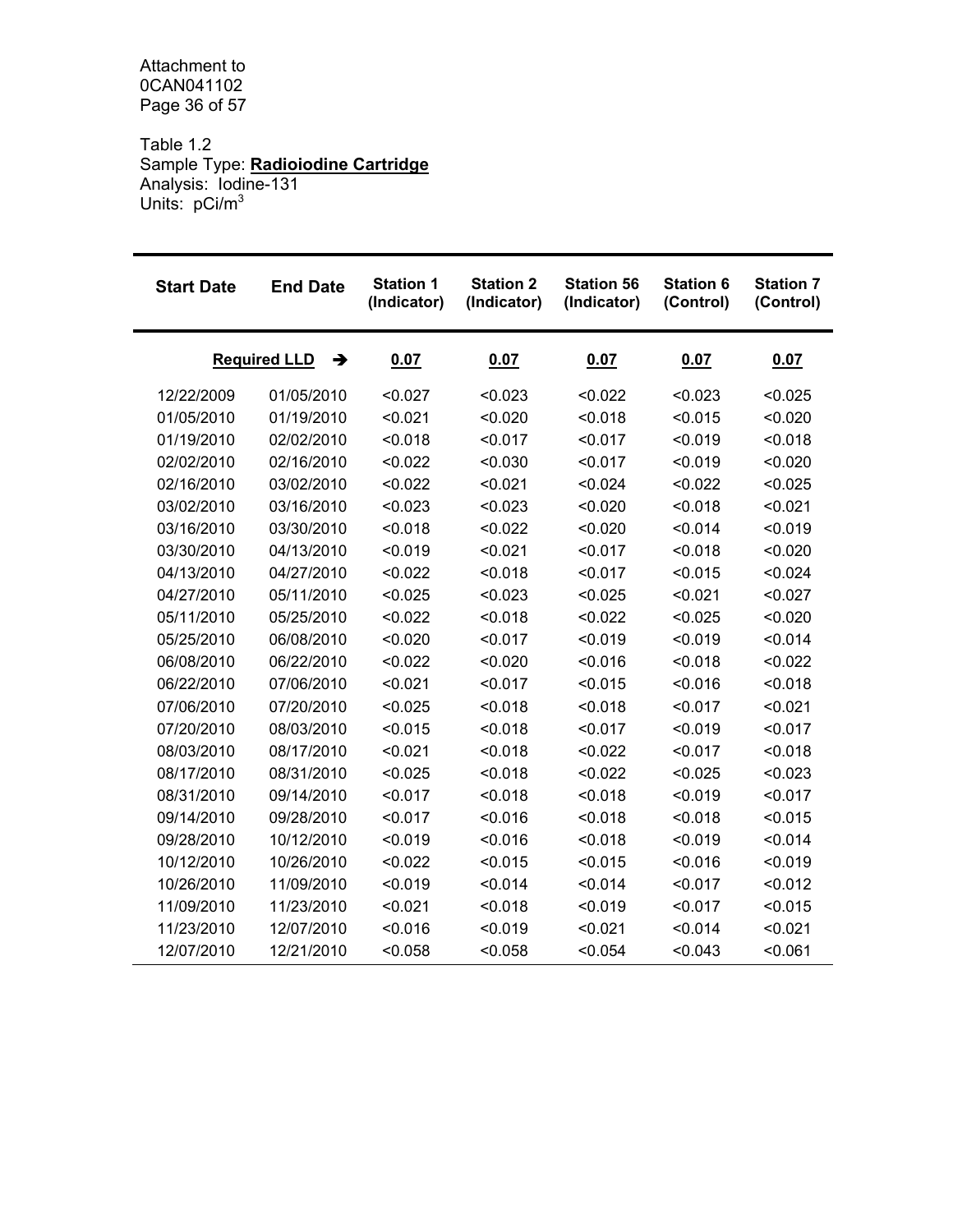Attachment to 0CAN041102 Page 37 of 57

Table 2.1 Sample Type: **Thermoluminescent Dosimeters** Analysis: Gamma Dose Units: mrem/Qtr

|                           |                       |                       | <b>Inner Ring (Indicators)</b> |                       |                                              |
|---------------------------|-----------------------|-----------------------|--------------------------------|-----------------------|----------------------------------------------|
| <b>Station</b>            | 1st Qtr '10<br>(mrem) | 2nd Qtr '10<br>(mrem) | 3rd Qtr '10<br>(mrem)          | 4th Qtr '10<br>(mrem) | <b>Annual Mean</b><br>$^{\circ}10$<br>(mrem) |
| $\ensuremath{\mathsf{3}}$ | 5.6                   | 6.3                   | 5.5                            | 7.1                   | 6.1                                          |
| 145                       | 7.0                   | 8.2                   | 7.7                            | 9.1                   | 8.0                                          |
| 146                       | 7.2                   | 8.7                   | 8.2                            | 9.6                   | 8.4                                          |
| 147                       | 5.5                   | 6.9                   | 6.9                            | 8.2                   | 6.9                                          |
| $\mathbf 1$               | 7.7                   | 8.9                   | 7.8                            | 10.1                  | 8.6                                          |
| 148                       | <b>Missing</b>        | 8.2                   | 8.1                            | 9.1                   | 8.5                                          |
| 110                       | 7.3                   | 8.1                   | 8.3                            | 9.3                   | 8.3                                          |
| 149                       | 6.8                   | 7.5                   | 7.4                            | 9.4                   | 7.8                                          |
| $\overline{\mathbf{4}}$   | 6.7                   | 8.2                   | 7.5                            | 9.1                   | 7.9                                          |
| 150                       | 7.9                   | 9.6                   | 8.5                            | 10.5                  | 9.1                                          |
| 151                       | 6.9                   | 8.9                   | 8.5                            | 9.5                   | 8.5                                          |
| $\overline{2}$            | 7.7                   | 8.6                   | 7.8                            | 9.9                   | 8.5                                          |
| 56 *                      | 9.9                   | 9.4                   | 9.7                            | 11.1                  | 10.0                                         |
| 109                       | 8.4                   | 8.8                   | 9.6                            | 10.0                  | 9.2                                          |
| 108                       | 8.2                   | 8.7                   | 8.8                            | 9.9                   | 8.9                                          |
| 152                       | 6.1                   | 7.1                   | 7.1                            | 7.8                   | 7.0                                          |

**\* Station with highest annual mean.**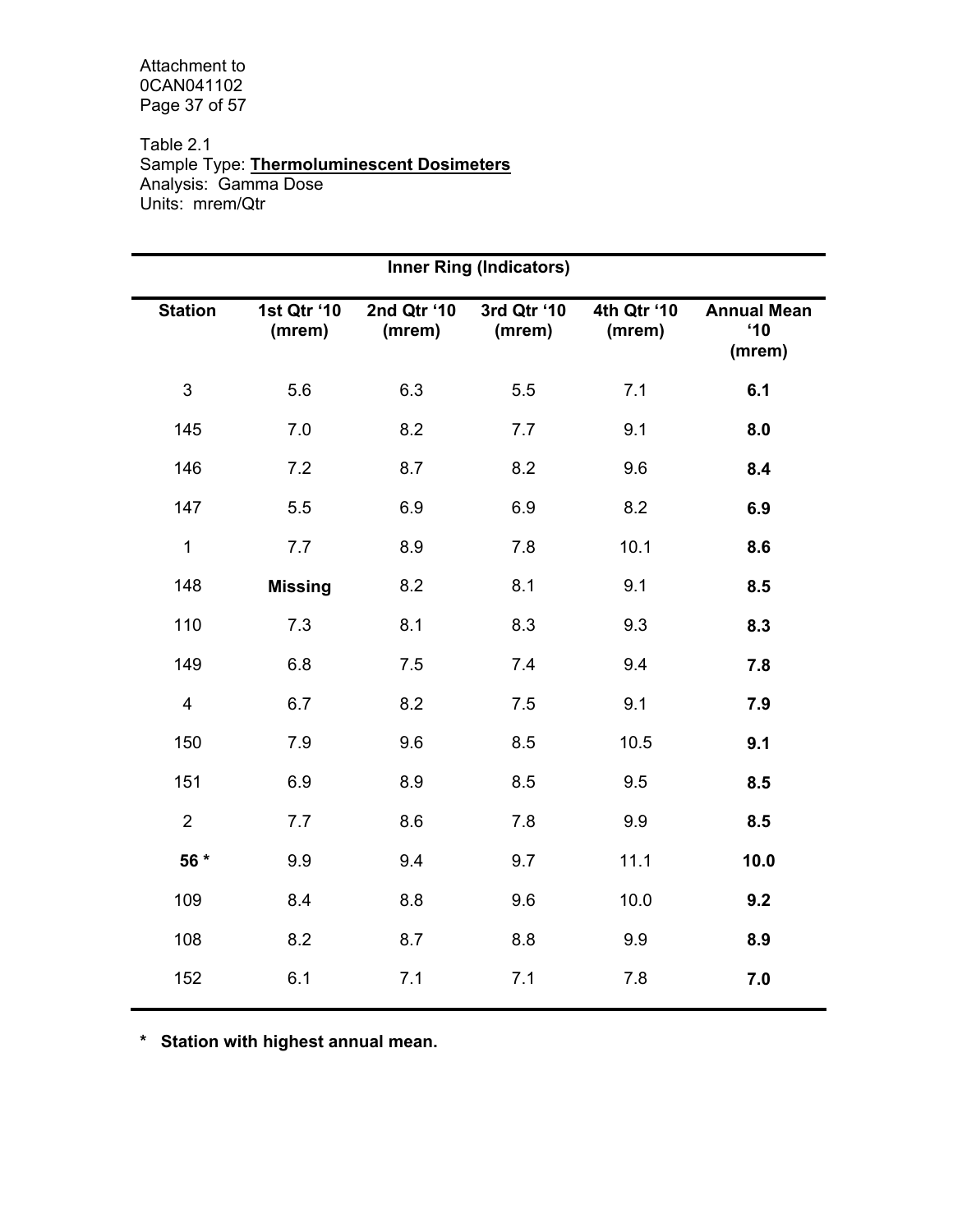Attachment to 0CAN041102 Page 38 of 57

Table 2.2 Sample Type: **Thermoluminescent Dosimeters** Analysis: Gamma Dose Units: mrem/Qtr

|                |                       | <b>Special Interest Areas - (Population Centers &amp; Schools)</b> |                       |                       |                                              |
|----------------|-----------------------|--------------------------------------------------------------------|-----------------------|-----------------------|----------------------------------------------|
| <b>Station</b> | 1st Qtr '10<br>(mrem) | 2nd Qtr '10<br>(mrem)                                              | 3rd Qtr '10<br>(mrem) | 4th Qtr '10<br>(mrem) | <b>Annual Mean</b><br>$^{\circ}10$<br>(mrem) |
| 6              | 7.3                   | 6.8                                                                | 6.7                   | 8.0                   | 7.2                                          |
| 111            | 4.9                   | 5.4                                                                | 5.8                   | 6.3                   | 5.6                                          |
| $116*$         | 7.2                   | 8.7                                                                | 9.1                   | 9.2                   | 8.6                                          |
| 125            | 4.6                   | 6.0                                                                | 4.6                   | 5.9                   | 5.3                                          |
| 127            | 7.7                   | 8.3                                                                | 8.4                   | 9.5                   | 8.5                                          |
| 137            | 7.5                   | 8.7                                                                | 8.1                   | 9.8                   | 8.5                                          |
| 153            | 7.1                   | 7.7                                                                | 8.2                   | 8.8                   | 8.0                                          |
|                |                       |                                                                    |                       |                       |                                              |

**\* Stations with highest annual mean.** 

|                | <b>Special Interest Areas - (Control)</b> |                       |                       |                       |                              |  |  |  |  |  |  |  |
|----------------|-------------------------------------------|-----------------------|-----------------------|-----------------------|------------------------------|--|--|--|--|--|--|--|
| <b>Station</b> | 1st Qtr '10<br>(mrem)                     | 2nd Qtr '10<br>(mrem) | 3rd Qtr '10<br>(mrem) | 4th Qtr '10<br>(mrem) | Annual<br>Mean '10<br>(mrem) |  |  |  |  |  |  |  |
|                | 6.3                                       | 6.3                   | 6.8                   | 8.3                   | 6.9                          |  |  |  |  |  |  |  |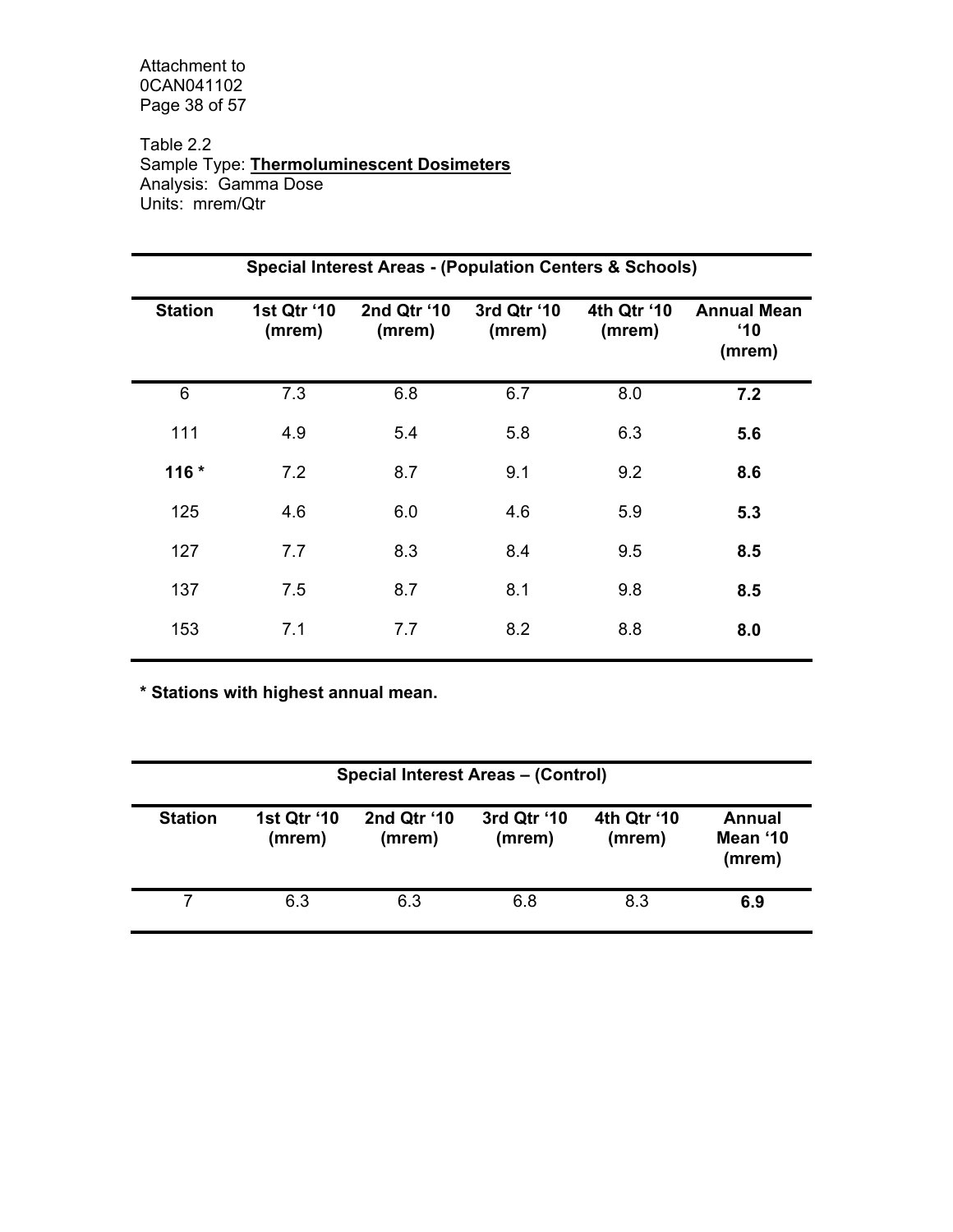Attachment to 0CAN041102Page 39 of 57

Table 3.1 Sample Type: **Surface Water** Analysis: Gamma Isotopic Units: pCi/l

| Location              | <b>Start Date</b> | <b>End Date</b>          | Mn-54  | $Co-58$ | Fe-59   | $Co-60$ | $Zn-65$        | <b>Nb-95</b> | $Zr-95$        | $1 - 131$ | <b>Cs-134</b> | <b>Cs-137</b> | <b>Ba-140</b> | La-140  |
|-----------------------|-------------------|--------------------------|--------|---------|---------|---------|----------------|--------------|----------------|-----------|---------------|---------------|---------------|---------|
|                       |                   | <b>Required LLD</b><br>→ | 15     | 15      | 30      | 15      | $\frac{30}{2}$ | 15           | $\frac{30}{2}$ | 15        | 15            | 18            | 60            | 15      |
| Station 8 (Indicator) | 12/31/2009        | 01/31/2010               | < 3.65 | 4.70    | < 8.59  | < 4.12  | < 10.31        | < 6.03       | < 7.57         | < 9.70    | < 4.83        | < 4.25        | < 21.99       | < 8.70  |
| Station 10 (Control)  | 12/31/2009        | 01/31/2010               | < 3.86 | 3.68    | < 7.34  | < 4.49  | < 8.98         | 56.16        | < 6.49         | < 8.79    | < 4.56        | < 4.38        | < 21.08       | < 6.75  |
| Station 8 (Indicator) | 01/31/2010        | 02/28/2010               | 2.24   | < 4.70  | < 7.54  | < 3.68  | < 6.55         | < 4.33       | < 7.38         | 8.88      | < 4.93        | < 3.92        | < 21.77       | < 7.02  |
| Station 10 (Control)  | 01/31/2010        | 02/28/2010               | 4.47   | 4.71    | < 9.95  | < 4.37  | < 9.73         | < 7.50       | < 8.34         | 11.21     | < 5.52        | < 4.91        | < 27.69       | < 8.52  |
| Station 8 (Indicator) | 02/28/2010        | 03/31/2010               | 80.06  | < 6.99  | < 17.90 | < 5.46  | < 14.49        | < 10.97      | < 11.31        | < 13.23   | 27.73         | < 8.27        | $<$ 36.70     | < 10.86 |
| Station 10 (Control)  | 02/28/2010        | 03/31/2010               | < 3.94 | < 4.30  | < 8.09  | < 2.31  | < 8.15         | < 5.65       | < 6.04         | 27.19     | < 4.15        | < 3.90        | < 17.15       | < 6.63  |
| Station 8 (Indicator) | 03/31/2010        | 04/30/2010               | 3.71   | 2.89    | < 6.24  | < 3.65  | < 7.10         | < 3.78       | < 5.76         | < 4.83    | < 2.99        | < 3.42        | < 13.07       | < 5.26  |
| Station 10 (Control)  | 03/31/2010        | 04/30/2010               | < 3.81 | 3.66    | 23      | < 3.83  | < 8.03         | < 4.30       | 56.60          | < 6.86    | < 3.80        | < 3.95        | < 17.76       | < 5.90  |
| Station 8 (Indicator) | 04/30/2010        | 05/31/2010               | < 4.86 | 56.80   | < 10.84 | < 6.53  | < 10.21        | < 6.25       | < 7.98         | < 9.28    | < 6.63        | < 5.68        | < 30.16       | < 10.57 |
| Station 10 (Control)  | 04/30/2010        | 05/31/2010               | 4.68   | < 6.01  | < 12.57 | < 5.07  | < 9.87         | < 6.24       | < 10.18        | < 9.42    | < 5.83        | < 5.97        | $<$ 33.37     | < 12.11 |
| Station 8 (Indicator) | 05/31/2010        | 06/30/2010               | < 3.65 | < 4.03  | < 6.59  | < 3.64  | < 6.56         | < 4.16       | < 6.09         | < 6.13    | < 4.05        | < 4.00        | < 20.56       | < 7.30  |
| Station 10 (Control)  | 05/31/2010        | 06/30/2010               | $3.21$ | < 3.08  | < 7.50  | < 2.66  | < 7.05         | < 4.18       | 27.00          | < 6.05    | < 3.85        | < 3.43        | < 15.40       | < 3.66  |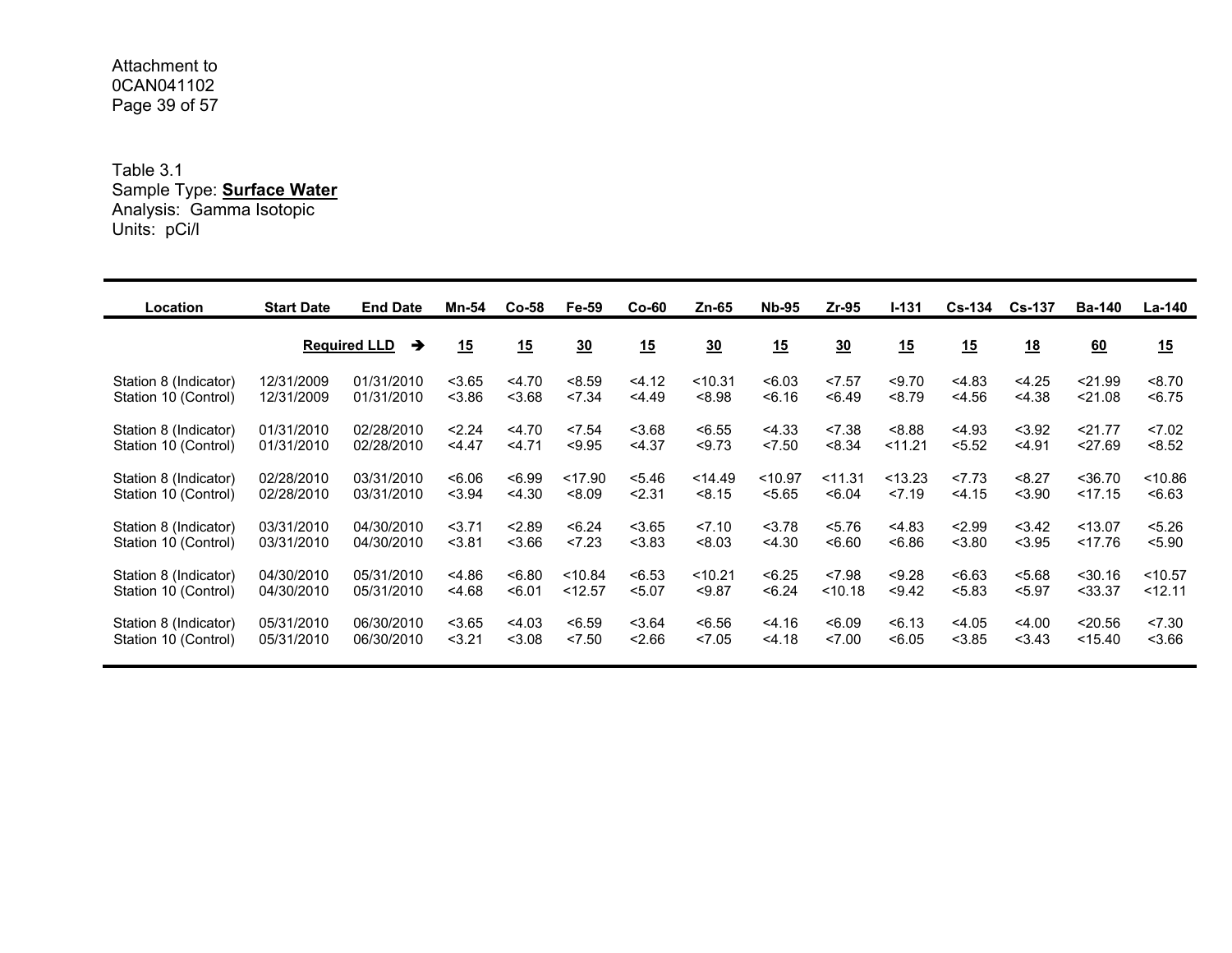Attachment to 0CAN041102Page 40 of 57

Table 3.1 Sample Type: **Surface Water** Analysis: Gamma Isotopic Units: pCi/l

| Location              | <b>Start Date</b> | <b>End Date</b>                      | Mn-54  | Co-58  | Fe-59   | $Co-60$ | Zn-65   | <b>Nb-95</b> | $Zr-95$          | $1 - 131$ | $Cs-134$ | <b>Cs-137</b> | <b>Ba-140</b> | La-140  |
|-----------------------|-------------------|--------------------------------------|--------|--------|---------|---------|---------|--------------|------------------|-----------|----------|---------------|---------------|---------|
|                       |                   | <b>Required LLD</b><br>$\rightarrow$ | 15     | 15     | 30      | 15      | 30      | 15           | $\underline{30}$ | 15        | 15       | <u>18</u>     | 60            | 15      |
| Station 8 (Indicator) | 06/30/2010        | 07/31/2010                           | 5.61   | < 5.63 | < 8.93  | < 5.42  | < 13.83 | < 4.91       | < 7.09           | < 11.78   | < 5.37   | < 5.13        | < 23.65       | < 10.27 |
| Station 10 (Control)  | 06/30/2010        | 07/31/2010                           | < 6.73 | < 6.34 | < 15.24 | 56.60   | < 11.07 | < 10.66      | < 13.70          | < 14.95   | < 7.64   | < 6.90        | $<$ 34.38     | < 14.23 |
| Station 8 (Indicator) | 07/31/2010        | 08/31/2010                           | < 3.86 | < 4.95 | < 8.34  | 4.46    | < 9.74  | < 6.40       | < 8.58           | < 8.77    | < 5.16   | < 4.46        | < 27.58       | < 8.98  |
| Station 10 (Control)  | 07/31/2010        | 08/31/2010                           | < 4.24 | < 4.83 | < 5.47  | < 3.67  | < 6.76  | < 4.96       | < 8.43           | < 8.37    | < 4.19   | < 3.62        | < 21.92       | < 6.78  |
| Station 8 (Indicator) | 08/31/2010        | 09/30/2010                           | < 3.98 | < 3.67 | < 9.06  | 3.72    | < 11.79 | < 5.05       | < 6.37           | < 7.60    | 4.72     | 4.43          | < 22.18       | 27.22   |
| Station 10 (Control)  | 08/31/2010        | 09/30/2010                           | < 4.84 | < 5.27 | < 8.52  | < 3.34  | < 9.29  | < 6.76       | < 8.99           | < 8.37    | < 4.93   | $<$ 4.17      | < 23.50       | 27.24   |
| Station 8 (Indicator) | 09/30/2010        | 10/31/2010                           | 4.73   | < 4.79 | < 6.46  | < 4.63  | < 7.07  | < 6.46       | < 8.15           | < 6.45    | < 4.29   | < 4.51        | < 15.42       | < 4.63  |
| Station 10 (Control)  | 09/30/2010        | 10/31/2010                           | < 3.95 | < 4.51 | < 7.94  | < 3.87  | < 9.39  | < 4.76       | < 8.11           | < 6.61    | < 4.52   | < 4.53        | < 16.72       | 5.42    |
| Station 8 (Indicator) | 10/31/2010        | 11/30/2010                           | < 4.36 | < 4.53 | < 7.31  | < 3.41  | < 9.10  | < 5.54       | < 6.51           | < 7.20    | < 3.79   | 4.68          | < 22.78       | < 6.86  |
| Station 10 (Control)  | 10/31/2010        | 11/30/2010                           | < 2.93 | 3.41   | < 7.68  | < 3.20  | < 6.64  | < 4.36       | < 5.43           | < 5.98    | < 3.45   | $3.91$        | < 16.58       | < 6.55  |
| Station 8 (Indicator) | 11/30/2010        | 12/31/2010                           | < 5.60 | < 6.34 | < 7.63  | < 3.48  | < 10.70 | < 6.73       | < 9.31           | < 12.29   | < 5.41   | < 4.14        | < 25.47       | < 13.37 |
| Station 10 (Control)  | 11/30/2010        | 12/31/2010                           | < 4.20 | < 3.98 | < 8.00  | < 4.17  | < 9.91  | < 5.59       | < 8.35           | < 11.22   | 3.70     | < 4.64        | < 26.93       | < 6.50  |
|                       |                   |                                      |        |        |         |         |         |              |                  |           |          |               |               |         |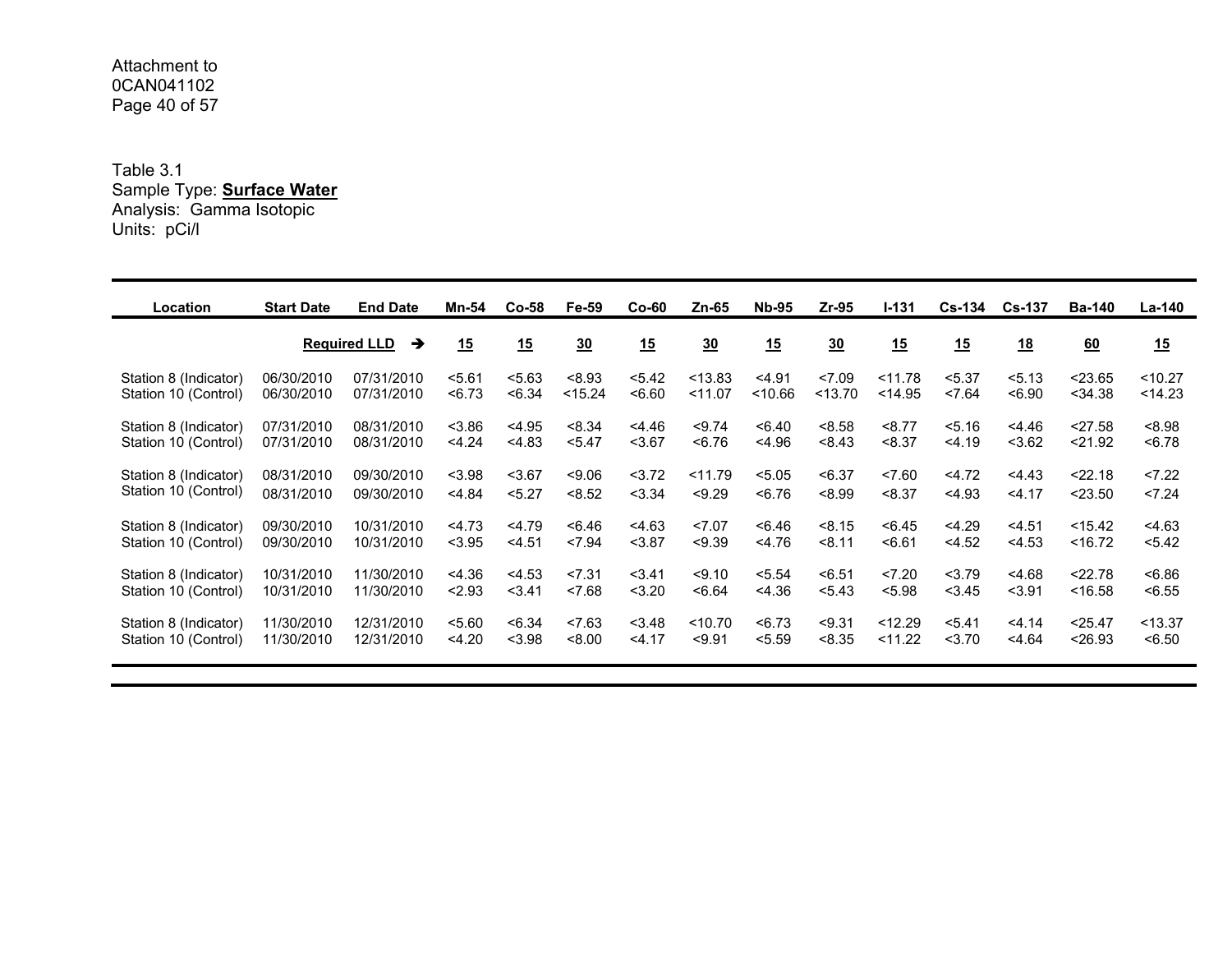Attachment to 0CAN041102 Page 41 of 57

Table 3.2 Sample Type: **Surface Water** Analysis: Tritium Units: pCi/l

| Location                     | <b>Begin Date</b> | <b>End Date</b>          | $H - 3$ |
|------------------------------|-------------------|--------------------------|---------|
|                              |                   | <b>Required LLD</b><br>→ | 3000    |
| <b>Station 8 (Indicator)</b> | 12/31/2009        | 03/31/2010               | 985     |
| <b>Station 10 (Control)</b>  | 12/31/2009        | 03/31/2010               | < 462   |
| <b>Station 8 (Indicator)</b> | 03/31/2010        | 06/30/2010               | 601     |
| <b>Station 10 (Control)</b>  | 03/31/2010        | 06/30/2010               | < 540   |
| <b>Station 8 (Indicator)</b> | 06/30/2009        | 09/30/2010               | < 421   |
| <b>Station 10 (Control)</b>  | 06/30/2010        | 09/30/2010               | < 425   |
| <b>Station 8 (Indicator)</b> | 09/30/2010        | 12/31/2010               | 565     |
| <b>Station 10 (Control)</b>  | 09/30/2010        | 12/31/2010               | < 449   |
|                              |                   |                          |         |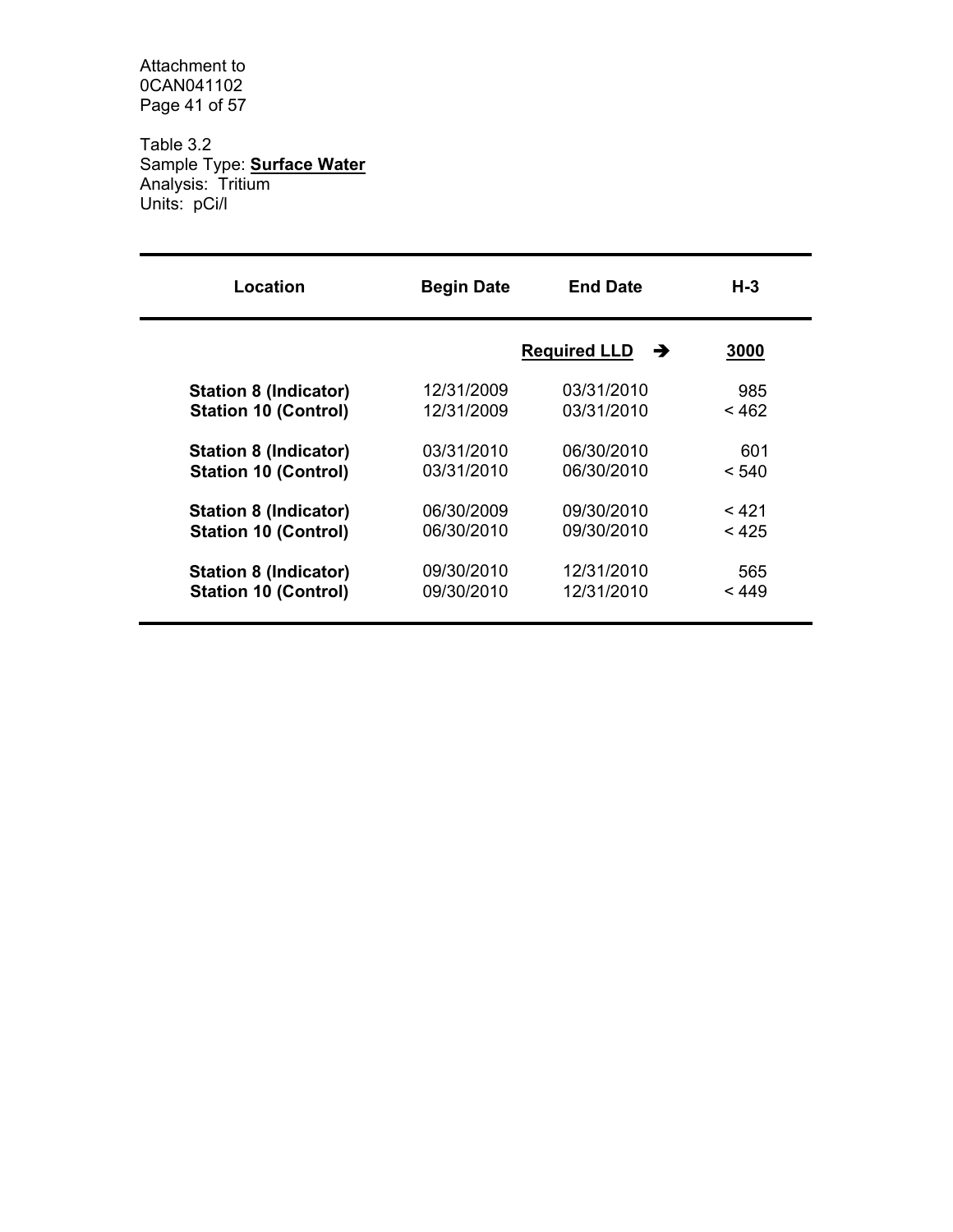#### Attachment to 0CAN041102Page 42 of 57

Table 4.1 Sample Type: **Drinking Water** Analysis: Gross Beta, Iodine-131 and Gamma Isotopic Units: pCi/l

| Location                                          | <b>Collection</b><br><b>Date</b> | <b>Gross</b><br><b>Beta</b> | $1 - 131$        | <b>Mn-54</b>     | Fe-59              | $Co-58$          | $Co-60$          | $Zn-65$            | $Zr-95$           | <b>Nb-95</b>     | $Cs - 134$       | <b>Cs-137</b>    | <b>Ba-140</b>        | $La-140$           |
|---------------------------------------------------|----------------------------------|-----------------------------|------------------|------------------|--------------------|------------------|------------------|--------------------|-------------------|------------------|------------------|------------------|----------------------|--------------------|
|                                                   | Required LLD $\rightarrow$       | 4.0                         | 1.0              | 15               | 30                 | 15               | 15               | 30                 | 30                | 15               | 15               | 18               | 60                   | <u>15</u>          |
| Station 14<br>(Indicator)                         | 03/16/2010                       | 2.30                        | < 0.70           | < 4.15           | < 9.37             | < 4.30           | < 4.44           | < 9.79             | 27.06             | < 6.22           | < 4.29           | < 6.20           | 21.77                | < 9.88             |
| Station 57 (Control)                              | 03/16/2010                       | 3.36                        | < 0.94           | < 8.11           | < 14.75            | < 8.34           | < 7.69           | < 16.52            | < 13.86           | 59.64            | < 9.40           | < 8.59           | $<$ 36.98            | < 12.95            |
| Station 14<br>(Indicator)<br>Station 57 (Control) | 06/29/2010<br>06/29/2010         | 1.81<br>2.67                | < 0.89<br>< 0.84 | < 4.96<br>< 6.09 | < 11.99<br>< 14.44 | < 5.46<br>< 4.95 | $3.97$<br>< 4.64 | < 11.51<br>< 8.67  | < 8.84<br>< 12.44 | < 6.37<br>< 8.34 | < 4.90<br>< 5.72 | < 3.81<br>27.20  | < 19.29<br>< 26.87   | < 10.28<br>< 10.34 |
| Station 14<br>(Indicator)                         | 09/14/2010                       | 0.63                        | < 0.83           | < 2.96           | < 10.26            | < 4.19           | < 3.47           | 8.46               | 56.68             | < 4.53           | 4.79             | < 4.88           | < 30.34              | < 13.48            |
| Station 57 (Control)                              | 09/14/2010                       | 2.12                        | < 0.82           | < 5.97           | < 10.57            | 5.71             | < 5.35           | < 10.40            | 8.89              | < 9.79           | 5.21             | < 4.63           | $<$ 41.61            | < 12.09            |
| Station 14<br>(Indicator)<br>Station 57 (Control) | 12/07/2010<br>12/07/2010         | 1.47<br>2.90                | < 0.79<br>< 0.84 | < 3.60<br>< 4.55 | < 11.35<br>< 10.15 | < 6.01<br>< 5.00 | < 4.21<br>< 4.83 | < 10.45<br>< 13.29 | < 9.34<br>< 9.79  | 27.31<br>< 7.68  | < 5.36<br>< 6.13 | < 4.80<br>< 5.80 | $<$ 36.78<br>< 28.10 | 8.66<br>< 9.80     |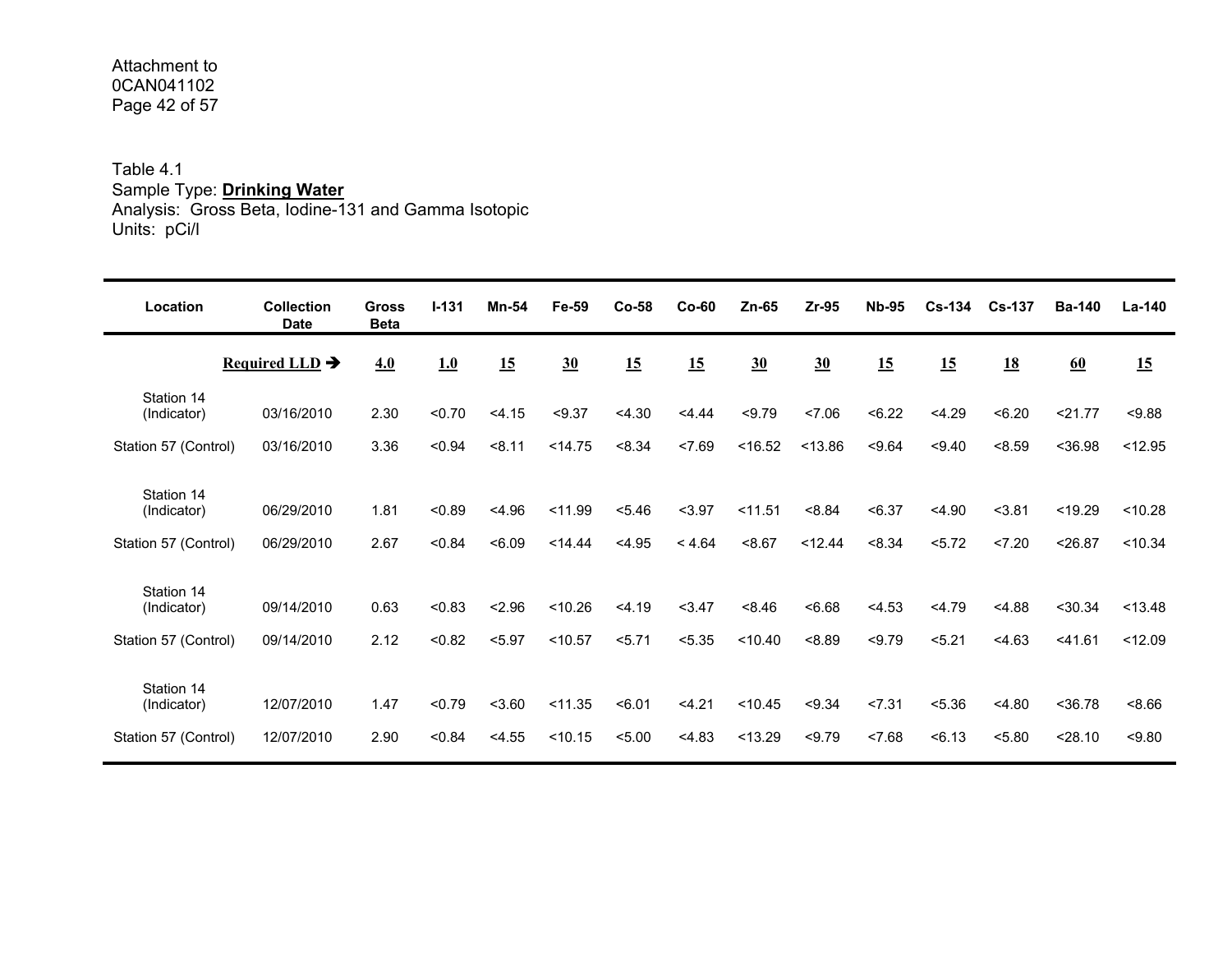Attachment to 0CAN041102 Page 43 of 57

Table 4.2 Sample Type: **Drinking Water** Analysis: Tritium Units: pCi/l

| Location                      | <b>Collection Date</b>               | $H-3$   |
|-------------------------------|--------------------------------------|---------|
|                               | <b>Required LLD</b><br>$\rightarrow$ | 2000    |
| Station 14 (Indicator)        | 03/16/2010                           | <466    |
| <b>Station 57 (Control)</b>   | 03/16/2010                           | $<$ 465 |
| <b>Station 14 (Indicator)</b> | 06/29/2010                           | < 543   |
| <b>Station 57 (Control)</b>   | 06/29/2010                           | < 540   |
| Station 14 (Indicator)        | 09/14/2010                           | < 431   |
| <b>Station 57 (Control)</b>   | 09/14/2010                           | $<$ 432 |
| Station 14 (Indicator)        | 12/07/2010                           | $<$ 422 |
| <b>Station 57 (Control)</b>   | 12/07/2010                           | $<$ 394 |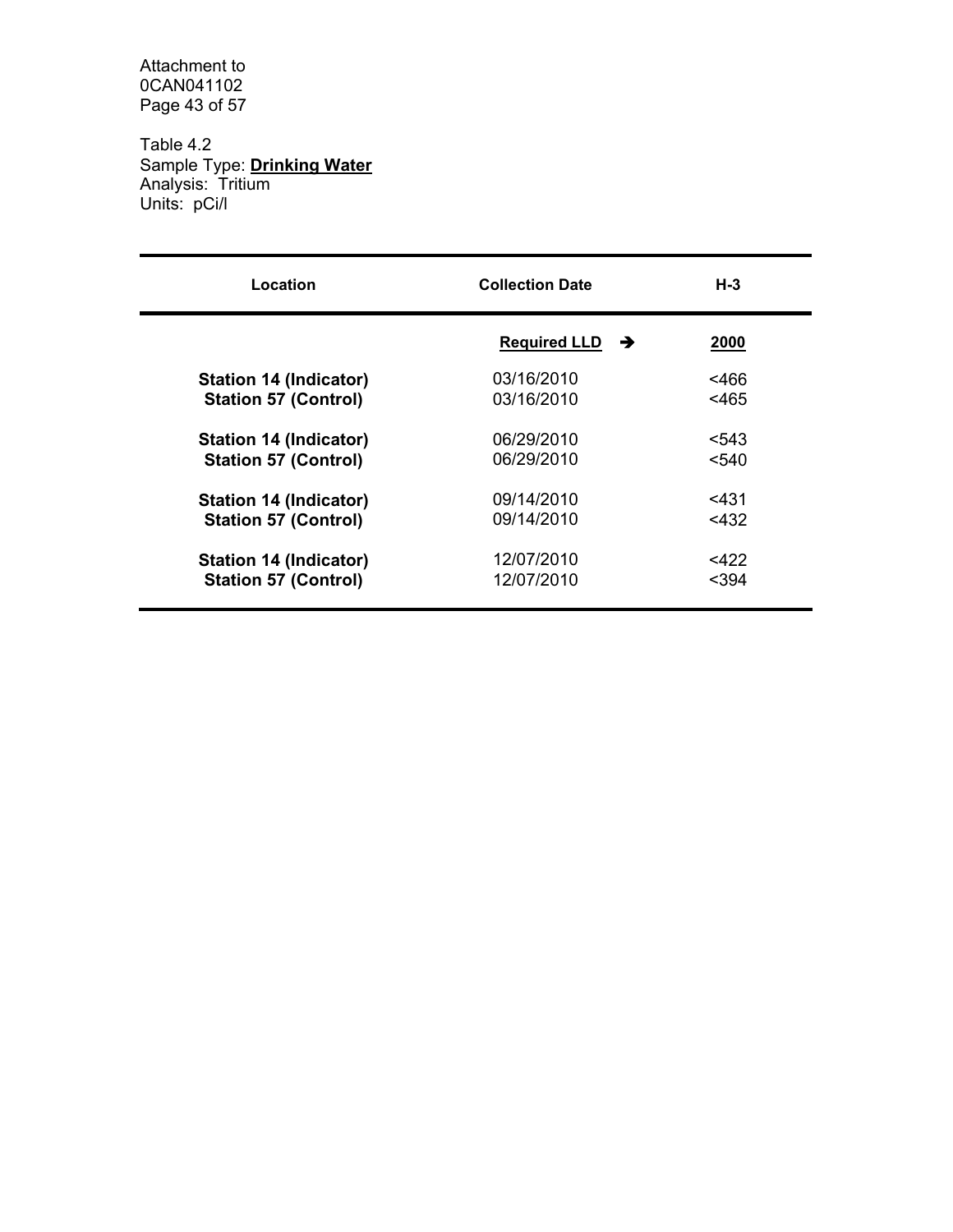Attachment to 0CAN041102 Page 44 of 57

Table 5.1 Sample Type: **Sediment** Analysis: Gamma Isotopic Units: pCi/kg

| Location                        | <b>Collection Date</b>               | $Cs-134$   | $Cs-137$   |
|---------------------------------|--------------------------------------|------------|------------|
|                                 | <b>Required LLD</b><br>$\rightarrow$ | <u>150</u> | <u>180</u> |
| <b>Station 8</b><br>(Indicator) | 9/15/2010                            | < 116.25   | 65.55      |
| <b>Station 16</b><br>(Control)  | 9/15/2010                            | < 82.79    | < 63.21    |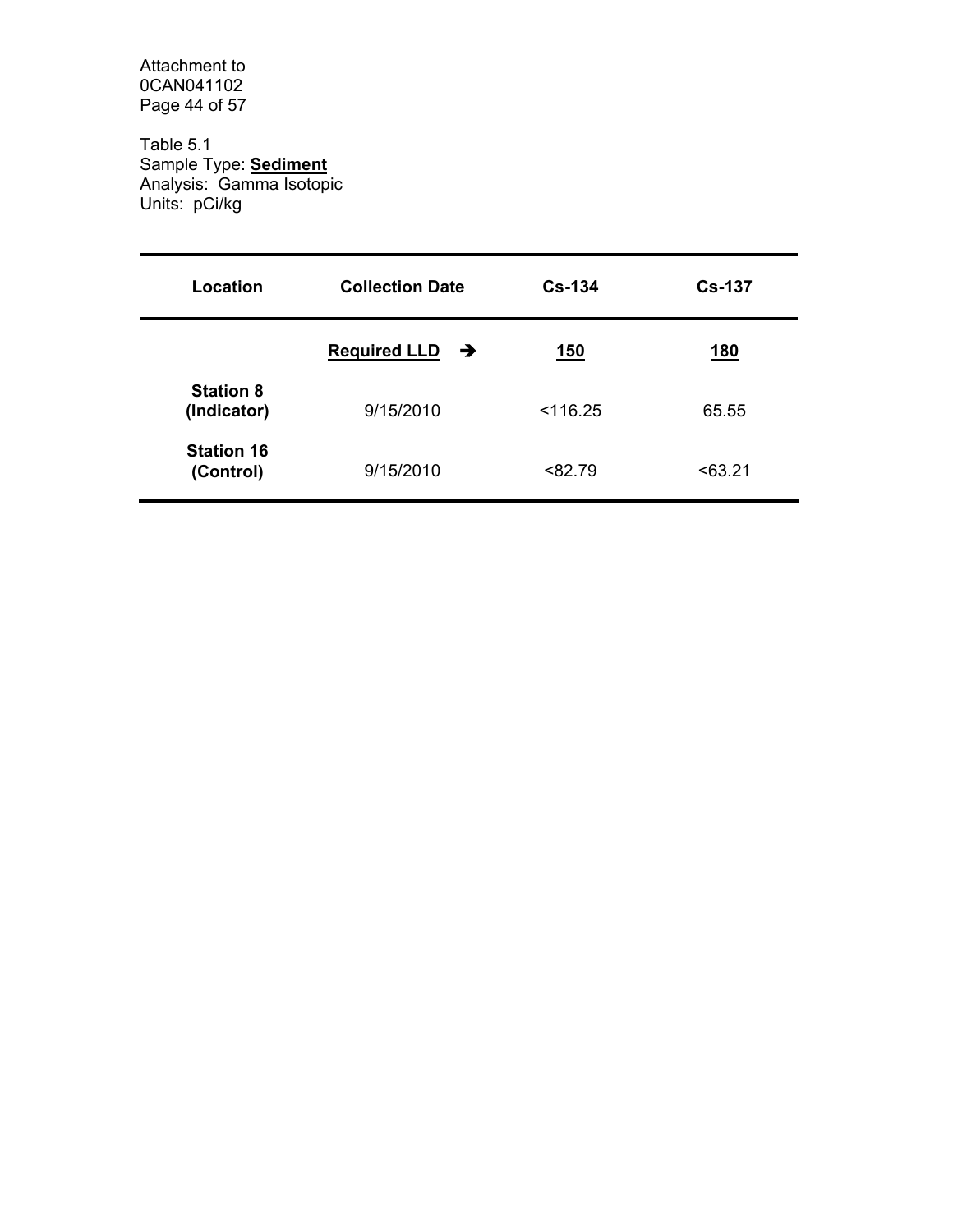Attachment to 0CAN041102 Page 45 of 57

Table 6.1 Sample Type: **Fish** Analysis: Gamma Isotopic Units: pCi/kg

| Location                        | Collection<br>Date | <b>Mn-54</b> | Fe-59      | $Co-58$    | $Co-60$    | $Zn-65$   | $Cs - 134$ | $Cs - 137$ |
|---------------------------------|--------------------|--------------|------------|------------|------------|-----------|------------|------------|
| Required LLD $\rightarrow$      |                    | <u>130</u>   | <b>260</b> | <u>130</u> | <u>130</u> | 260       | <u>130</u> | <u>150</u> |
| <b>Station 8</b><br>(Indicator) | 9/09/2010          | < 18.22      | < 128.00   | < 37.69    | < 16.93    | $<$ 42.16 | 11.40      | $<$ 14.04  |
| <b>Station 16</b><br>(Control)  | 9/07/2010          | $<$ 15.07    | $<$ 114.35 | < 28.32    | < 19.00    | $<$ 46.16 | $<$ 15.12  | 11.99      |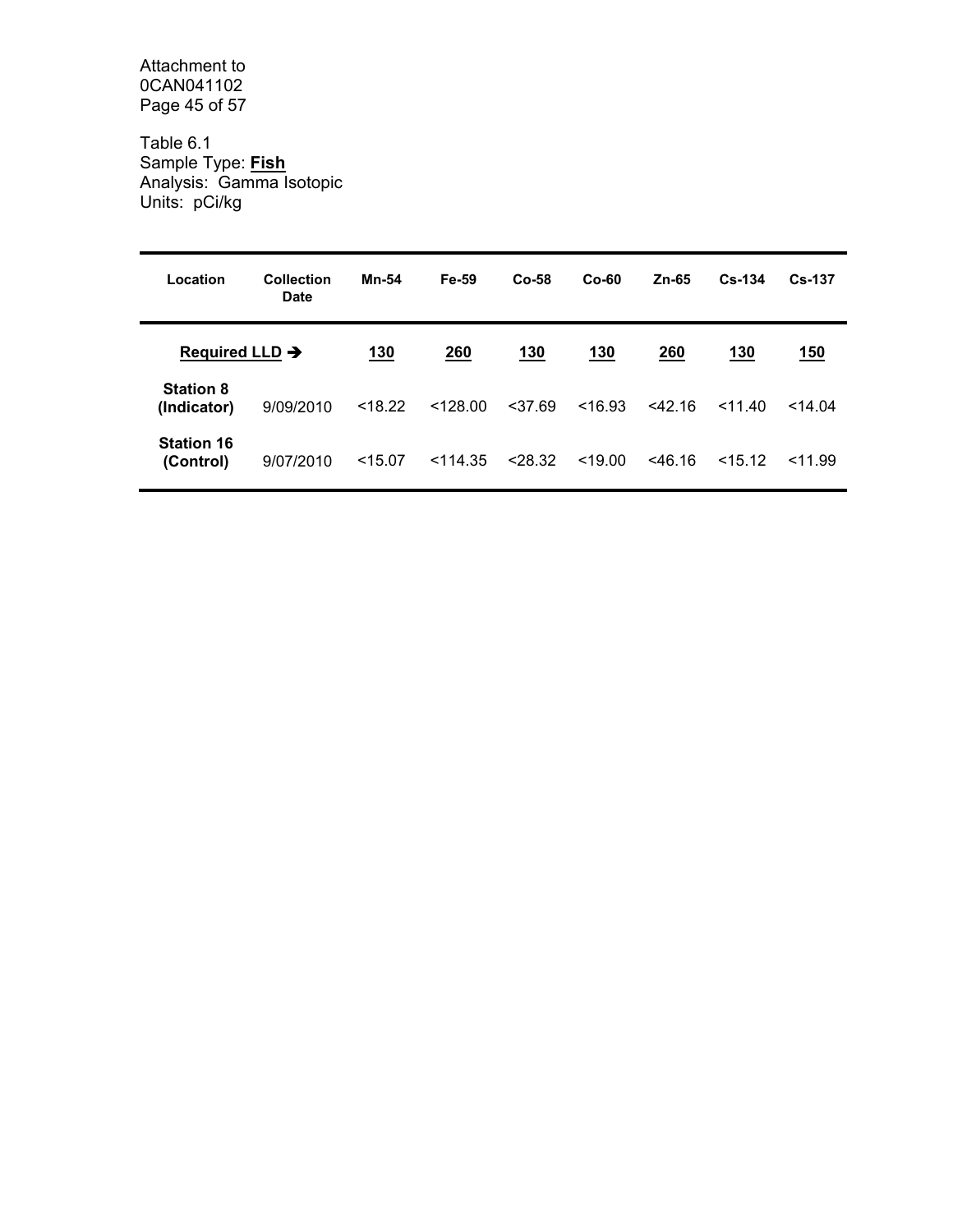Attachment to 0CAN041102 Page 46 of 57

> Table 7.1 Sample Type: **Food Products** Analysis: Iodine-131 and Gamma Isotopic Units: pCi/kg

| Location                      | <b>Collection Date</b>   | I-131   | $Cs-134$  | <b>Cs-137</b> |
|-------------------------------|--------------------------|---------|-----------|---------------|
|                               | <b>Required LLD</b><br>→ | 60      | <u>60</u> | <u>80</u>     |
| <b>Station 13 (Indicator)</b> | 06/29/2010               | < 58.76 | $<$ 34.58 | $<$ 37.99     |
| <b>Station 55 (Control)</b>   | 06/29/2010               | < 59.00 | < 33.40   | < 33.39       |
| <b>Station 13 (Indicator)</b> | 07/21/2010               | < 55.98 | $<$ 40.05 | < 47.89       |
| <b>Station 55 (Control)</b>   | 07/21/2010               | < 58.57 | < 44.79   | < 58.84       |
| <b>Station 13 (Indicator)</b> | 08/25/2010               | < 59.86 | < 48.41   | $<$ 40.80     |
| <b>Station 55 (Control)</b>   | 08/25/2010               | < 58.49 | < 56.05   | < 43.08       |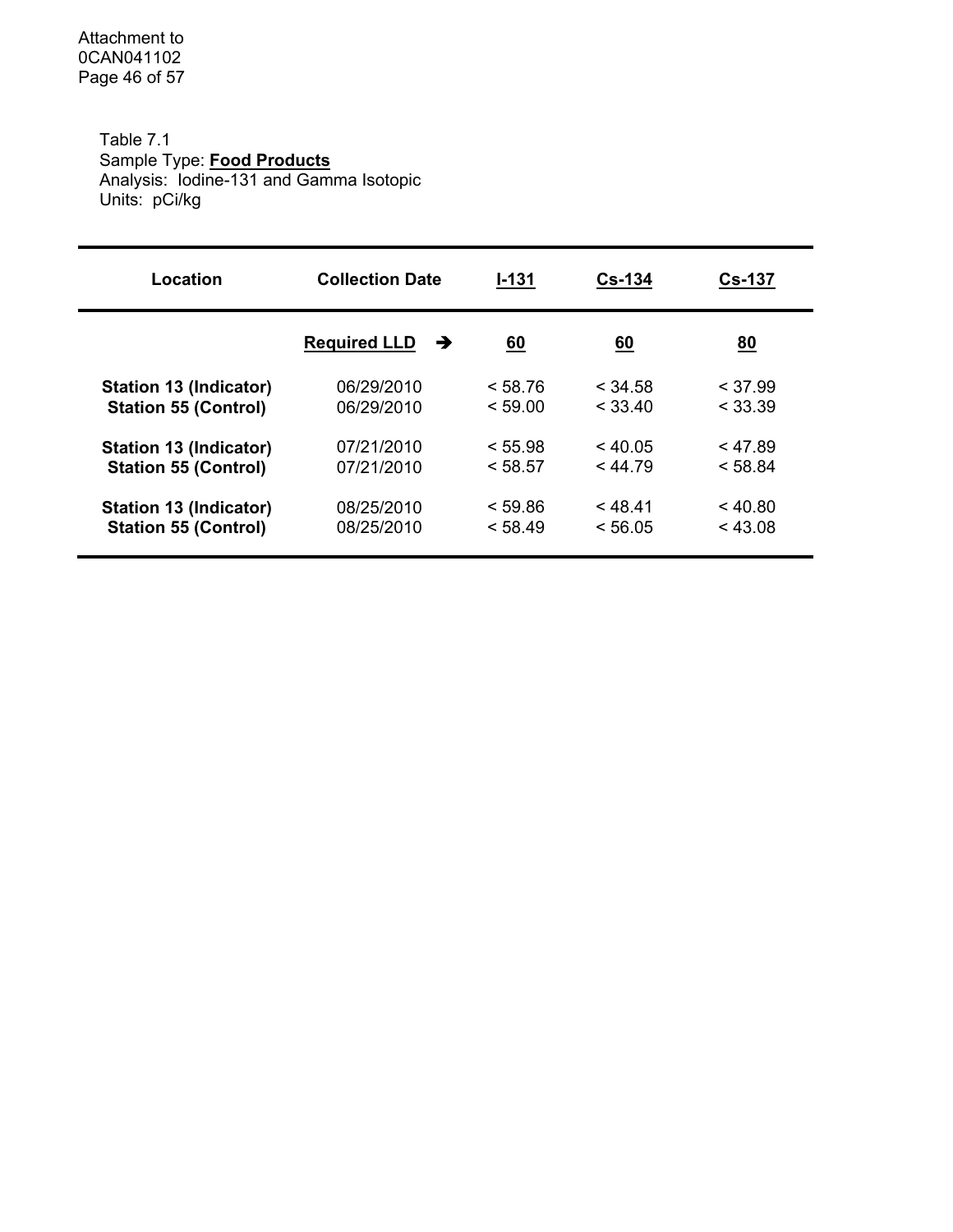#### Attachment to 0CAN041102 Page 47 of 57

Table 8.1

Sample Type: **Groundwater**

Analysis: Iodine-131 and Gamma Isotopic Units: pCi/l

| <b>Sample</b><br># | <b>Collection</b><br><b>Date</b>     | $I - 131$ | Mn-54     | Fe-59           | $Co-58$                    | $Co-60$           | Zn-65                                                            | $Zr-95$                           | <b>Nb-95</b>               | <b>Cs-134</b>              | <b>Cs-137</b> | <b>Ba-140</b>       | <b>La-140</b>       |
|--------------------|--------------------------------------|-----------|-----------|-----------------|----------------------------|-------------------|------------------------------------------------------------------|-----------------------------------|----------------------------|----------------------------|---------------|---------------------|---------------------|
|                    | <b>Required LLD</b><br>$\rightarrow$ | <u>15</u> | <u>15</u> | 30 <sub>2</sub> | <u>15</u>                  | <u>15</u>         | 30                                                               | 30                                | <u>15</u>                  | <u>15</u>                  | <u> 18</u>    | 60                  | <u> 15</u>          |
| 58*                | 01/27/201<br>$\Omega$                | < 12.62   | <4.88     |                 |                            |                   | $< 13.48$ $< 5.28$ $< 2.92$ $< 13.64$ $< 5.77$ $< 7.24$ $< 6.40$ |                                   |                            |                            | < 5.18        | $< 30.29$ $< 13.28$ |                     |
| 59                 | 01/27/201<br>$\Omega$                | < 14.66   | < 3.97    |                 |                            |                   | $< 16.34$ $< 6.05$ $< 4.74$ $< 10.18$ $< 8.49$ $< 6.83$ $< 4.84$ |                                   |                            |                            | < 4.80        | < 36.47             | < 7.85              |
| 60                 | 01/27/201<br>$\mathbf{0}$            | < 13.82   | < 5.43    | < 12.58         |                            | $< 5.66$ $< 3.35$ | < 9.44                                                           | < 10.3<br>$\overline{\mathbf{3}}$ | < 5.87                     | < 4.40                     | < 4.56        | < 33.61             | < 12.43             |
| 61                 | 01/27/201<br>$\Omega$                | < 11.26   | < 4.28    |                 |                            |                   | $< 7.10$ $< 4.41$ $< 3.48$ $< 10.96$ $< 8.52$                    |                                   | < 5.47                     | < 5.48                     | < 6.05        | < 32.66             | < 8.93              |
| $58*$              | 05/18/201<br>$\Omega$                | < 14.96   | < 1.31    | < 3.67          |                            |                   | $< 1.53$ $< 1.21$ $< 2.92$                                       |                                   | $< 2.90$ $< 2.01$ $< 1.26$ |                            | < 1.31        | < 19.64             | < 7.28              |
| 59                 | 05/18/201<br>$\Omega$                | < 14.82   | < 1.29    |                 | $< 3.33$ $< 1.50$ $< 1.31$ |                   | < 2.76                                                           |                                   |                            | $< 2.93$ $< 2.29$ $< 1.39$ | < 1.32        | < 21.87             | < 7.49              |
| 60                 | 05/18/201<br>$\overline{0}$          | < 15.00   | < 1.15    | < 3.56          |                            |                   | $< 1.50$ $< 1.18$ $< 2.46$                                       |                                   | $< 2.74$ $< 2.19$ $< 1.22$ |                            | < 1.24        | $< 19.03$ $< 7.44$  |                     |
| 61                 | 05/18/201<br>$\Omega$                | < 13.69   | < 1.89    |                 | $< 5.28$ $< 2.15$ $< 1.80$ |                   | < 4.22                                                           |                                   | $< 4.08$ $< 3.43$ $< 2.01$ |                            | < 1.88        | $< 30.12$ $< 11.20$ |                     |
| $58*$              | 08/17/201<br>$\overline{0}$          | < 14.16   | < 4.89    |                 |                            |                   | $<9.94$ $<5.53$ $<4.64$ $<10.20$ $<9.84$ $<7.42$ $<4.88$         |                                   |                            |                            | < 5.01        |                     | $<$ 33.06 $<$ 10.84 |
| 59                 | 08/17/201<br>$\mathbf{0}$            | < 13.35   | < 4.98    | < 9.81          |                            |                   | $< 4.97$ $< 1.84$ $< 11.88$                                      | < 11.2<br>$\overline{1}$          | < 7.61                     | < 5.60                     | < 5.33        | $< 28.92$ $< 10.98$ |                     |
| 60                 | 08/17/201<br>$\mathbf{0}$            | < 14.19   | < 3.44    |                 |                            |                   | $< 11.19$ $< 5.50$ $< 4.58$ $< 10.11$ $< 8.47$                   |                                   | < 4.72                     | < 5.09                     | < 3.48        | $< 27.32 \le 10.68$ |                     |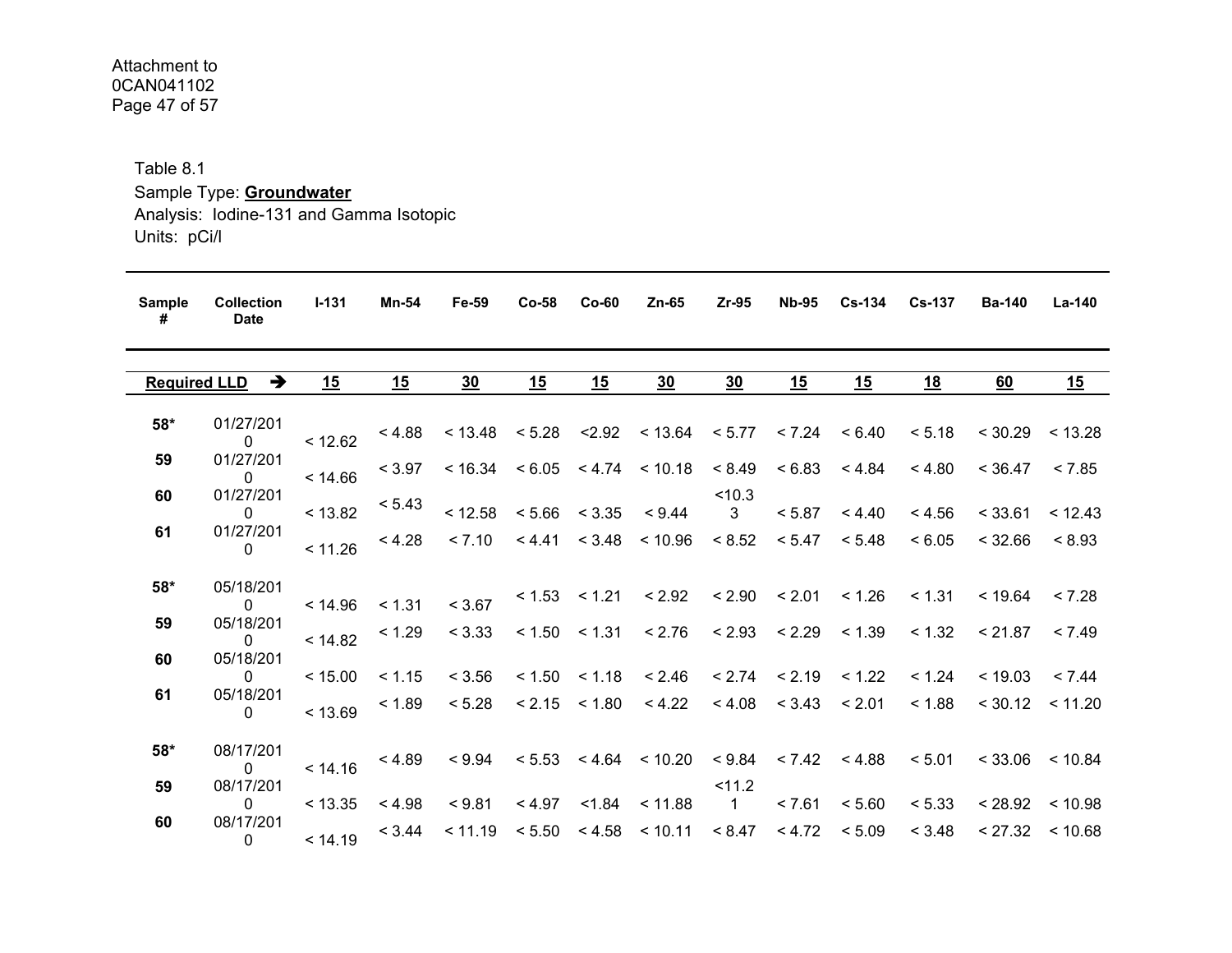Attachment to 0CAN041102Page 48 of 57

| 61       | 08/17/201              |  |  |  |  |  | $< 12.52$ $< 3.95$ $< 8.36$ $< 4.91$ $< 5.53$ $< 9.96$ $< 7.29$ $< 6.64$ $< 5.24$ $< 4.12$ $< 27.93$ $< 12.17$                                                                                           |  |
|----------|------------------------|--|--|--|--|--|----------------------------------------------------------------------------------------------------------------------------------------------------------------------------------------------------------|--|
| 58*      | 11/02/201              |  |  |  |  |  | $\frac{0.27201}{0}$ < 9.75 < 4.39 < 8.81 < 2.77 < 4.07 < 8.08 < 7.01 < 4.82 < 4.33 < 3.65 < 20.88 < 8.93                                                                                                 |  |
| 59<br>60 | 11/02/201<br>11/02/201 |  |  |  |  |  | $< 6.13$ $< 3.91$ $< 7.22$ $< 3.84$ $< 3.65$ $< 7.01$ $< 5.74$ $< 5.17$ $< 3.58$ $< 2.89$ $< 15.77$ $< 6.63$<br>$< 9.61$ < 5.27 < 10.81 < 5.35 < 4.56 < 10.34 < 7.50 < 7.72 < 5.06 < 4.76 < 25.51 < 9.83 |  |
| 61       | 11/02/201              |  |  |  |  |  | $< 6.76$ < 3.39 < 5.26 < 3.33 < 3.79 < 7.06 < 6.58 < 3.85 < 3.35 < 3.08 < 17.68 < 6.76                                                                                                                   |  |

**\* Identifies Control Locations**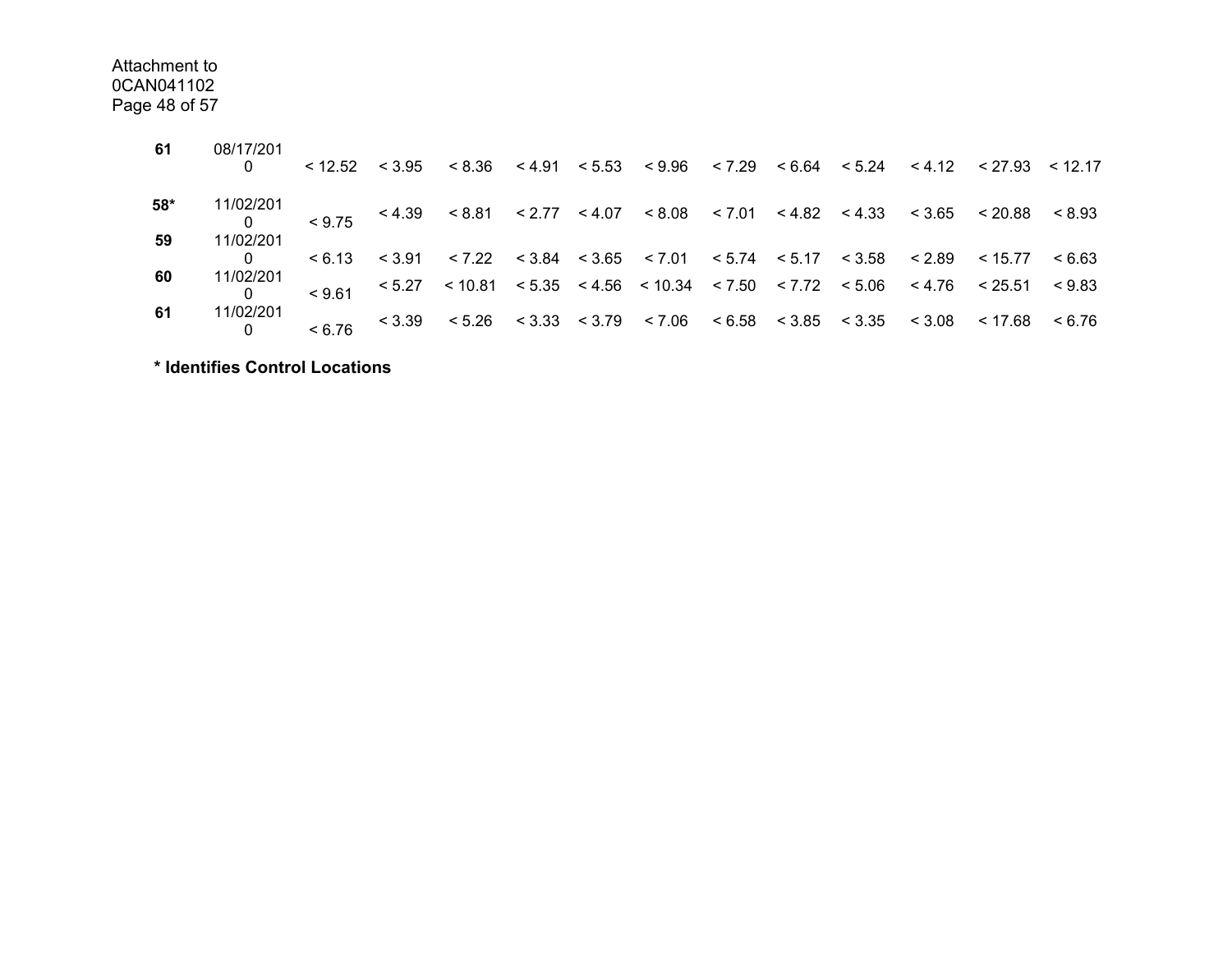Attachment to 0CAN041102 Page 49 of 57

> Table 8.2 Sample Type: **Groundwater** Analysis: Tritium Units: pCi/l

| Location                                                | <b>Collection Date</b>   | $H-3$          |
|---------------------------------------------------------|--------------------------|----------------|
|                                                         | <b>Required LLD</b><br>→ | 3000           |
| <b>Station 58 (Control)</b>                             | 01/27/2010               | < 549          |
| <b>Station 59 (Indicator</b>                            | 01/27/2010               | < 526          |
| Station 60 (Indicator)                                  | 01/27/2010               | < 529          |
| <b>Station 61 (Indicator)</b>                           | 01/27/2010               | < 523          |
|                                                         |                          |                |
| <b>Station 58 (Control)</b>                             | 05/18/2010<br>05/18/2010 | < 501<br>< 496 |
| <b>Station 59 (Indicator)</b>                           | 05/18/2010               | < 498          |
| Station 60 (Indicator)<br><b>Station 61 (Indicator)</b> | 05/18/2010               | < 500          |
|                                                         |                          |                |
| <b>Station 58 (Control)</b>                             | 08/17/2010               | < 437          |
| <b>Station 59 (Indicator)</b>                           | 08/17/2010               | < 430          |
| Station 60 (Indicator)                                  | 08/17/2010               | < 433          |
| <b>Station 61 (Indicator)</b>                           | 08/17/2010               | < 455          |
| <b>Station 58 (Control)</b>                             | 11/02/2010               | < 419          |
| <b>Station 59 (Indicator)</b>                           | 11/02/2010               | < 424          |
| <b>Station 60 (Indicator)</b>                           | 11/02/2010               | < 418          |
| Station 61 (Indicator)                                  | 11/02/2010               | < 421          |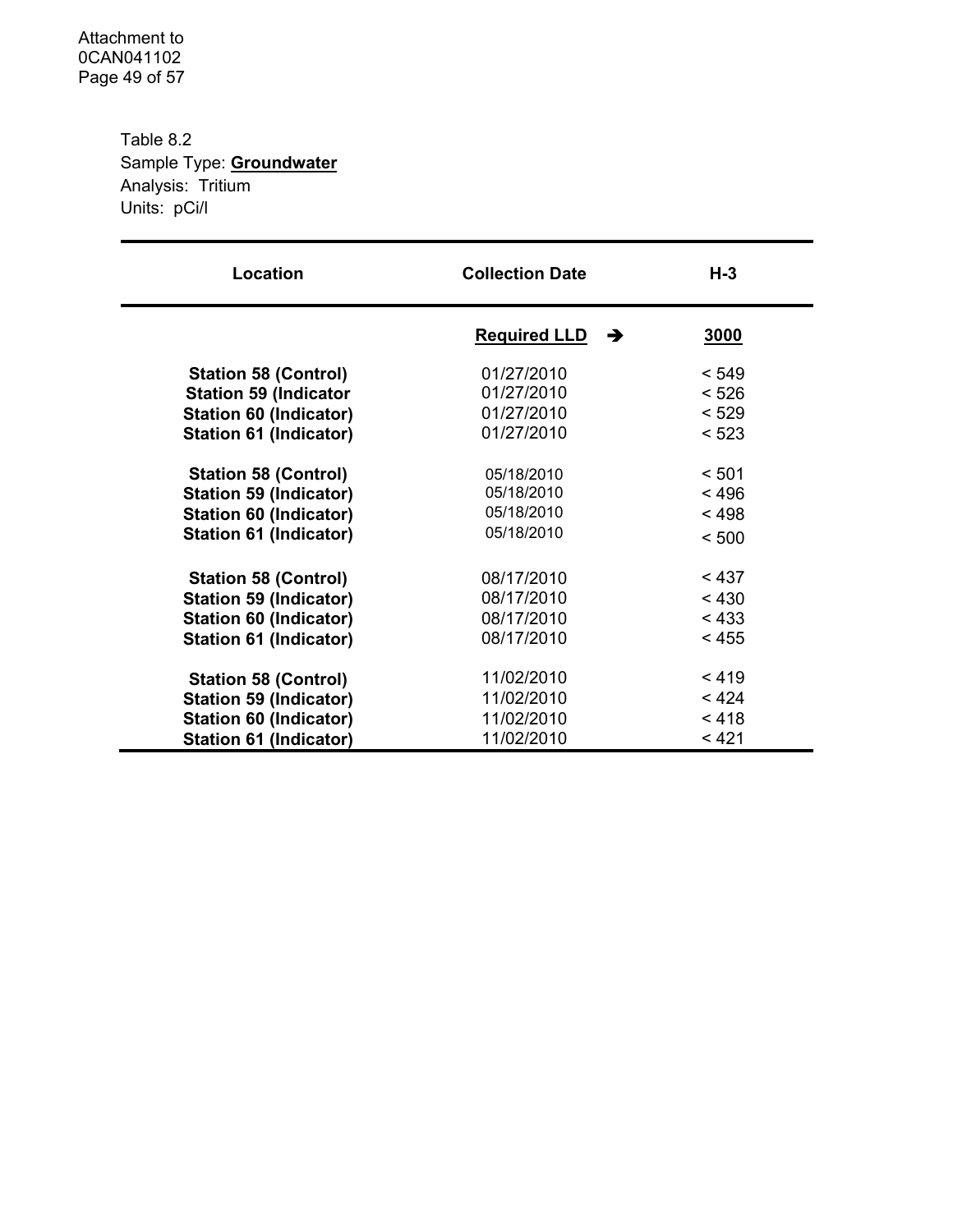# **ATTACHEMENT 2**

**Interlaboratory Comparison Program**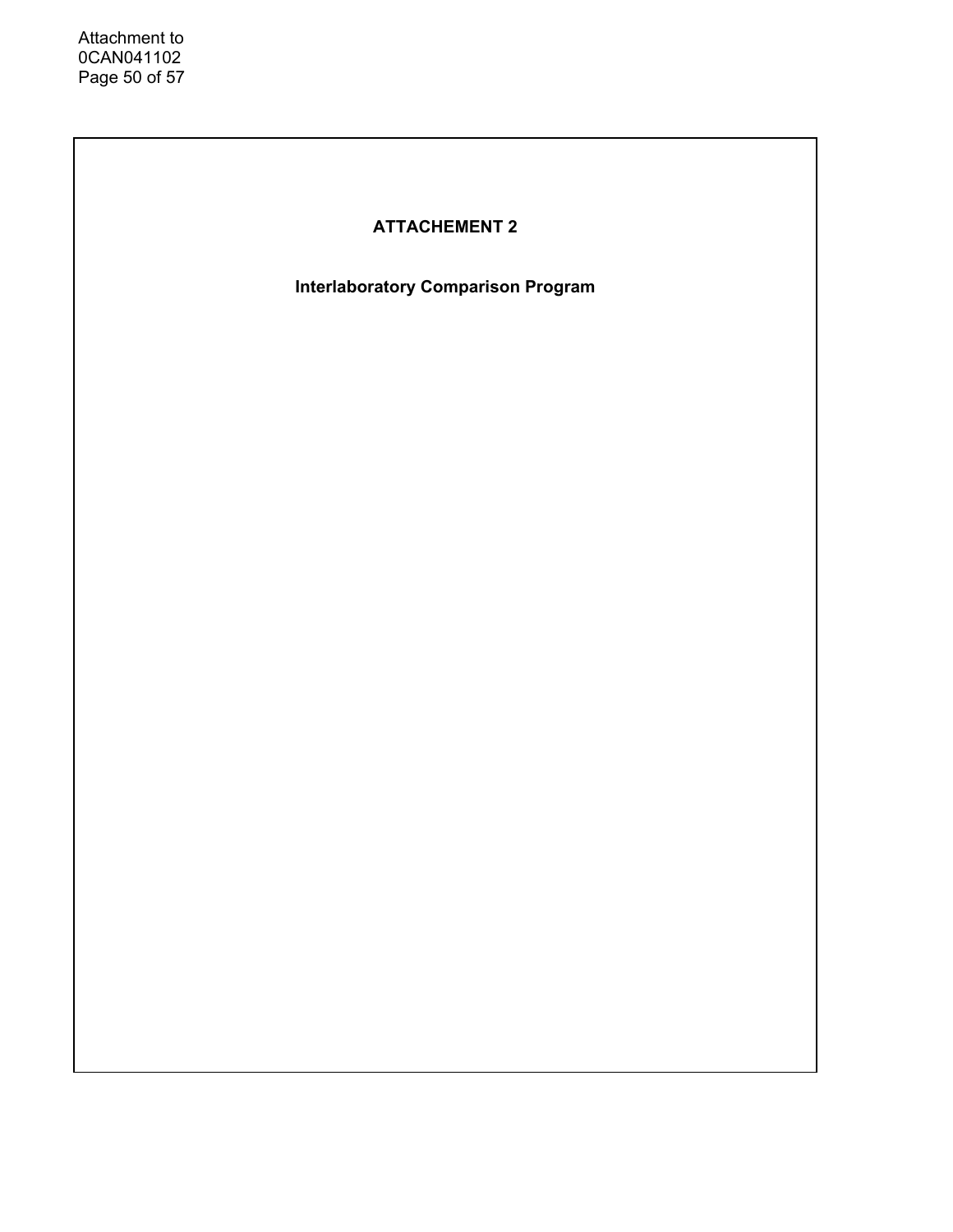Attachment to 0CAN041102 Page 51 of 57

Table 9.1

Sample Type: **Interlaboratory Comparison** Analysis: Gross Beta, Iodine-131 and Gamma Isotopic

Calendar Year: 2010 1st Quarter dated March 18, 2010

| <b>Analytics</b><br>E7024-125 | Gamma<br>in Water         |                          |                                |                                      |                   | Range of<br>0.80 to 1.25           |      |
|-------------------------------|---------------------------|--------------------------|--------------------------------|--------------------------------------|-------------------|------------------------------------|------|
| <b>Nuclide</b>                | <b>RBS</b><br><b>Mean</b> | <b>RBS 1-s*</b><br>pCi/L | <b>Ref Lab</b><br><b>Value</b> | <b>Ref Lab</b><br><b>Uncertainty</b> | <b>Resolution</b> | <b>RBS/Ref</b><br><b>Lab Ratio</b> | Pass |
|                               | pCi/L                     |                          | pCi/L                          | pCi/L                                |                   |                                    | Fail |
| $I-131$                       | 74.9                      | 5.30                     | 72.2                           | 1.21                                 | 59.7              | 1.04                               | Pass |
| Ce-141                        | 268                       | 7.10                     | 263                            | 4.40                                 | 59.8              | 1.02                               | Pass |
| $Cr-51$                       | 418                       | 1.66                     | 364                            | 6.08                                 | 59.9              | 1.15                               | Pass |
| <b>Cs-134</b>                 | 182                       | 4.80                     | 179                            | 2.99                                 | 59.9              | 1.02                               | Pass |
| <b>Cs-137</b>                 | 168                       | 5.20                     | 159                            | 2.66                                 | 59.8              | 1.06                               | Pass |
| Co-58                         | 145                       | 6.30                     | 144                            | 2.40                                 | 60.0              | 1.01                               | Pass |
| Mn-54                         | 222                       | 5.60                     | 209                            | 3.49                                 | 59.9              | 1.06                               | Pass |
| Fe-59                         | 151                       | 8.70                     | 138                            | 2.31                                 | 59.7              | 1.09                               | Pass |
| Zn-65                         | 266                       | 9.80                     | 256                            | 4.27                                 | 60.0              | 1.04                               | Pass |
| $Co-60$                       | 185                       | 4.60                     | 185                            | 3.08                                 | 60.1              | 1.00                               | Pass |
|                               |                           |                          |                                |                                      |                   |                                    |      |
| <b>Analytics</b>              | <b>Gross</b>              |                          |                                |                                      |                   | Range of                           |      |
| E7025-125                     | Beta in<br>Water          |                          |                                |                                      |                   | 0.80 to 1.25                       |      |
| <b>Nuclide</b>                | <b>RBS</b>                | RBS 1-s                  | <b>Ref Lab</b>                 | <b>Ref Lab</b>                       | <b>Resolution</b> | <b>RBS/Ref</b>                     | Pass |
|                               | <b>Mean</b>               | pCi/L                    | Value                          | uncertainty                          |                   | <b>Lab Ratio</b>                   |      |
|                               | pCi/L                     |                          | pCi/L                          | pCi/L                                |                   |                                    | Fail |
| <b>Cs-137</b>                 | 270                       | 9.90                     | 260                            | 4.35                                 | 59.8              | 1.04                               | Pass |
|                               |                           |                          |                                |                                      |                   |                                    |      |
| <b>Analytics</b>              | $I - 131$                 |                          |                                |                                      |                   | Range of                           |      |
| E7026-125                     | cartridge                 |                          |                                |                                      |                   | 0.80 to 1.25                       |      |
| <b>Nuclide</b>                | <b>RBS</b>                | <b>RBS 1-s</b>           | <b>Ref Lab</b>                 | <b>Ref Lab</b>                       | <b>Resolution</b> | <b>RBS/Ref</b>                     | Pass |
|                               | <b>Mean</b>               | pCi/eac                  | <b>Value</b>                   | uncertainty                          |                   | <b>Lab Ratio</b>                   |      |
|                               | pCi/each                  | h                        | pCi/each                       | pCi/each                             |                   |                                    | Fail |
| $I-131$                       | 84.5                      | 3.70                     | 85.6                           | 1.43                                 | 59.9              | 0.99                               | Pass |

 $*$  1-s = one sigma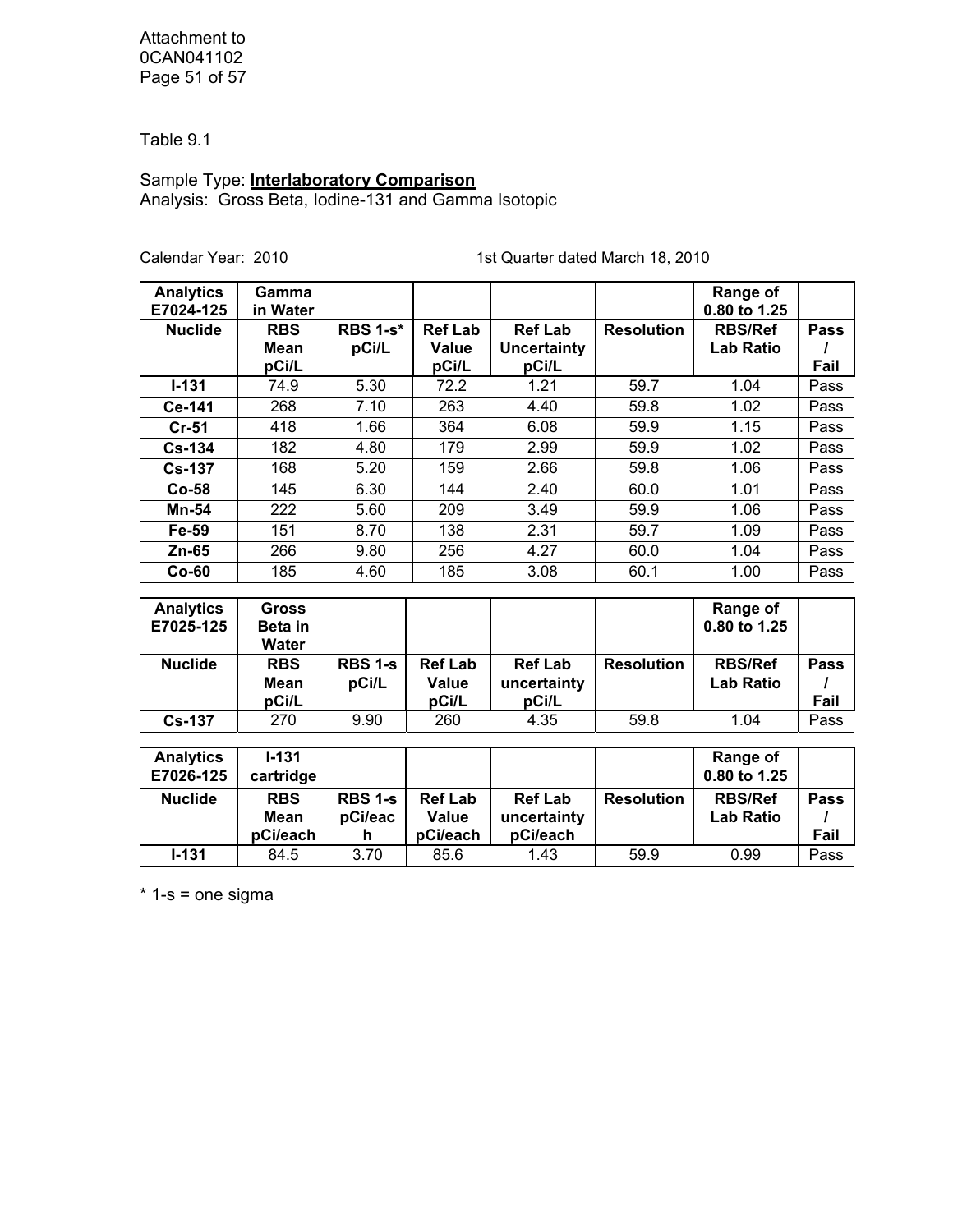Attachment to 0CAN041102 Page 52 of 57

Table 9.1

# Sample Type: **Interlaboratory Comparison**

Analysis: Tritium and Gamma Isotopic

| <b>Analytics</b><br>E7027-125 | Gamma<br>in Milk |                |                |                |                   | <b>Range of</b><br>$0.80$ to |             |
|-------------------------------|------------------|----------------|----------------|----------------|-------------------|------------------------------|-------------|
|                               |                  |                |                |                |                   | 1.25                         |             |
| <b>Nuclide</b>                | <b>RBS</b>       | <b>RBS 1-s</b> | <b>Ref Lab</b> | <b>Ref Lab</b> | <b>Resolution</b> | <b>RBS/Ref</b>               | <b>Pass</b> |
|                               | Mean             | pCi/L          | Value          | uncertainty    |                   | <b>Lab Ratio</b>             |             |
|                               | pCi/L            |                | pCi/L          | pCi/L          |                   |                              | Fail        |
| $I - 131$                     | 75.7             | 2.80           | 74.0           | 1.24           | 59.7              | 1.02                         | Pass        |
| Ce-141                        | 257              | 5.20           | 261            | 4.36           | 59.9              | 0.98                         | Pass        |
| $Cr-51$                       | 364              | 17.7           | 361            | 6.03           | 59.9              | 1.01                         | Pass        |
| $Cs - 134$                    | 176              | 1.40           | 178            | 2.97           | 59.9              | 0.99                         | Pass        |
| $Cs - 137$                    | 163              | 6.00           | 158            | 2.64           | 59.8              | 1.03                         | Pass        |
| $Co-58$                       | 142              | 1.00           | 143            | 2.38           | 60.1              | 0.99                         | Pass        |
| <b>Mn-54</b>                  | 209              | 9.20           | 207            | 3.46           | 59.8              | 1.01                         | Pass        |
| Fe-59                         | 154              | 0.80           | 137            | 2.29           | 59.8              | 1.12                         | Pass        |
| Zn-65                         | 256              | 9.40           | 254            | 4.24           | 59.9              | 1.01                         | Pass        |
| $Co-60$                       | 176              | 10.2           | 183            | 3.06           | 59.8              | 0.96                         | Pass        |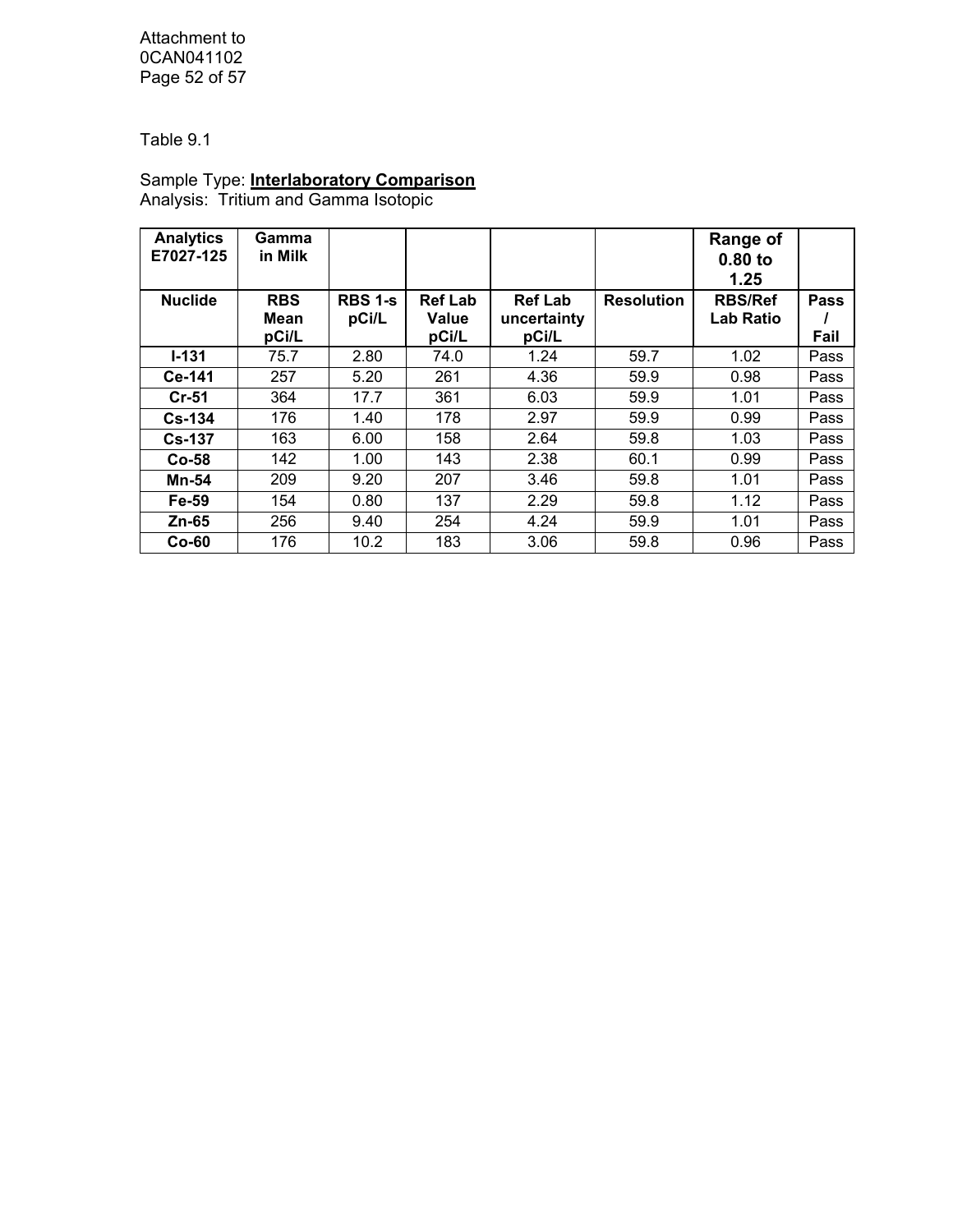Attachment to 0CAN041102 Page 53 of 57

Table 9.1

#### Sample Type: **Interlaboratory Comparison** Analysis: Gamma Isotopic

Calendar Year:  $2010$   $*2^{nd}$  Quarter dated June 17, 2010  $**3^{rd}$  Quarter dated Sept. 16, 2010

| <b>Analytics</b><br>E7111-125* | Gross<br><b>Beta</b><br>filter          |                              |                                              |                                             |                   | Range of<br>$0.80$ to<br>1.25      |               |
|--------------------------------|-----------------------------------------|------------------------------|----------------------------------------------|---------------------------------------------|-------------------|------------------------------------|---------------|
| <b>Nuclide</b>                 | <b>RBS</b><br><b>Mean</b><br>pCi/filter | <b>RBS 1-s</b><br>pCi/filter | <b>Ref Lab</b><br><b>Value</b><br>pCi/filter | <b>Ref Lab</b><br>uncertainty<br>pCi/filter | <b>Resolution</b> | <b>RBS/Ref</b><br><b>Lab Ratio</b> | Pass/<br>Fail |
| <b>Cs-137</b>                  | 60.5                                    | 0.33                         | 54.0                                         | 0.902                                       | 59.9              | 1.12                               | Pass          |

| <b>Analytics</b><br>E7255-125<br>** | H-3<br>in water             |                         |                                  |                                        |                   | Range of<br>$0.80$ to<br>1.25      |               |
|-------------------------------------|-----------------------------|-------------------------|----------------------------------|----------------------------------------|-------------------|------------------------------------|---------------|
| <b>Nuclide</b>                      | <b>RBS</b><br>Mean<br>pCi/L | <b>RBS 1-s</b><br>pCi/L | <b>Ref Lab</b><br>Value<br>pCi/L | <b>Ref Lab</b><br>uncertainty<br>pCi/L | <b>Resolution</b> | <b>RBS/Ref</b><br><b>Lab Ratio</b> | Pass/<br>Fail |
| $H-3$                               | 3568                        | 224.5                   | 4020                             | 67.2                                   | 59.8              | 0.89                               | Pass          |

| <b>Analytics</b><br>E7256-125<br>$***$ | Gamma<br><b>Filter</b>           |                              |                                       |                                                    |                   | Range of<br>$0.80$ to<br>1.25      |               |
|----------------------------------------|----------------------------------|------------------------------|---------------------------------------|----------------------------------------------------|-------------------|------------------------------------|---------------|
| <b>Nuclide</b>                         | <b>RBS</b><br>Mean<br>pCi/filter | <b>RBS 1-s</b><br>pCi/filter | <b>Ref Lab</b><br>Value<br>pCi/filter | <b>Ref Lab</b><br><b>Uncertainty</b><br>pCi/filter | <b>Resolution</b> | <b>RBS/Ref</b><br><b>Lab Ratio</b> | Pass/<br>Fail |
| Ce-141                                 | 101.6                            | 3.6                          | 99.5                                  | 1.66                                               | 59.9              | 1.02                               | Pass          |
| $Cr-51$                                | 173.0                            | 16.4                         | 179                                   | 2.98                                               | 60.1              | 0.97                               | Pass          |
| $Cs - 134$                             | 71.8                             | 3.5                          | 71.1                                  | 1.19                                               | 59.7              | 1.01                               | Pass          |
| <b>Cs-137</b>                          | 75.7                             | 2.5                          | 72.2                                  | 1.21                                               | 59.7              | 1.05                               | Pass          |
| $Co-58$                                | 59.1                             | 2.2                          | 56.3                                  | 0.940                                              | 59.9              | 1.05                               | Pass          |
| Mn-54                                  | 99.8                             | 3.8                          | 91.3                                  | 1.52                                               | 60.1              | 1.09                               | Pass          |
| Fe-59                                  | 79.8                             | 1.3                          | 69.7                                  | 1.16                                               | 60.1              | 1.14                               | Pass          |
| $Zn-65$                                | 158.2                            | 11.4                         | 156                                   | 2.60                                               | 60.0              | 1.01                               | Pass          |
| $Co-60$                                | 132.3                            | 1.3                          | 130                                   | 2.18                                               | 59.6              | 1.02                               | Pass          |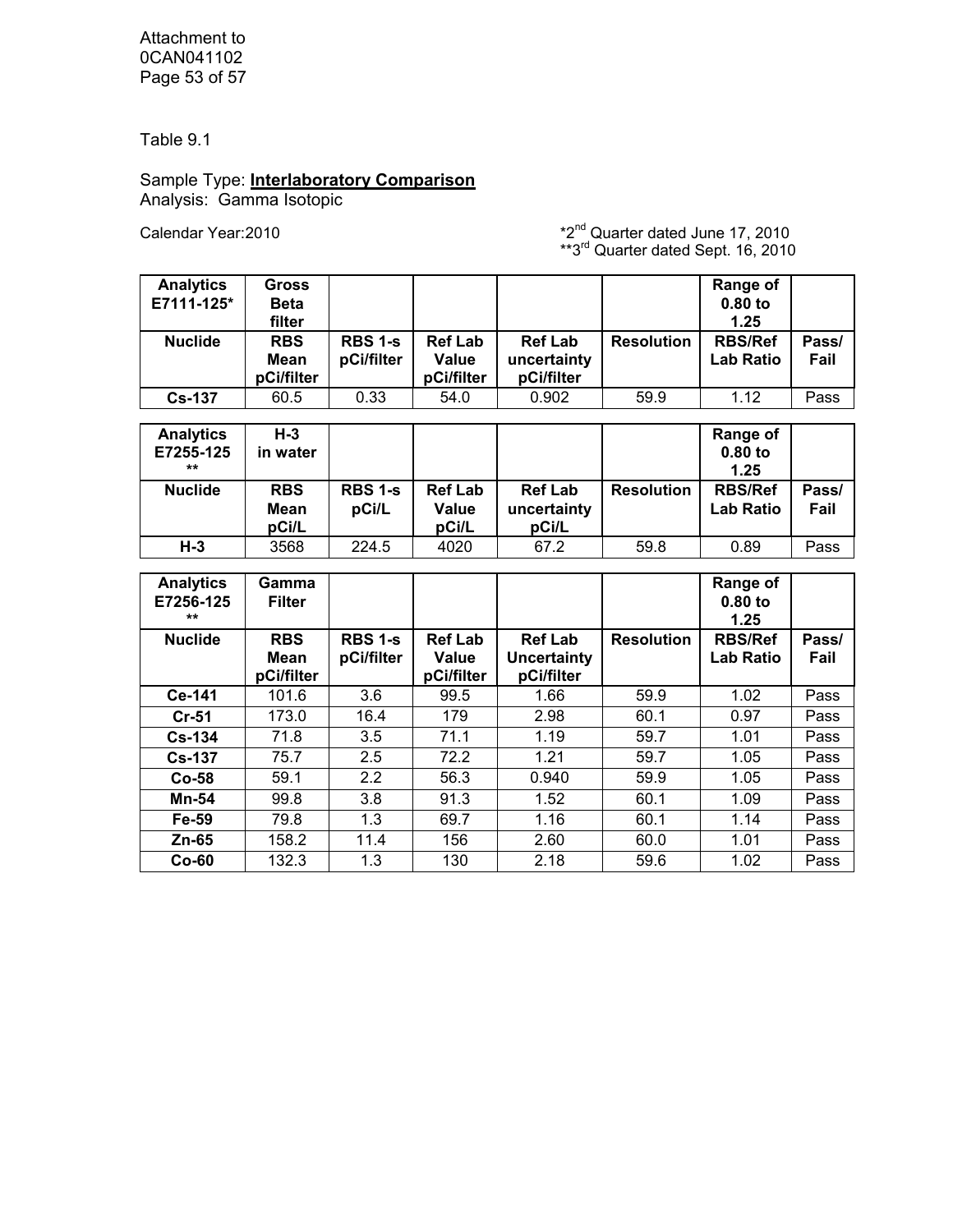Attachment to 0CAN041102 Page 54 of 57

Table 9.1 Sample Type: **Interlaboratory Comparison** Analysis: Gamma Isotopic

| <b>Analytics</b><br>E7257-125<br>$***$ | <b>Gamm</b><br>a Soil       |                         |                                  |                                        |                   | Range of<br>$0.80$ to<br>1.25      |               |
|----------------------------------------|-----------------------------|-------------------------|----------------------------------|----------------------------------------|-------------------|------------------------------------|---------------|
| <b>Nuclide</b>                         | <b>RBS</b><br>Mean<br>pCi/g | <b>RBS 1-s</b><br>pCi/g | <b>Ref Lab</b><br>Value<br>pCi/g | <b>Ref Lab</b><br>Uncertainty<br>pCi/g | <b>Resolution</b> | <b>RBS/Ref</b><br><b>Lab Ratio</b> | Pass/<br>Fail |
| Ce-141                                 | 0.478                       | 0.012                   | 0.486                            | 0.00812                                | 59.9              | 0.98                               | Pass          |
| $Cr-51$                                | 0.848                       | 0.031                   | 0.872                            | 0.0146                                 | 59.7              | 0.97                               | Pass          |
| $Cs - 134$                             | 0.325                       | 0.026                   | 0.347                            | 0.00579                                | 59.9              | 0.94                               | Pass          |
| $Cs-137$                               | 0.465                       | 0.003                   | 0.443                            | 0.00740                                | 59.9              | 1.05                               | Pass          |
| $Co-58$                                | 0.270                       | 0.009                   | 0.275                            | 0.00459                                | 59.9              | 0.98                               | Pass          |
| <b>Mn-54</b>                           | 0.445                       | 0.015                   | 0.446                            | 0.00745                                | 59.9              | 1.00                               | Pass          |
| Fe-59                                  | 0.350                       | 0.015                   | 0.340                            | 0.00568                                | 59.9              | 1.03                               | Pass          |
| $Zn-65$                                | 0.778                       | 0.014                   | 0.761                            | 0.0127                                 | 59.9              | 1.02                               | Pass          |
| $Co-60$                                | 0.637                       | 0.011                   | 0.638                            | 0.0107                                 | 59.6              | 1.00                               | Pass          |

#### CHEMISTRY SURVEILLANCE PROGRAM RADIOCHEMISTRY QUALITY CONTROL ACCEPTANCE CRITERIA

This attachment provides criteria for comparing results of capability tests and verification measurements. The criteria are based on an empirical relationship which combines prior experience and the accuracy needs of this program.

In these criteria, the judgment limits are variable in relation to the comparison of the NRC Reference Laboratory's value to its associated uncertainty. As that ratio, referred to in this program as "Resolution", increases the acceptability of a licensee's measurement should be more selective. Conversely, poorer agreement must be considered acceptable as the resolution decreases.

| RESOLUTION <sup>(1)</sup> | RATIO FOR AGREEMENT <sup>(2)</sup> |
|---------------------------|------------------------------------|
| $\lt$ 4                   | No Comparison                      |
| 4 to 7                    | $0.5$ to $2.0$                     |
| 8 to 15                   | 0.6 to 1.66                        |
| 16 to 50                  | 0.75 to 1.33                       |
| 51 to 200                 | 0.80 to 1.25                       |
| >200                      | 0.85 to 1.18                       |

 $(1)$  Resolution = (NRC Reference Value/Reference Uncertainty)

 $(2)$  Ratio = (Licensee Value/NRC Reference Value)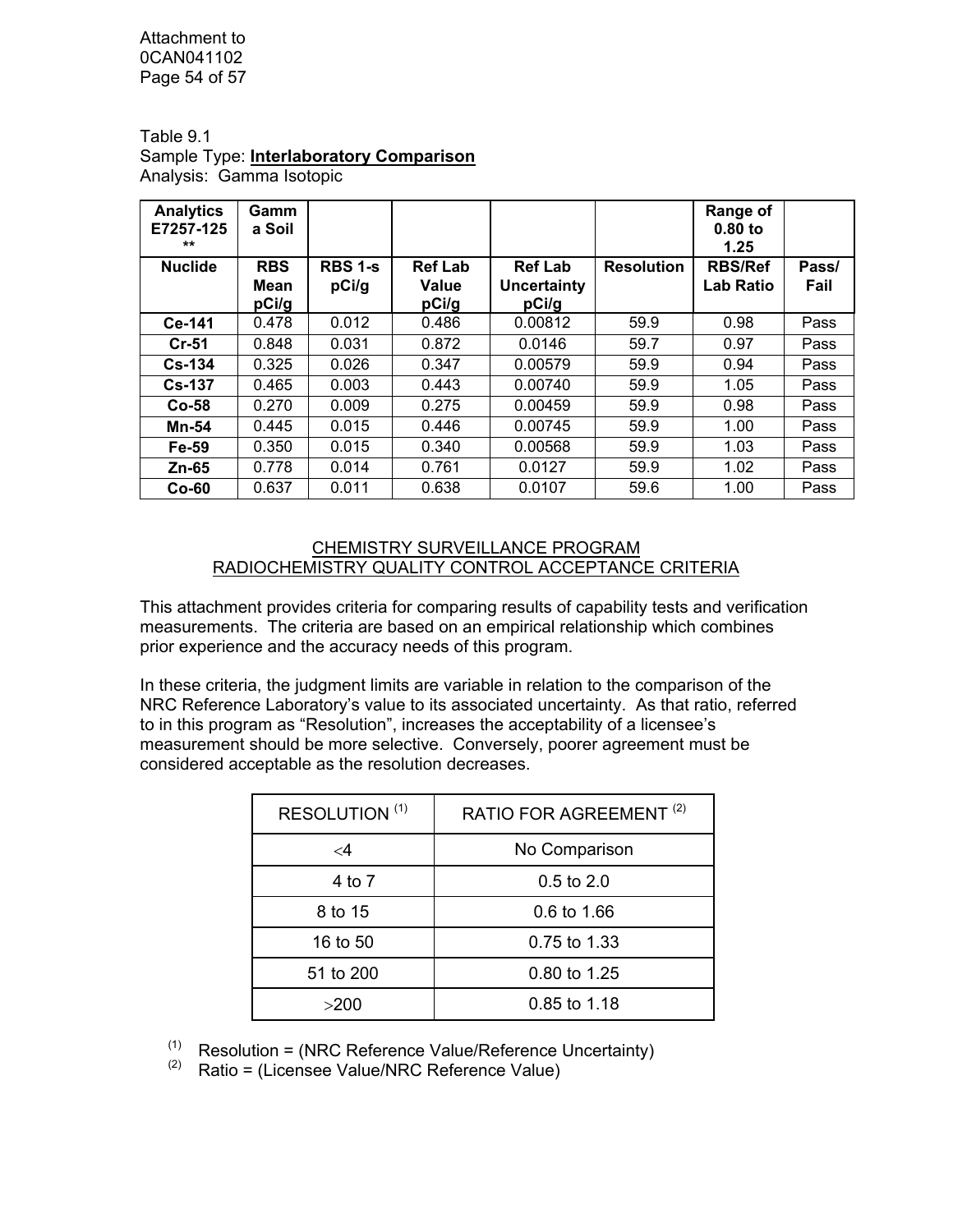Attachment to 0CAN041102 Page 55 of 57

### **Interlaboratory Comparison Program Summary**

RBS' Environmental Laboratory analyzed interlaboratory comparison samples to fulfill the requirements of the ODCM. The interlaboratory comparison results indicated that 100% of the sample results for accuracy and precision were within the acceptable control limits.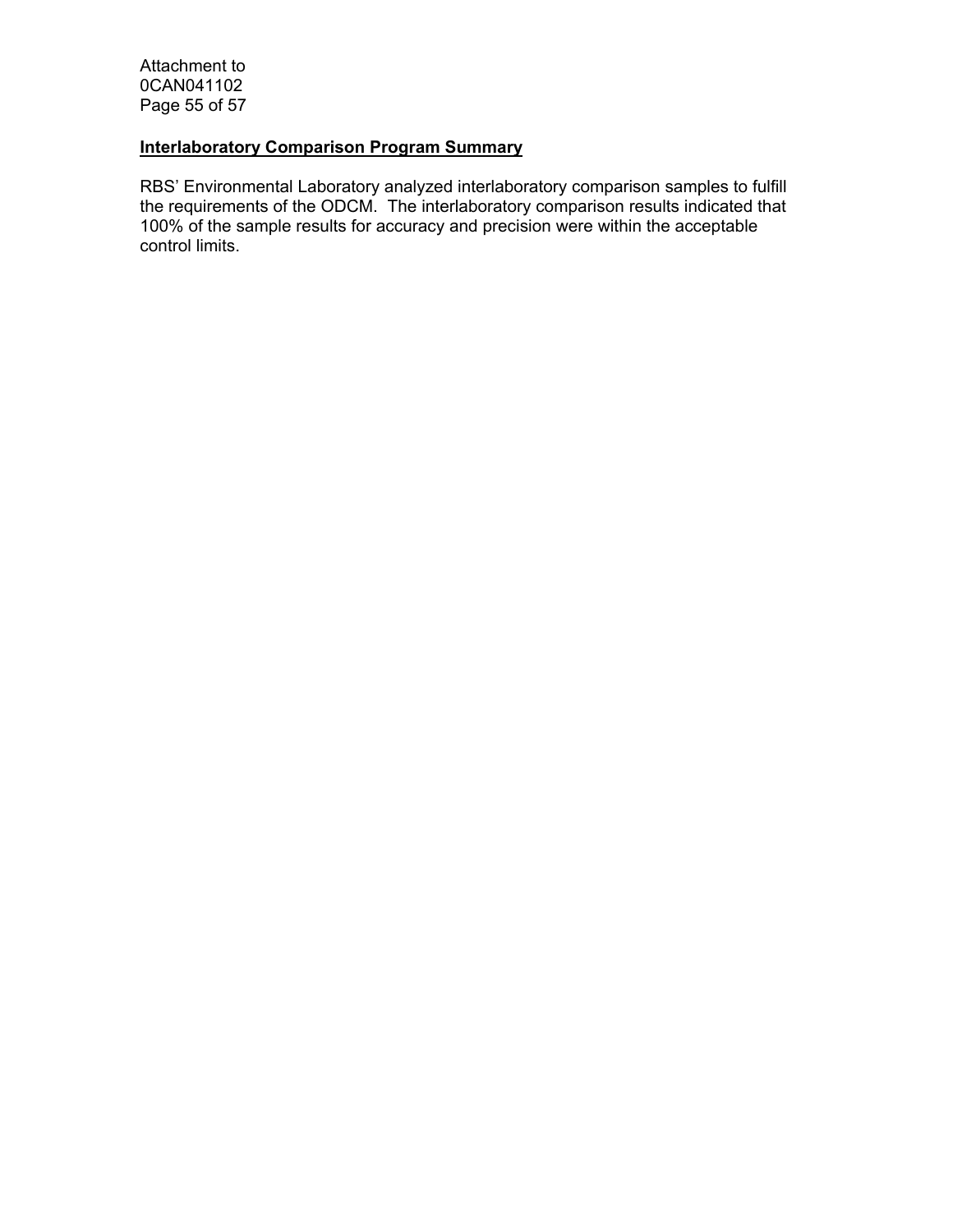# **ATTACHMENT 3**

**Sediment Dose Calculations**